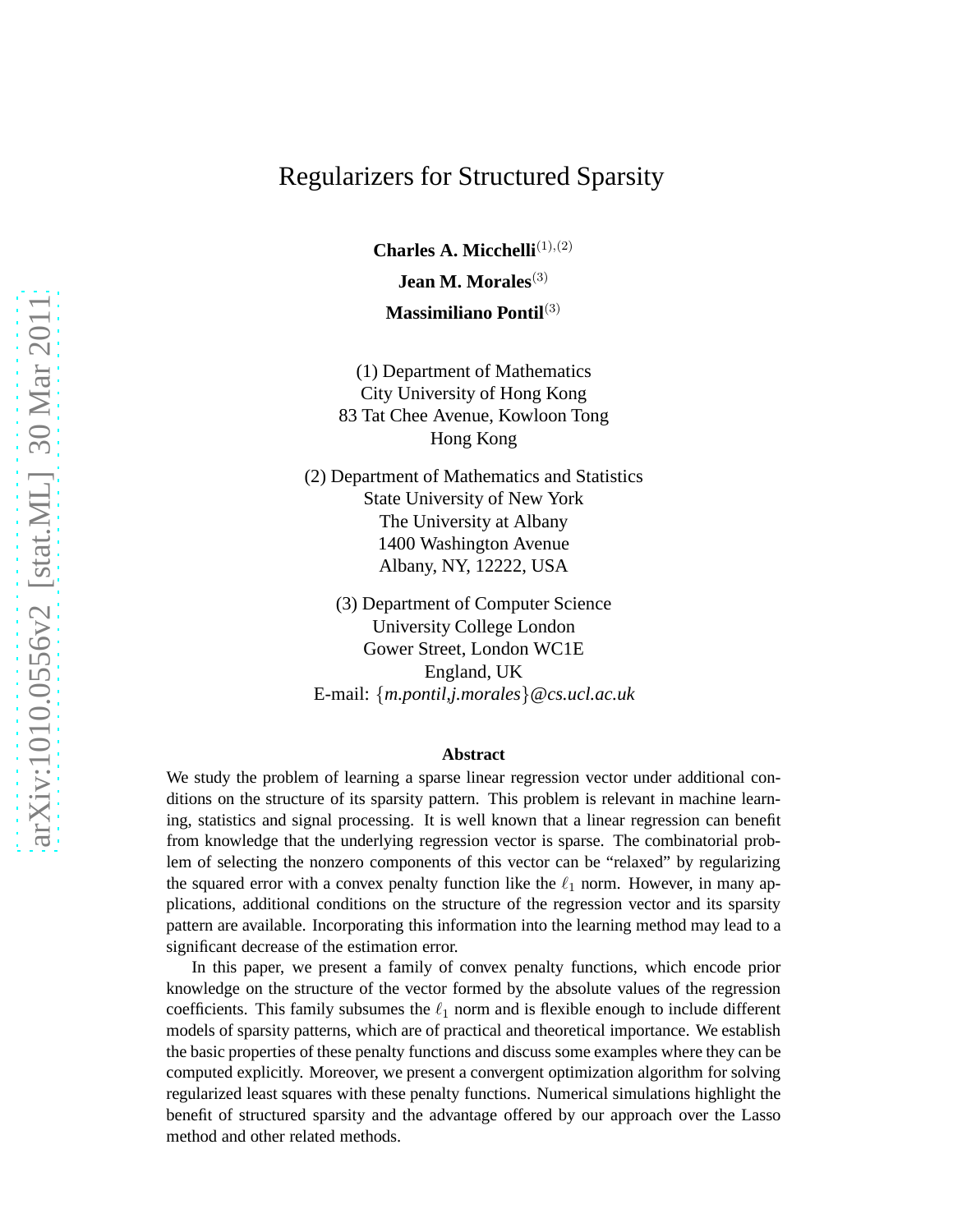### **1 Introduction**

The problem of sparse estimation is becoming increasing important in statistics, machine learning and signal processing. In its simplest form, this problem consists in estimating a regression vector  $\beta^* \in \mathbb{R}^n$  from a set of linear measurements  $y \in \mathbb{R}^m$ , obtained from the model

$$
y = X\beta^* + \xi \tag{1.1}
$$

where X is an  $m \times n$  matrix, which may be fixed or randomly chosen and  $\xi \in \mathbb{R}^m$  is a vector which results from the presence of noise.

An important rational for sparse estimation comes from the observation that in many practical applications the number of parameters n is much larger than the data size  $m$ , but the vector  $\beta^*$  is known to be sparse, that is, most of its components are equal to zero. Under this sparsity assumption and certain conditions on the data matrix  $X$ , it has been shown that regularization with the  $\ell_1$  norm, commonly referred to as the Lasso method [\[27](#page-33-0)], provides an effective means to estimate the underlying regression vector, see for example [\[5](#page-31-0), [7,](#page-31-1) [18,](#page-32-0) [28\]](#page-33-1) and references therein. Moreover, this method can reliably select the sparsity pattern of  $\beta^*$  [\[18\]](#page-32-0), hence providing a valuable tool for feature selection.

In this paper, we are interested in sparse estimation under additional conditions on the sparsity pattern of the vector  $\beta^*$ . In other words, not only do we expect this vector to be sparse but also that it is *structured sparse*, namely certain configurations of its nonzero components are to be preferred to others. This problem arises is several applications, ranging from functional magnetic resonance imaging [\[9](#page-31-2), [29](#page-33-2)], to scene recognition in vision [\[10\]](#page-31-3), to multi-task learning [\[1,](#page-31-4) [15,](#page-32-1) [23](#page-32-2)] and to bioinformatics [\[26\]](#page-33-3), see [\[14\]](#page-32-3) for a discussion.

The prior knowledge that we consider in this paper is that the vector  $|\beta^*|$ , whose components are the absolute value of the corresponding components of  $\beta^*$ , should belong to some prescribed convex subset  $\Lambda$  of the positive orthant. For certain choices of  $\Lambda$  this implies a constraint on the sparsity pattern as well. For example, the set  $\Lambda$  may include vectors with some desired monotonicity constraints, or other constraints on the "shape" of the regression vector. Unfortunately, the constraint that  $|\beta^*| \in \Lambda$  is nonconvex and its implementation is computational challenging. To overcome this difficulty, we propose a family of penalty functions, which are based on an extension of the  $\ell_1$  norm used by the Lasso method and involves the solution of a smooth convex optimization problem. These penalty functions favor regression vectors  $\beta$ such that  $|\beta| \in \Lambda$ , thereby incorporating the structured sparsity constraints.

Precisely, we propose to estimate  $\beta^*$  as a solution of the convex optimization problem

<span id="page-1-0"></span>
$$
\min\left\{ \|X\beta - y\|_2^2 + 2\rho\Omega(\beta|\Lambda) : \beta \in \mathbb{R}^n \right\} \tag{1.2}
$$

where  $\|\cdot\|_2$  denotes the Euclidean norm,  $\rho$  is a positive parameter and the penalty function takes the form

$$
\Omega(\beta|\Lambda) = \inf \left\{ \frac{1}{2} \sum_{i \in \mathbb{N}_n} \left( \frac{\beta_i^2}{\lambda_i} + \lambda_i \right) : \lambda \in \Lambda \right\}.
$$

As we shall see, a key property of the penalty function is that it exceeds the  $\ell_1$  norm of β when  $|\beta| \notin \Lambda$ , and it coincides with the  $\ell_1$  norm otherwise. This observation suggests a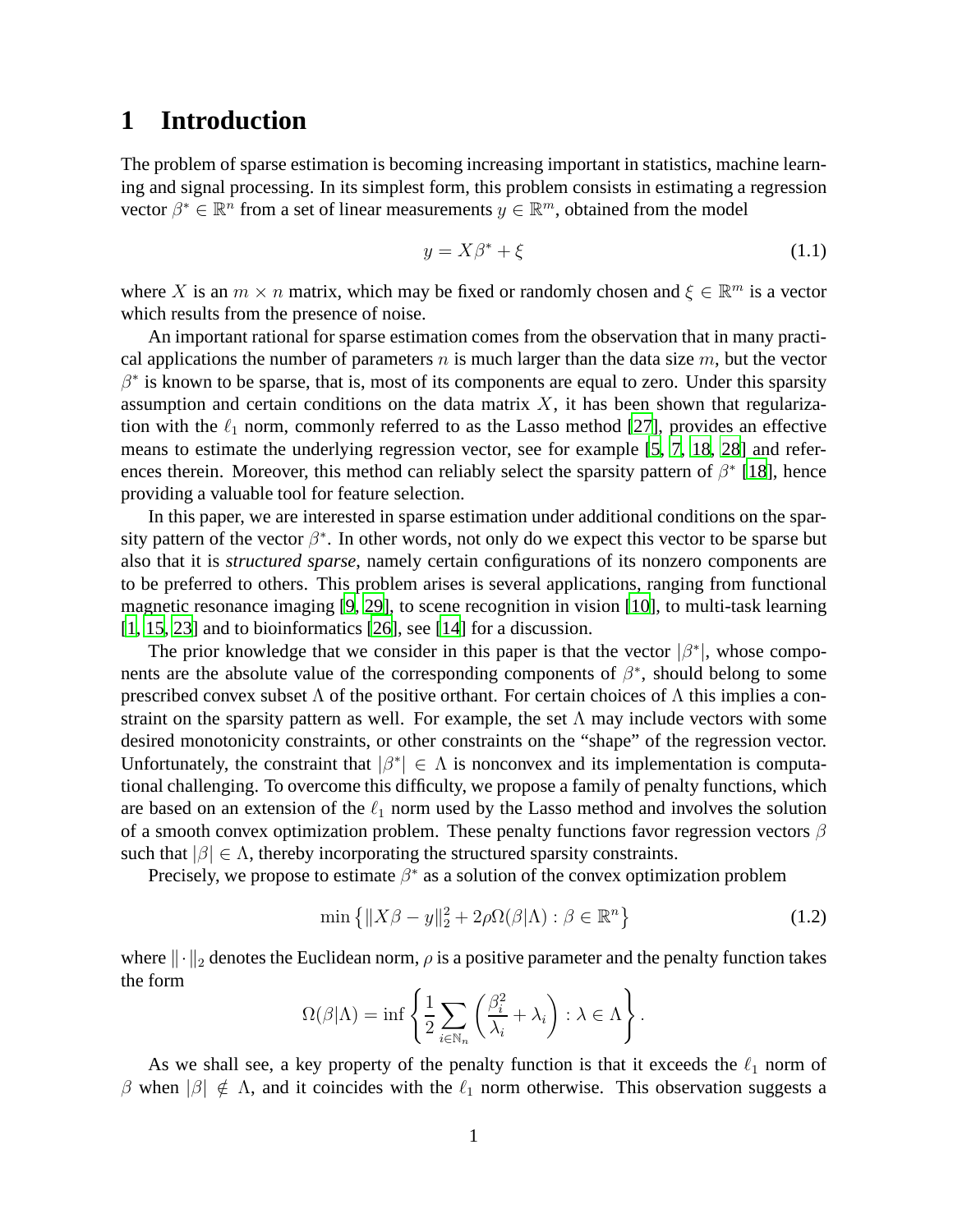heuristic interpretation of the method [\(1.2\)](#page-1-0): among all vectors  $\beta$  which have a fixed value of the  $\ell_1$  norm, the penalty function  $\Omega$  will encourage those for which  $|\beta| \in \Lambda$ . Moreover, when  $|\beta| \in \Lambda$  the function  $\Omega$  reduces to the  $\ell_1$  norm and, so, the solution of problem [\(1.2\)](#page-1-0) is expected to be sparse. The penalty function therefore will encourage certain desired sparsity patterns. Indeed, the sparsity pattern of  $\beta$  is contained in that of the auxiliary vector  $\lambda$  at the optimum and, so, if the set  $\Lambda$  allows only for certain sparsity patterns of  $\lambda$ , the same property will be "transferred" to the regression vector  $\beta$ .

There has been some recent research interest on structured sparsity, see [\[11](#page-31-5), [13,](#page-32-4) [14,](#page-32-3) [19](#page-32-5), [22,](#page-32-6) [30,](#page-33-4) [31\]](#page-33-5) and references therein. Closest to our approach are penalty methods built around the idea of mixed  $\ell_1-\ell_2$  norms. In particular, the group Lasso method [\[31](#page-33-5)] assumes that the components of the underlying regression vector  $\beta^*$  can be partitioned into prescribed groups, such that the restriction of  $\beta^*$  to a group is equal to zero for most of the groups. This idea has been extended in [\[14](#page-32-3), [32](#page-33-6)] by considering the possibility that the groups overlap according to certain hierarchical or spatially related structures. Although these methods have proved valuable in applications, they have the limitation that they can only handle more restrictive classes of sparsity, for example patterns forming only a single connected region. Our point of view is different from theirs and provides a means to designing more flexible penalty functions which maintain convexity while modeling richer model structures. For example, we will demonstrate that our family of penalty functions can model sparsity patterns forming multiple connected regions of coefficients.

The paper is organized in the following manner. In Section [2](#page-2-0) we establish some important properties of the penalty function. In Section [3](#page-7-0) we address the case in which the set  $\Lambda$  is a box. In Section [4](#page-8-0) we derive the form of the penalty function corresponding to the wedge with decreasing coordinates and in Section [5](#page-12-0) we extends this analysis to the case in which the constraint set  $\Lambda$  is constructed from a directed graph. In Section [6](#page-16-0) we discuss useful duality relations and in Section [7](#page-18-0) we address the issue of solving the problem [\(1.2\)](#page-1-0) numerically by means of an alternating minimization algorithm. Finally, in Section [8](#page-21-0) we provide numerical simulations with this method, showing the advantage offered by our approach.

A preliminary version of this paper appeared in the proceedings of the Twenty-Fourth Annual Conference on Neural Information Processing Systems (NIPS 2010) [\[21\]](#page-32-7). The new version contains Propositions [2.1,](#page-4-0) [2.3](#page-5-0) and [2.4,](#page-6-0) the description of the graph penalty in Section [5,](#page-12-0) Section [6,](#page-16-0) a complete proof of Theorem [7.1](#page-19-0) and an experimental comparison with the method of [\[11\]](#page-31-5).

## <span id="page-2-0"></span>**2 Penalty function**

In this section, we provide some general comments on the penalty function which we study in this paper.

We first review our notation. We denote with  $\mathbb{R}_+$  and  $\mathbb{R}_{++}$  the nonnegative and positive real line, respectively. For every  $\beta \in \mathbb{R}^n$  we define  $|\beta| \in \mathbb{R}^n_+$  to be the vector formed by the absolute values of the components of  $\beta$ , that is,  $|\beta| = (|\beta_i| : i \in \mathbb{N}_n)$ , where  $\mathbb{N}_n$  is the set of positive integers up to and including n. Finally, we define the  $\ell_1$  norm of vector  $\beta$  as  $||\beta||_1 = \sum_{i \in \mathbb{N}_n} |\beta_i|$ and the  $\ell_2$  norm as  $\|\beta\|_2 = \sqrt{\sum_{i \in \mathbb{N}_n} \beta_i^2}$ .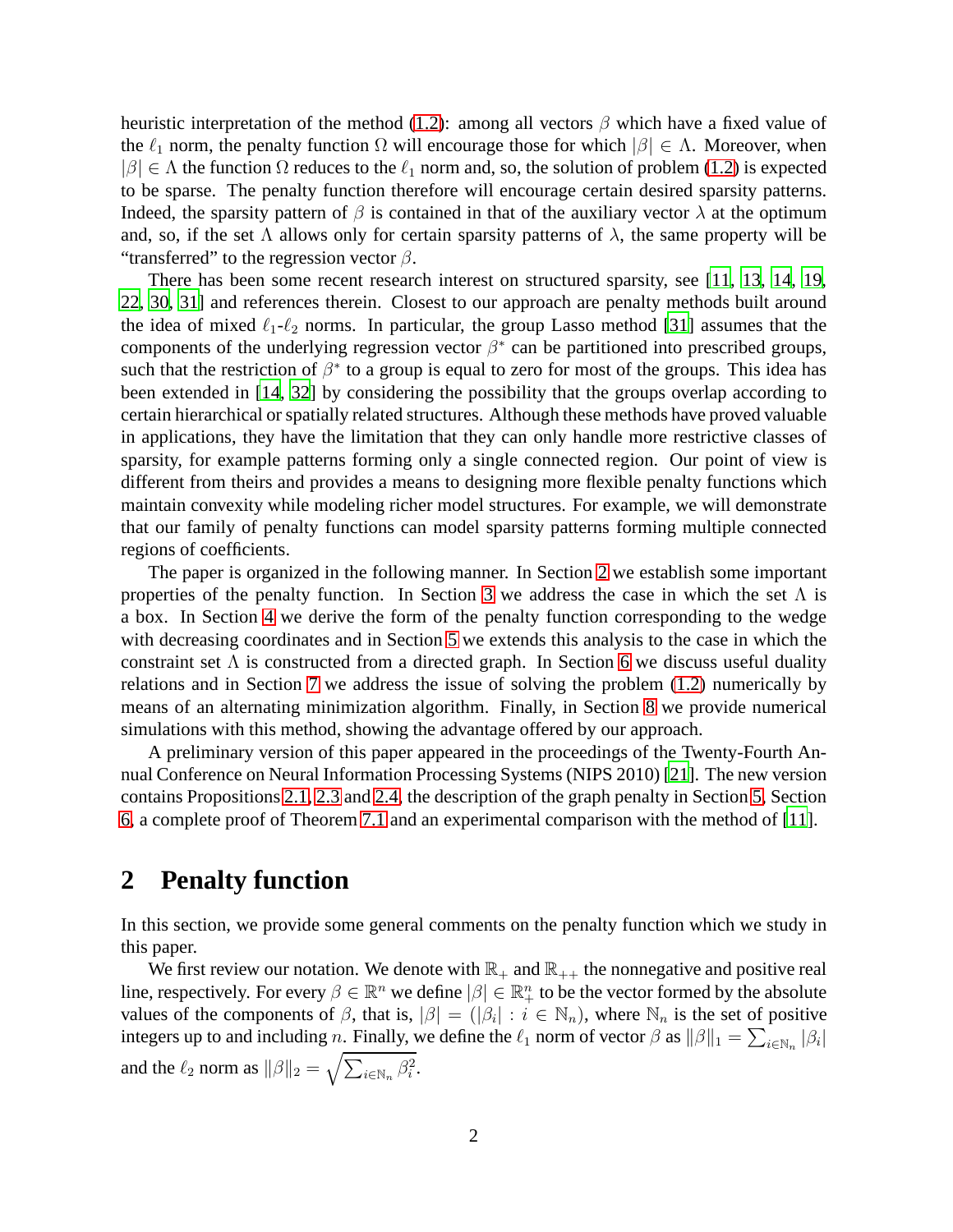Given an  $m \times n$  input data matrix X and an output vector  $y \in \mathbb{R}^m$ , obtained from the linear regression model  $y = X\beta^* + \xi$  discussed earlier, we consider the convex optimization problem

<span id="page-3-0"></span>
$$
\inf \left\{ \|X\beta - y\|_2^2 + 2\rho \Gamma(\beta, \lambda) : \beta \in \mathbb{R}^n, \lambda \in \Lambda \right\}
$$
 (2.1)

where  $\rho$  is a positive parameter,  $\Lambda$  is a prescribed convex subset of the positive orthant  $\mathbb{R}^n_{++}$  and the function  $\Gamma : \mathbb{R}^n \times \mathbb{R}^n_{++} \to \mathbb{R}$  is given by the formula

$$
\Gamma(\beta,\lambda) = \frac{1}{2} \sum_{i \in \mathbb{N}_n} \left( \frac{\beta_i^2}{\lambda_i} + \lambda_i \right).
$$

Note that in [\(2.1\)](#page-3-0), for a fixed  $\beta \in \mathbb{R}^n$ , the infimum over  $\lambda = (\lambda_i : i \in \mathbb{N}_n)$  in general is not attained, however, for a fixed  $\lambda \in \Lambda$ , the infimum over  $\beta$  is always attained.

Since the auxiliary vector  $\lambda$  appears only in the second term of the objective function of problem [\(2.1\)](#page-3-0), and our goal is to estimate  $\beta^*$ , we may also directly consider the regularization problem

<span id="page-3-1"></span>
$$
\min\left\{\|X\beta - y\|_2^2 + 2\rho\,\Omega(\beta|\Lambda) : \beta \in \mathbb{R}^n\right\},\tag{2.2}
$$

where the penalty function takes the form

<span id="page-3-2"></span>
$$
\Omega(\beta|\Lambda) = \inf \{ \Gamma(\beta, \lambda) : \lambda \in \Lambda \}. \tag{2.3}
$$

Note that Γ is convex on its domain because each of its summands are likewise convex functions. Hence, when the set  $\Lambda$  is convex it follows that  $\Omega(\cdot|\Lambda)$  is a convex function and [\(2.2\)](#page-3-1) is a convex optimization problem.

An essential idea behind our construction of the penalty function is that, for every  $\lambda \in \mathbb{R}_{++}$ , the quadratic function  $\Gamma(\cdot, \lambda)$  provides a smooth approximation to  $|\beta|$  from above, which is exact at  $\beta = \pm \lambda$ . We indicate this graphically in Figure [1-](#page-4-1)a. This fact follows immediately by the arithmetic-geometric mean inequality, which states, for every  $a, b \ge 0$  that  $(a+b)/2 \ge \sqrt{ab}$ .

A special case of the formulation [\(2.2\)](#page-3-1) with  $\Lambda = \mathbb{R}_{++}^n$  is the Lasso method [\[27\]](#page-33-0), which is defined to be a solution of the optimization problem

$$
\min\left\{\|y - X\beta\|_2^2 + 2\rho\|\beta\|_1 : \beta \in \mathbb{R}^n\right\}.
$$

Indeed, using again the arithmetic-geometric mean inequality it follows that  $\Omega(\beta | \mathbb{R}_{++}^n) = ||\beta||_1$ . Moreover, if for every  $i \in \mathbb{N}_n$   $\beta_i \neq 0$ , then the infimum is attained for  $\lambda = |\beta|$ . This important special case motivated us to consider the general method described above. The utility of [\(2.3\)](#page-3-2) is that upon inserting it into [\(2.2\)](#page-3-1) there results an optimization problem over  $\lambda$  and  $\beta$  with a continuously differentiable objective function. Hence, we have succeeded in expressing a nondifferentiable convex objective function by one which is continuously differentiable on its domain.

Our first observation concerns the differentiability of  $\Omega$ . In this regard, we provide a sufficient condition which ensures this property of  $\Omega$ , which, although seemingly cumbersome covers important special cases. To present our result, for any real numbers  $a < b$ , we define the parallelepiped  $[a, b]^n = \{x : x = (x_i : i \in \mathbb{N}_n), a \le x_i \le b, i \in \mathbb{N}_n\}.$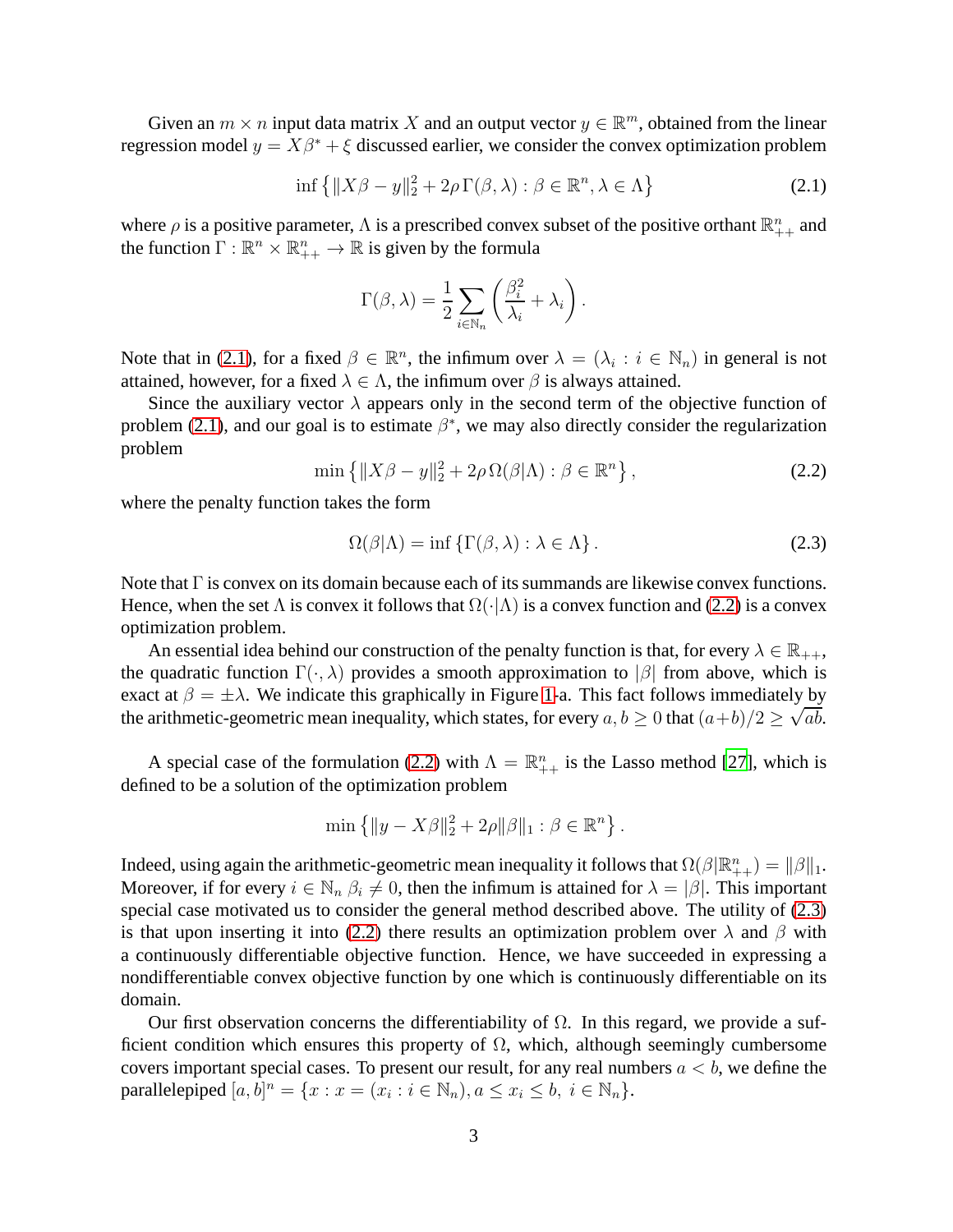

<span id="page-4-1"></span>Figure 1: (a): Function  $\Gamma(\cdot, \lambda)$  for some values of  $\lambda > 0$ ; (b): Function  $\Gamma(\beta, \cdot)$  for some values of  $\beta \in \mathbb{R}$ .

<span id="page-4-2"></span>**Definition 2.1.** We say that the set  $\Lambda$  is admissible if it is convex and, for all  $a, b \in \mathbb{R}$  with  $0 < a < b$ , the set  $\Lambda_{a,b} := [a,b]^n \cap \Lambda$  is a nonempty, compact subset of the interior of  $\Lambda$ .

**Proposition 2.1.** If  $\beta \in (\mathbb{R} \setminus \{0\})^n$  and  $\Lambda$  is an admissible subset of  $\mathbb{R}^n_{++}$ , then the infimum above *is uniquely achieved at a point*  $\lambda(\beta) \in \Lambda$  *and the mapping*  $\beta \mapsto \lambda(\beta)$  *is continuous. Moreover, the function* Ω(·|Λ) *is continuously differentiable and its partial derivatives are given, for any*  $i \in \mathbb{N}_n$ , by the formula

<span id="page-4-0"></span>
$$
\frac{\partial \Omega(\beta|\Lambda)}{\partial \beta_i} = \frac{\beta_i}{\lambda_i(\beta)}.\tag{2.4}
$$

We postpone the proof of this proposition to the appendix. We note that, since  $\Omega(\cdot|\Lambda)$  is continuous, we may compute it at a vector  $\beta$ , some of whose components are zero, as a limiting process. Moreover, at such a vector the function  $\Omega(\cdot|\Lambda)$  is in general not differentiable, for example consider the case  $\Omega(\beta | \mathbb{R}_{++}^n) = ||\beta||_1$ .

The next proposition provides a justification of the penalty function as a means to incorporate structured sparsity and establish circumstances for which the penalty function is a norm. To state our result, we denote by  $\Lambda$  the closure of the set  $\Lambda$ .

<span id="page-4-3"></span>**Proposition 2.2.** *For every*  $\beta \in \mathbb{R}^n$ , *we have that*  $\|\beta\|_1 \leq \Omega(\beta|\Lambda)$  *and the equality holds* if and only if  $|\beta| := (|\beta_i| : i \in \mathbb{N}_n) \in \overline{\Lambda}$ . Moreover, if  $\Lambda$  is a nonempty convex cone then the function  $\Omega(\cdot|\Lambda)$  *is a norm and we have that*  $\Omega(\beta|\Lambda) \leq \omega \|\beta\|_1$ , where  $\omega := \max\{\Omega(e_k|\Lambda) : k \in \mathbb{N}_n\}$  and  ${e_k : k \in \mathbb{N}_n}$  *is the canonical basis of*  $\mathbb{R}^n$ *.* 

**Proof.** By the arithmetic-geometric mean inequality we have that  $\|\beta\|_1 \leq \Gamma(\beta, \lambda)$ , proving the first assertion. If  $|\beta| \in \overline{\Lambda}$ , there exists a sequence  $\{\lambda^k : k \in \mathbb{N}\}$  in  $\Lambda$ , such that  $\lim_{k \to \infty} \lambda^k = |\beta|$ . Since  $\Omega(\beta|\Lambda) \leq \Gamma(\beta,\lambda^k)$  it readily follows that  $\Omega(\beta|\Lambda) \leq ||\beta||_1$ . Conversely, if  $|\beta| \in \overline{\Lambda}$ , then there is a sequence  $\{\lambda^k : k \in \mathbb{N}\}$  in  $\Lambda$ , such that  $\Gamma(\beta, \lambda^k) \le ||\beta_1|| + 1/k$ . This inequality implies that some subsequence of this sequence converges to a  $\overline{\lambda} \in \overline{\Lambda}$ . Using arithmetic-geometric mean inequality we conclude that  $\overline{\lambda} = |\beta|$  and the result follows. To prove the second part, observe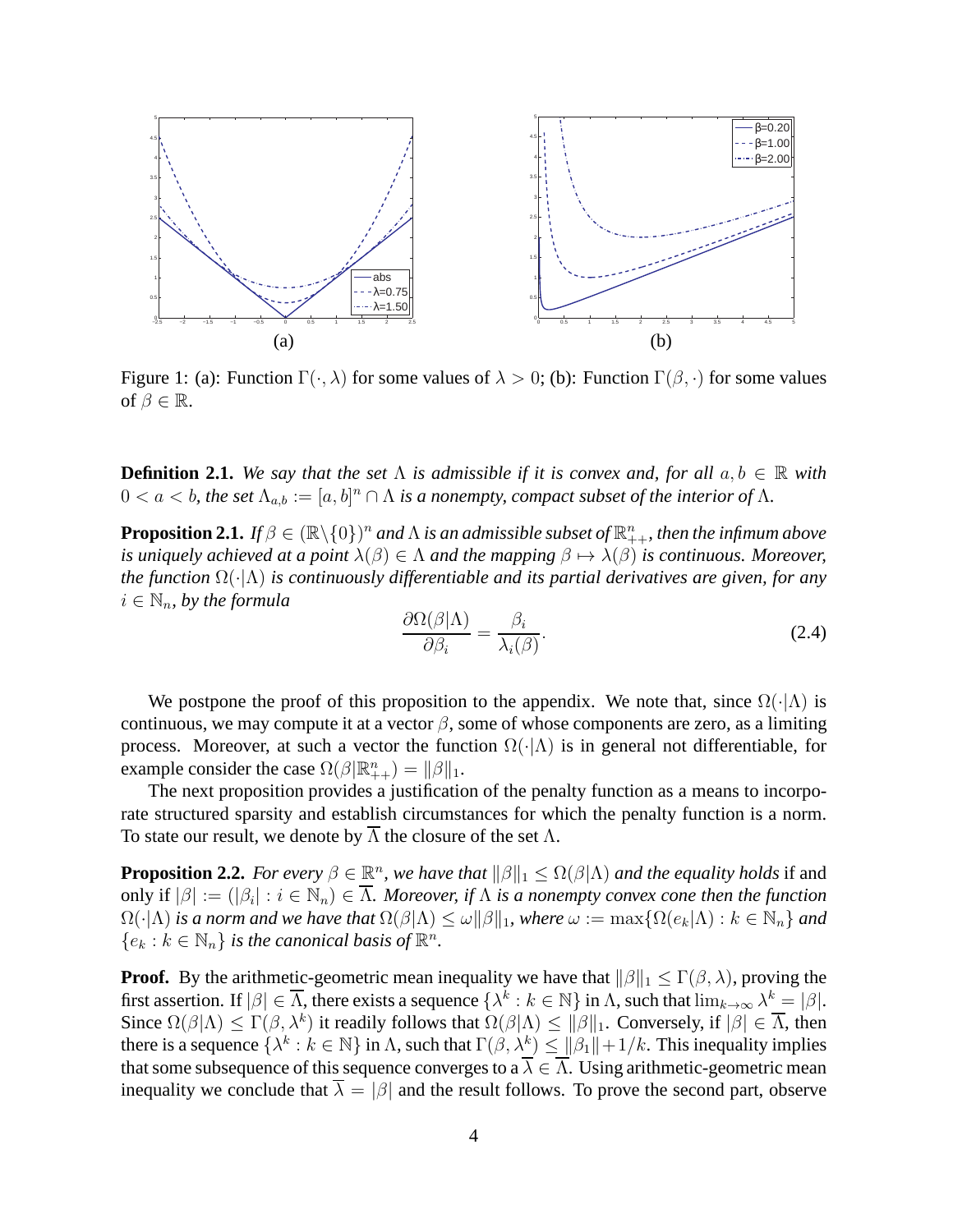that if  $\Lambda$  is a nonempty convex cone, namely, for any  $\lambda \in \Lambda$  and  $t \geq 0$  it holds that  $t\lambda \in \Lambda$ , we have that  $\Omega$  is positive homogeneous. Indeed, making the change of variable  $\lambda' = \lambda/|t|$  we see that  $\Omega(t\beta|\Lambda) = |t| \Omega(\beta|\Lambda)$ . Moreover, the above inequality,  $\Omega(\beta|\Lambda) \ge ||\beta||_1$ , implies that if  $\Omega(\beta|\Lambda) = 0$  then  $\beta = 0$ . The proof of the triangle inequality follows from the homogeneity and convexity of  $\Omega$ , namely  $\Omega(\alpha + \beta | \Lambda) = 2\Omega ((\alpha + \beta)/2 | \Lambda) \leq \Omega(\alpha | \Lambda) + \Omega(\beta | \Lambda)$ .

Finally, note that  $\Omega(\beta|\Lambda) \leq \omega \|\beta\|_1$  if and only if  $\omega = \max\{\Omega(\beta|\Lambda) : \|\beta\|_1 = 1\}$ . Since  $\Omega$ is convex the maximum above is achieved at an extreme point of the  $\ell_1$  unit ball.

This proposition indicates a heuristic interpretation of the method [\(2.2\)](#page-3-1): among all vectors  $\beta$ which have a fixed value of the  $\ell_1$  norm, the penalty function  $\Omega$  will encourage those for which  $|\beta| \in \Lambda$ . Moreover, when  $|\beta| \in \Lambda$  the function  $\Omega$  reduces to the  $\ell_1$  norm and, so, the solution of problem [\(2.2\)](#page-3-1) is expected to be sparse. The penalty function therefore will encourage certain desired sparsity patterns.

The last point can be better understood by looking at problem [\(2.1\)](#page-3-0). For every solution  $(\hat{\beta}, \hat{\lambda})$ , the sparsity pattern of  $\hat{\beta}$  is contained in the sparsity pattern of  $\hat{\lambda}$ , that is, the indices associated with nonzero components of  $\hat{\beta}$  are a subset of those of  $\hat{\lambda}$ . Indeed, if  $\hat{\lambda}_i = 0$  it must hold that  $\hat{\beta}_i = 0$  as well, since the objective would diverge otherwise (because of the ratio  $\beta_i^2/\lambda_i$ ). Therefore, if the set  $\Lambda$  favors certain sparse solutions of  $\hat{\lambda}$ , the same sparsity pattern will be reflected on  $\hat{\beta}$ . Moreover, the  $\sum_{i\in\mathbb{N}_n}\lambda_i$  term appearing in the expression for  $\Gamma(\beta,\lambda)$  favors sparse  $\lambda$  vectors. For example, a constraint of the form  $\lambda_1 \geq \cdots \geq \lambda_n$  favors consecutive zeros at the end of  $\lambda$  and nonzeros everywhere else. This will lead to zeros at the terminal components of  $\beta$  as well. Thus, in many cases like this, it is easy to incorporate a convex constraint on  $\lambda$ , whereas it may not be possible to do the same with  $\beta$ .

Next, we note that a normalized version of the group Lasso penalty [\[31\]](#page-33-5) is included in our setting as a special case. If, for some  $k \in \mathbb{N}_n$ ,  $\{J_\ell : \ell \in \mathbb{N}_k\}$  forms a partition of the index set  $\mathbb{N}_n$ , the corresponding group Lasso penalty is defined as

<span id="page-5-1"></span>
$$
\Omega_{\mathrm{GL}}(\beta) = \sum_{\ell \in \mathbb{N}_k} \sqrt{|J_{\ell}|} \, \|\beta_{|J_{\ell}}\|_2,\tag{2.5}
$$

where, for every  $J \subseteq \mathbb{N}_n$ , we use the notation  $\beta|_J = (\beta_j : j \in J)$ . It is an easy matter to verify that  $\Omega_{\text{GL}} = \Omega(\cdot | \Lambda)$  for  $\Lambda = \{ \lambda : \lambda \in \mathbb{R}_{++}^n, \lambda_j = \theta_\ell, j \in J_\ell, \ell \in \mathbb{N}_k, \theta_\ell > 0 \}.$ 

The next proposition presents a useful construction which may be employed to generate new penalty functions from available ones. It is obtained by composing a set  $\Theta \subseteq \mathbb{R}_{++}^k$  with a linear transformation, modeling the sum of the components of a vector, across the elements of a prescribed partition  $\mathcal{P} = \{P_\ell : \ell \in \mathbb{N}_k\}$  of  $\mathbb{N}_n$ . To describe our result we introduce the *group average map*  $A_{\mathcal{P}} : \mathbb{R}^n \to \mathbb{R}^k$  induced by  $\mathcal{P}$ . It is defined, for each  $\beta \in \mathbb{R}^n$ , as  $A_{\mathcal{P}}(\beta) = (\|\beta_{|P_{\ell}}\|_1 : \ell \in \mathbb{N}_k).$ 

<span id="page-5-0"></span>**Proposition 2.3.** *If*  $\Theta \subseteq \mathbb{R}_{++}^k$ ,  $\beta \in \mathbb{R}^n$  *and*  $\mathcal P$  *is a partition of*  $\mathbb{N}_n$  *then* 

$$
\Omega(\beta | A_{\mathcal{P}}^{-1}(\Theta)) = \Omega(A_{\mathcal{P}}(\beta)|\Theta).
$$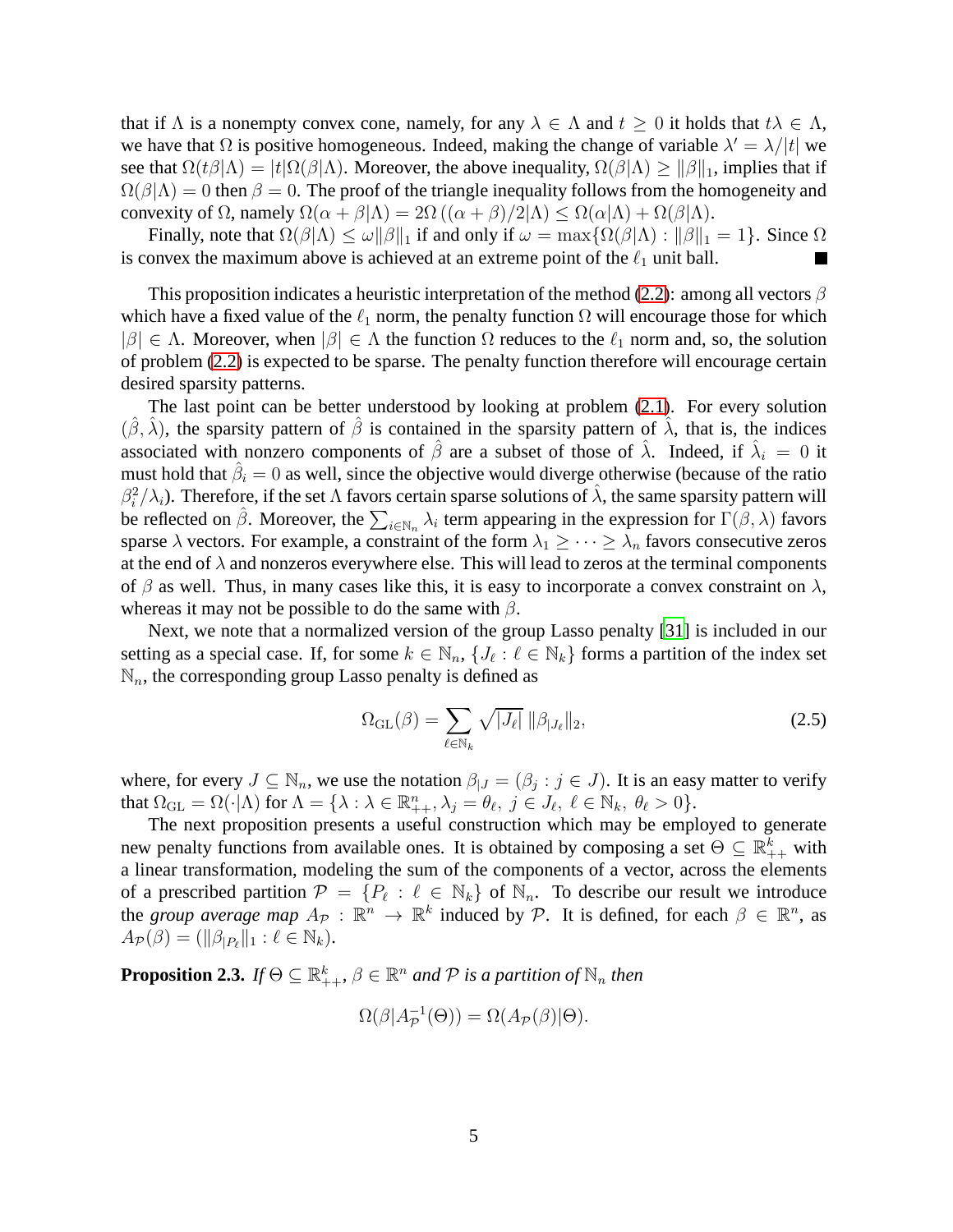**Proof.** The idea of the proof depends on two basic observations. The first uses the set theoretic formula

$$
A_{\mathcal{J}}^{-1}(\Theta) = \bigcup_{\theta \in \Theta} A_{\mathcal{J}}^{-1}(\theta).
$$

From this decomposition we obtain that

<span id="page-6-1"></span>
$$
\Omega(\beta | A_{\mathcal{J}}^{-1}(\Theta)) = \inf \left\{ \inf \left\{ \Gamma(\beta, \lambda) : \lambda \in A_{\mathcal{J}}^{-1}(\theta) \right\} : \theta \in \Theta \right\}.
$$
 (2.6)

Next, we write  $\theta = (\theta_\ell : \ell \in \mathbb{N}_k) \in \Theta$  and decompose the inner infimum as the sum

$$
\sum_{\ell \in \mathbb{N}_k} \inf \left\{ \frac{1}{2} \sum_{j \in J_\ell} \left( \frac{\beta_j^2}{\lambda_j} + \lambda_j \right) : \sum_{j \in J_\ell} \lambda_j = \theta_\ell, \lambda_j > 0, j \in J_\ell \right\}.
$$

Now, the second essential step in the proof evaluates the infimum in the second sum by the Cauchy-Schwarz inequality to obtain that

$$
\inf \left\{ \Gamma(\beta|\lambda) : \lambda \in A_{\mathcal{J}}^{-1}(\theta) \right\} = \sum_{\ell \in \mathbb{N}_k} \frac{1}{2} \left( \frac{\|\beta_{|J_{\ell}}\|_1^2}{\theta_{\ell}} + \theta_{\ell} \right).
$$

We now substitute this formula into the right hand side of equation [\(2.6\)](#page-6-1) to finish the proof.  $\blacksquare$ 

When the set  $\Lambda$  is a nonempty convex cone, to emphasize that the function  $\Omega(\cdot|\Lambda)$  is a norm we denoted it by  $\|\cdot\|_{\Lambda}$ . We end this section with the identification of the dual norm of  $\|\cdot\|_{\Lambda}$ , which is defined as

$$
\|\beta\|_{*,\Lambda} = \max\left\{\beta^\top u: u \in \mathbb{R}^n, \|u\|_{\Lambda} = 1\right\}.
$$

**Proposition 2.4.** *If* Λ *is a nonempty convex cone then there holds the equation*

<span id="page-6-0"></span>
$$
\|\beta\|_{*,\Lambda} = \sup \left\{ \sqrt{\frac{\sum_{i \in \mathbb{N}_n} \lambda_i \beta_i^2}{\sum_{i \in \mathbb{N}_n} \lambda_i}} : \lambda \in \Lambda \right\}.
$$

**Proof.** By definition,  $\varphi = ||\beta||_{*,\Lambda}$  is the smallest constant  $\varphi$  such that, for every  $\lambda \in \Lambda$  and  $u \in \mathbb{R}^n$ , it holds that

$$
\frac{\varphi}{2} \sum_{i \in \mathbb{N}_n} \left( \frac{u_i^2}{\lambda_i} + \lambda_i \right) - \beta^\top u \ge 0.
$$

Minimizing the left hand side of this inequality for  $u \in \mathbb{R}^n$  yields the equivalent inequality

$$
\varphi^2 \ge \frac{\sum_{i \in \mathbb{N}_n} \lambda_i \beta_i^2}{\sum_{i \in \mathbb{N}_n} \lambda_i}.
$$

Since this inequality holds for every  $\lambda \in \Lambda$ , the result follows by taking the supremum of the right hand side of the above inequality over this set. right hand side of the above inequality over this set.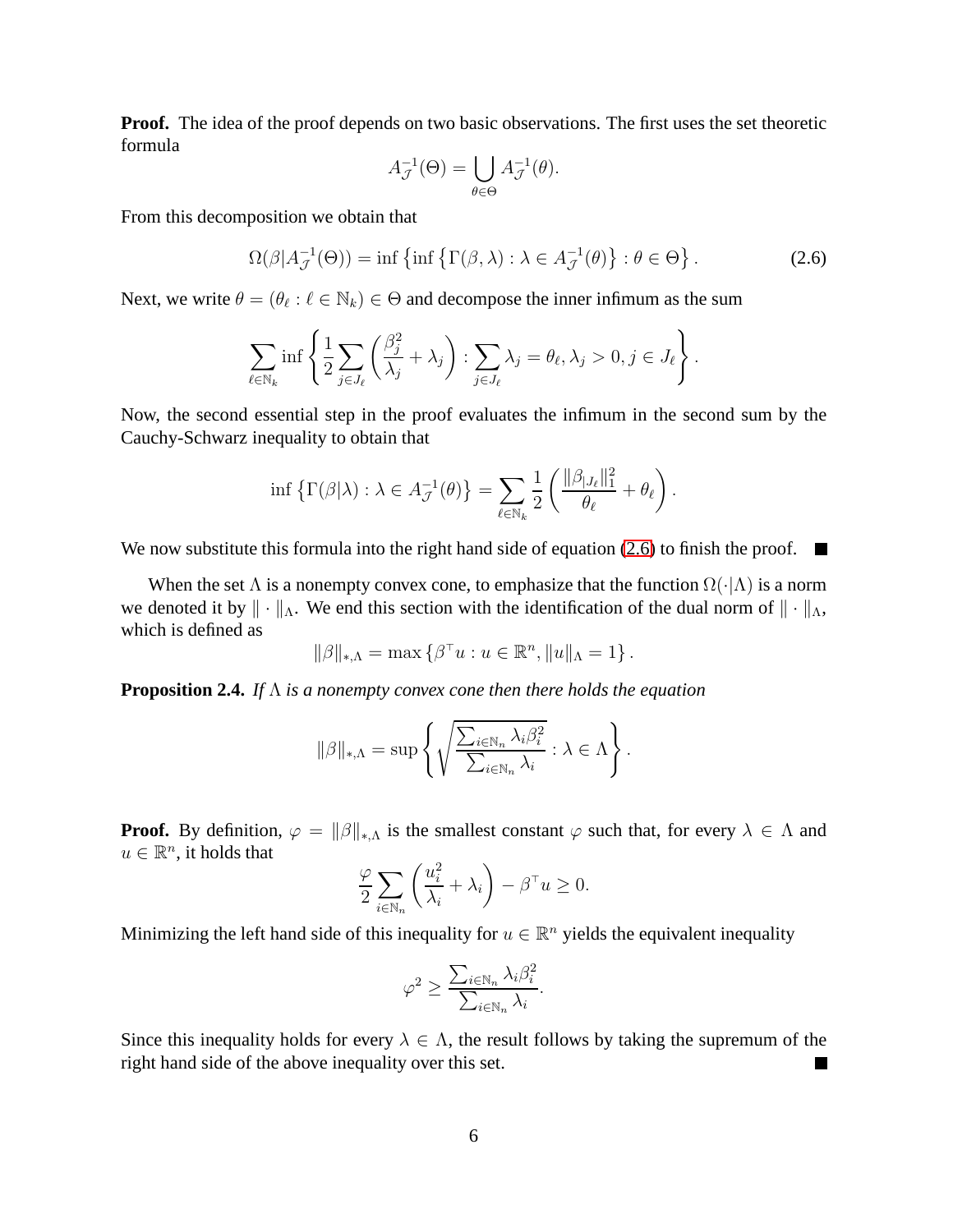The formula for the dual norm suggests that we introduce the set  $\tilde{\Lambda} = \{ \lambda : \lambda \in \Lambda, \sum_{i \in \mathbb{N}_n} \lambda_i =$ 1}. With this notation we see that the dual norm becomes

$$
\|\beta\|_{*,\Lambda} = \sup \left\{ \sqrt{\sum_{i \in \mathbb{N}_n} \lambda_i \beta_i^2} : \lambda \in \tilde{\Lambda} \right\}.
$$

Moreover, a direct computation yields an alternate form for the original norm given by the equation

$$
\|\beta\|_{\Lambda} = \inf \left\{ \sqrt{\sum_{i \in \mathbb{N}_n} \frac{\beta_i^2}{\lambda_i}} : \lambda \in \tilde{\Lambda} \right\}.
$$

## <span id="page-7-0"></span>**3 Box penalty**

We proceed to discuss some examples of the set  $\Lambda \subseteq \mathbb{R}_{++}^n$  which may be used in the design of the penalty function  $\Omega(\cdot|\Lambda)$ .

The first example, which is presented in this section, corresponds to the prior knowledge that the magnitude of the components of the regression vector should be in some prescribed intervals. We choose  $a = (a_i : i \in \mathbb{N}_n)$ ,  $b = (b_i : i \in \mathbb{N}_n) \in \mathbb{R}^n$ ,  $0 < a_i \leq b_i$  and define the corresponding box as  $B[a, b] := \{(\lambda_i : i \in \mathbb{N}_n) : \lambda_i \in [a_i, b_i], i \in \mathbb{N}_n\}$ . The theorem below establishes the form of the box penalty. To state our result, we define, for every  $t \in \mathbb{R}$ , the function  $t_+ = \max(0, t)$ .

<span id="page-7-2"></span>**Theorem 3.1.** *We have that*

$$
\Omega(\beta|B[a,b]) = \|\beta\|_1 + \sum_{i \in \mathbb{N}_n} \left( \frac{1}{2a_i}(a_i - |\beta_i|)_+^2 + \frac{1}{2b_i}(|\beta_i| - b_i)_+^2 \right).
$$

*Moreover, the components of the vector*  $\lambda(\beta) := \operatorname{argmin} \{ \Gamma(\beta, \lambda) : \lambda \in B[a, b] \}$  *are given by the equations*  $\lambda_i(\beta) = |\beta_i| + (a_i - |\beta_i|)_+ - (|\beta_i| - b)_+, i \in \mathbb{N}_n$ .

**Proof.** Since  $\Omega(\beta|B[a,b]) = \sum_{i \in \mathbb{N}_n} \Omega(\beta_i|[a_i,b_i])$  it suffices to establish the result in the case  $n = 1$ . We shall show that if  $a, b, \beta \in \mathbb{R}$ ,  $a \leq b$  then

<span id="page-7-1"></span>
$$
\Omega(\beta|[a,b]) = |\beta| + \frac{1}{2a}(a - |\beta|)^2 + \frac{1}{2b}(|\beta| - b)^2_+.
$$
\n(3.1)

Since both sides of the above equation are continuous functions of  $\beta$  it suffices to prove this equation for  $\beta \in \mathbb{R}\setminus\{0\}$ . In this case, the function  $\Gamma(\beta, \cdot)$  is strictly convex, and so, has a unique minimum in  $\mathbb{R}_{++}$  at  $\lambda = |\beta|$ , see also Figure [1-](#page-4-1)b. Moreover, if  $|\beta| \leq a$  the minimum occurs at  $\lambda = a$ , whereas if  $|\beta| \ge b$ , it occurs at  $\lambda = b$ . This establishes the formula for  $\lambda(\beta)$ . Consequently, we have that

$$
\Omega(\beta|[a,b]) = \begin{cases}\n|\beta|, & \text{if } |\beta| \in [a,b] \\
\frac{1}{2} \left( \frac{\beta^2}{a} + a \right), & \text{if } |\beta| < a \\
\frac{1}{2} \left( \frac{\beta^2}{b} + b \right), & \text{if } |\beta| > b.\n\end{cases}
$$

Equation [\(3.1\)](#page-7-1) now follows by a direct computation.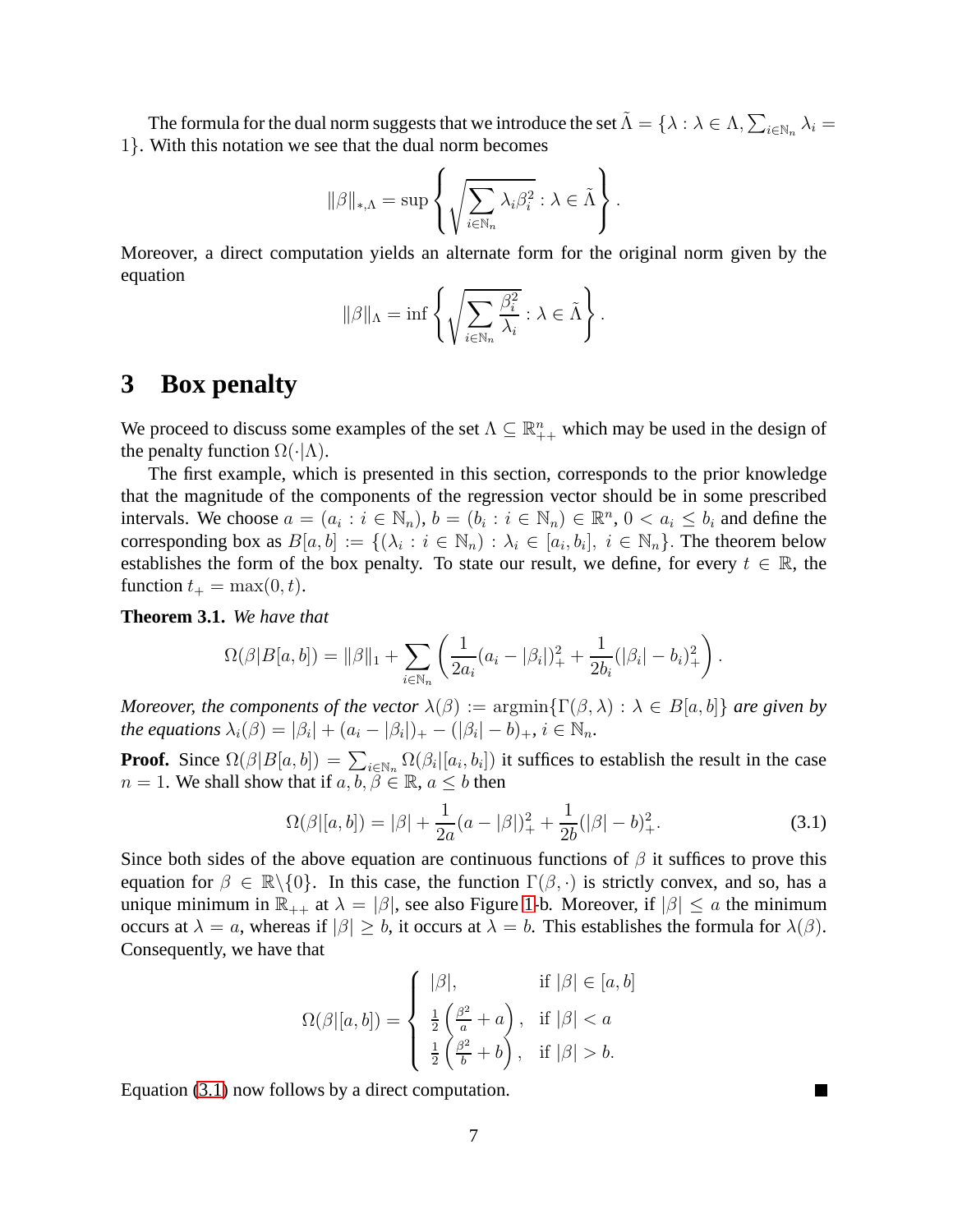

<span id="page-8-1"></span>Figure 2: Partition of  $\beta = (1.0732, -0.4872, 0.2961, -1.3692, 1.4731, -0.0073, -0.2133)$ .

We also refer to [\[12](#page-32-8), [24\]](#page-32-9) for related penalty functions. Note that the function in equation [\(3.1\)](#page-7-1) is a concatenation of two quadratic functions, connected together with a linear function. Thus, the box penalty will favor sparsity only for  $a = 0$ , case that is defined by a limiting argument.

# <span id="page-8-0"></span>**4 Wedge penalty**

In this section, we consider the case that the coordinates of the vector  $\lambda \in \Lambda$  are ordered in a nonincreasing fashion. As we shall see, the corresponding penalty function favors regression vectors which are likewise nonincreasing.

We define the wedge

$$
W = \{\lambda : \lambda = (\lambda_i : i \in \mathbb{N}_n) \in \mathbb{R}_{++}^n, \lambda_i \ge \lambda_{i+1}, i \in \mathbb{N}_{n-1}\}.
$$

Our next result describes the form of the penalty  $\Omega$  in this case. To explain this result we require some preparation. We say that a partition  $\mathcal{J} = \{J_\ell : \ell \in \mathbb{N}_k\}$  of  $\mathbb{N}_n$  is *contiguous* if for all  $i \in J_{\ell}, j \in J_{\ell+1}, \ell \in \mathbb{N}_{k-1}$ , it holds that  $i < j$ . For example, if  $n = 3$ , partitions  $\{\{1, 2\}, \{3\}\}\$ and  $\{\{1\},\{2\},\{3\}\}\$  are contiguous but  $\{\{1,3\},\{2\}\}\$ is not.

**Definition 4.1.** *Given any two disjoint subsets*  $J, K \subseteq \mathbb{N}_n$  *we define the region in*  $\mathbb{R}^n$ 

$$
Q_{J,K} = \left\{ \beta : \beta \in \mathbb{R}^n, \frac{\|\beta_{|J}\|_2^2}{|J|} > \frac{\|\beta_{|K}\|_2^2}{|K|} \right\}.
$$
 (4.1)

Note that the boundary of this region is determined by the zero set of a homogeneous polynomial of degree two. We also need the following construction.

<span id="page-8-2"></span>**Definition 4.2.** *For every*  $S \subseteq \mathbb{N}_{n-1}$  *we set*  $k = |S|+1$  *and label the elements of* S *in increasing order as*  $S = \{j_\ell : \ell \in \mathbb{N}_{k-1}\}$ . We associate with the set S a contiguous partition of  $\mathbb{N}_n$ , given  $by \mathcal{J}(S) = \{J_{\ell} : \ell \in \mathbb{N}_{k}\},\$  where we define  $J_{\ell} := [j_{\ell-1} + 1, j_{\ell}] \cap \mathbb{N}_{n}, \ell \in \mathbb{N}_{k}\}$ , and set  $j_{0} = 0$ *and*  $j_k = n$ *.* 

Figure [2](#page-8-1) illustrates an example of a contiguous partition along with the set  $\mathcal{J}(S)$ .

A subset S of  $\mathbb{N}_{n-1}$  also induces two regions in  $\mathbb{R}^n$  which play a central role in the identification of the wedge penalty. First, we describe the region which "crosses over" the induced partition  $\mathcal{J}(S)$ . This is defined to be the set

<span id="page-8-3"></span>
$$
O_S := \bigcap \{ Q_{J_{\ell}, J_{\ell+1}} : \ell \in \mathbb{N}_{k-1} \}.
$$
\n(4.2)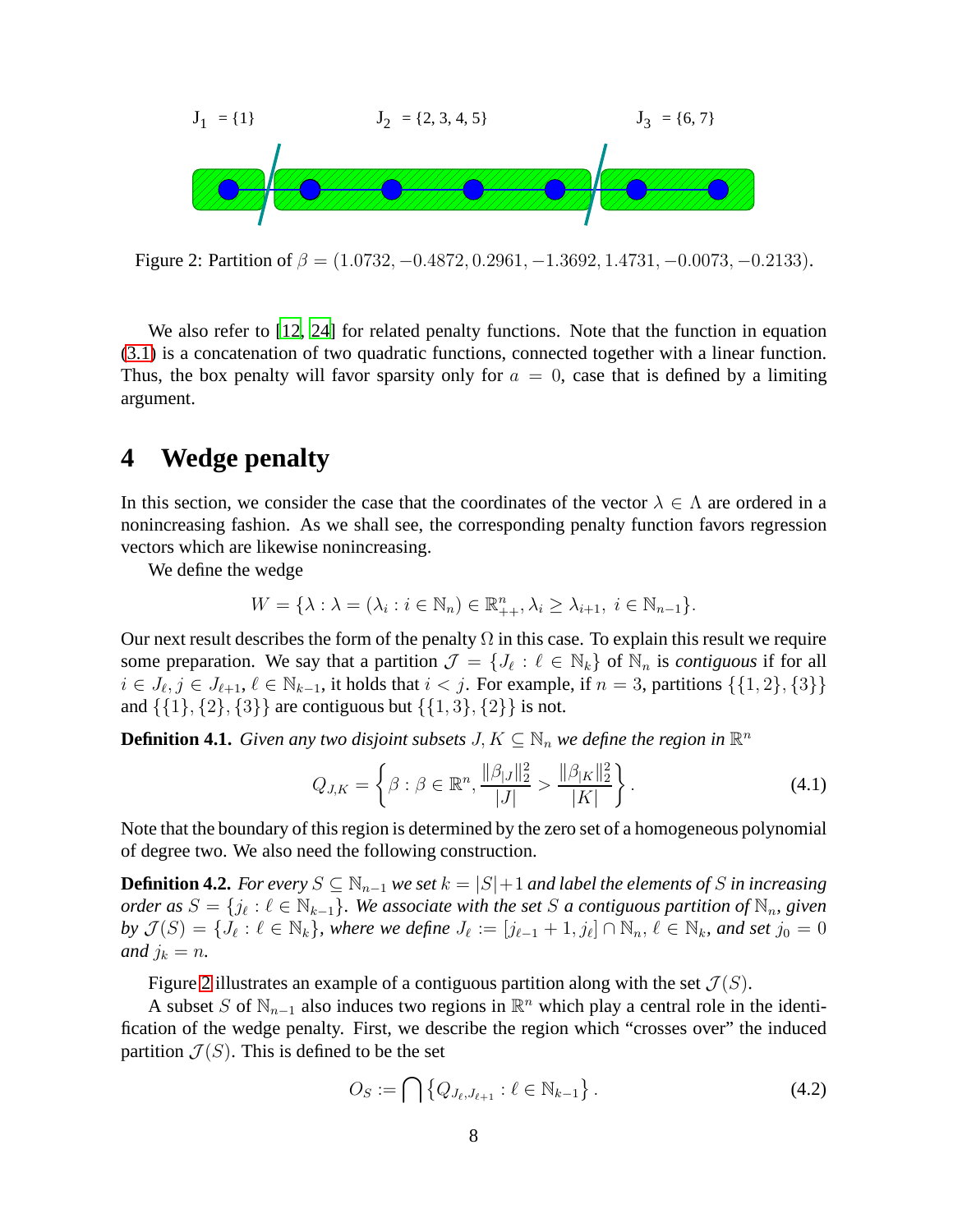In other words,  $\beta \in O_S$  if the average of the square of its components within each region  $J_{\ell}$ strictly decreases with  $\ell$ . The next region which is essential in our analysis is the "stays within" region, induced by the partition  $\mathcal{J}(S)$ . This region is defined as

<span id="page-9-1"></span>
$$
I_S := \bigcap \left\{ \overline{Q}_{J_{\ell},J_{\ell,q}} : q \in J_{\ell}, \ell \in \mathbb{N}_k \right\}
$$
\n(4.3)

where  $\overline{Q}$  denotes the closure of the set Q and we use the notation  $J_{\ell,q} := \{j : j \in J_{\ell}, j \le q\}$ . In other words, all vectors  $\beta$  within this region have the property that, for every set  $J_{\ell} \in \mathcal{J}(S)$ , the average of the square of a first segment of components of  $\beta$  within this set is not greater than the average over  $J_{\ell}$ . We note that if S is the empty set the above notation should be interpreted as  $O_S = \mathbb{R}^n$  and

$$
I_S = \bigcap \{ \overline{Q}_{\mathbb{N}_n, \mathbb{N}_q} : q \in \mathbb{N}_n \}.
$$

From the cross-over and stay-within sets we define the region

$$
P_S = O_S \cap I_S.
$$

Alternatively, we shall describe below the set  $P<sub>S</sub>$  in terms of two vectors induced by a vector  $\beta \in \mathbb{R}^n$  and the set  $S \subseteq \mathbb{N}_{n-1}$ . These vectors play the role of the Lagrange multiplier and the minimizer  $\lambda$  for the wedge penalty in the theorem below.

<span id="page-9-2"></span>**Definition 4.3.** *For every vector*  $\beta \in (\mathbb{R} \setminus \{0\})^n$  *and every subset*  $S \subseteq \mathbb{N}_{n-1}$  *we let*  $\mathcal{J}(S)$  *be the induced contiguous partition of*  $\mathbb{N}_n$  *and define two vectors*  $\zeta(\beta, S) \in \mathbb{R}^{n+1}_+$  *and*  $\delta(\beta, S) \in \mathbb{R}^n_{++}$ *by*

$$
\zeta_q(\beta, S) = \begin{cases} 0, & \text{if } q \in S \cup \{0, n\}, \\ |J_{\ell,q}| - |J_{\ell}| \frac{\|\beta_{|J_{\ell,q}}\|_2^2}{\|\beta_{|J_{\ell}}\|_2^2}, & \text{if } q \in J_{\ell}, \ell \in \mathbb{N}_k \end{cases}
$$

*and*

$$
\delta_q(\beta, S) = \frac{\|\beta_{|J_\ell}\|_2}{\sqrt{|J_\ell|}}, \ q \in J_\ell, \ell \in \mathbb{N}_k. \tag{4.4}
$$

Note that the components of  $\delta(\beta, S)$  are constant on each set  $J_{\ell}, \ell \in \mathbb{N}_{k}$ .

<span id="page-9-0"></span>**Lemma 4.1.** *For every*  $\beta \in (\mathbb{R} \setminus \{0\})^n$  *and*  $S \subseteq \mathbb{N}_{k-1}$  *we have that* 

- *(a)*  $\beta \in P_S$  if and only if  $\zeta(\beta, S) \geq 0$  *and*  $\delta(\beta, S) \in \text{int}(W)$ ;
- *(b) If*  $\delta(\beta, S_1) = \delta(\beta, S_2)$  *and*  $\beta \in O_{S_1} \cap O_{S_2}$  *then*  $S_1 = S_2$ *.*

**Proof.** The first assertion follows directly from the definition of the requisite quantities. The proof of the second assertion is a direct consequence of the fact that the vector  $\delta(\beta, S)$  is a constant on any element of the partition  $\mathcal{J}(S)$  and strictly decreasing from one element to the next in that partition.  $\blacksquare$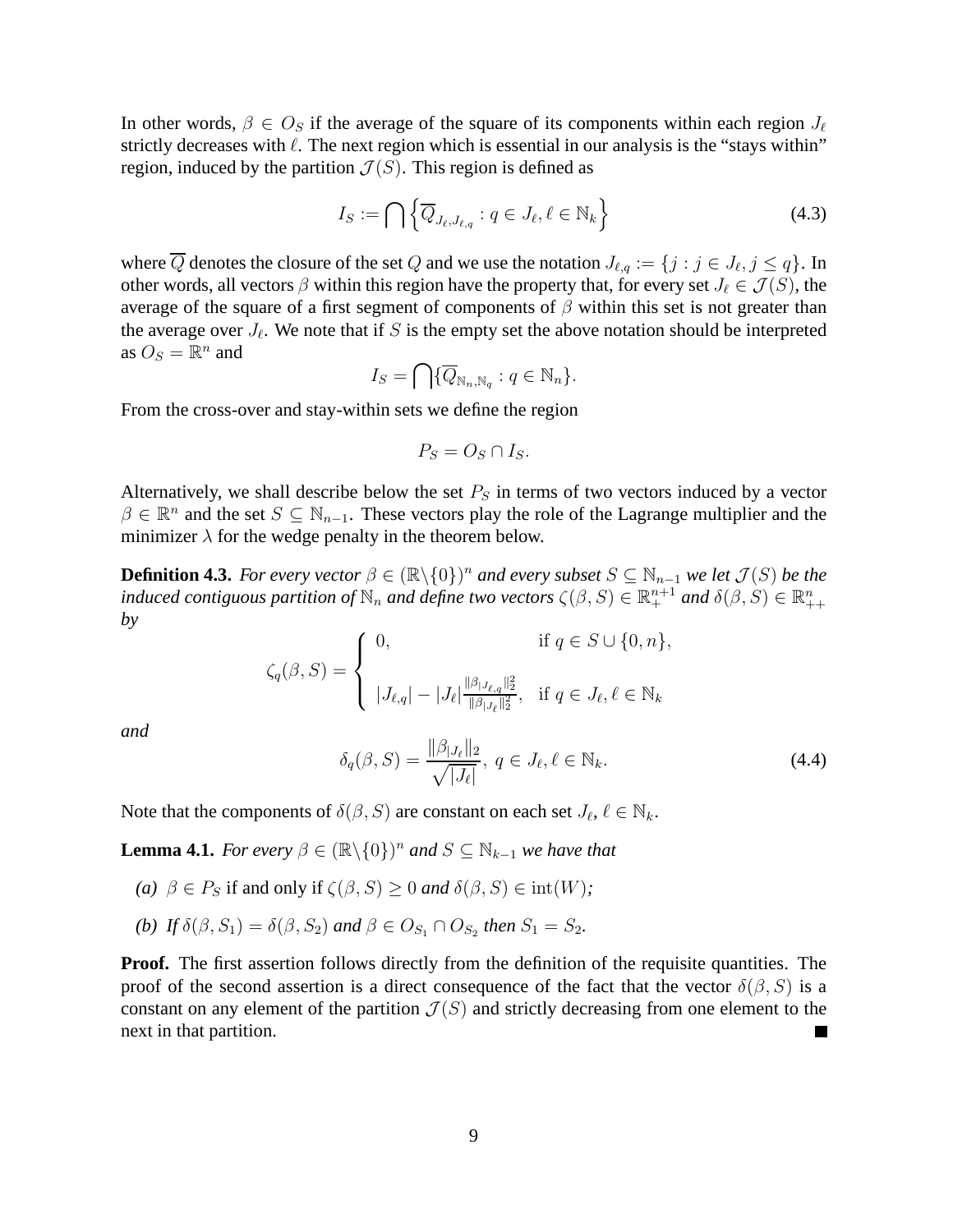For the theorem below we introduce, for every  $S \in \mathbb{N}_{n-1}$  the sets

$$
U_S := P_S \cap (\mathbb{R} \backslash \{0\})^n.
$$

We shall establishes not only that the collection of sets  $\mathcal{U} := \{U_S : S \subseteq \mathbb{N}_{n-1}\}\)$  form a *partition* of  $(\mathbb{R}\setminus\{0\})^n$ , that is, their union is  $(\mathbb{R}\setminus\{0\})^n$  and two distinct elements of U are disjoint, but also explicitly determine the wedge penalty on each element of  $U$ .

<span id="page-10-3"></span>**Theorem 4.1.** *The collection of sets*  $\mathcal{U} := \{U_S : S \subseteq \mathbb{N}_{n-1}\}$  *form a partition of*  $(\mathbb{R} \setminus \{0\})^n$ *. For*  $each \beta \in (\mathbb{R} \backslash \{0\})^n$  there is a unique  $S \subseteq \mathbb{N}_{n-1}$  such that  $\beta \in \mathcal{U}_S$ , and

$$
\|\beta\|_{W} = \sum_{\ell \in \mathbb{N}_k} \sqrt{|J_{\ell}|} \|\beta_{|J_{\ell}}\|_{2},\tag{4.5}
$$

*where*  $k = |S| + 1$ *. Moreover, the components of the vector*  $\lambda(\beta) := \argmin \{ \Gamma(\beta, \lambda) : \lambda \in W \}$ *are given by the equations*  $\lambda_j(\beta) = \mu_{\ell}, \ j \in J_{\ell}, \ \ell \in \mathbb{N}_k$ , where

<span id="page-10-2"></span>
$$
\mu_{\ell} = \frac{\|\beta_{|J_{\ell}}\|_2}{\sqrt{|J_{\ell}|}}.
$$
\n(4.6)

**Proof.** First, let us observe that there are  $n - 1$  inequality constraints defining W. It readily follows that all vectors in this constraint set are *regular*, in the sense of optimization theory, see [\[4,](#page-31-6) p. 279]. Hence, we can appeal to [\[4](#page-31-6), Prop. 3.3.4, p. 316 and Prop. 3.3.6, p. 322], which state that  $\lambda \in \mathbb{R}_{++}^n$  is a solution to the minimum problem determined by the wedge penalty, if and only if there exists a vector  $\alpha = (\alpha_i : i \in \mathbb{N}_{n-1})$  with nonnegative components such that

<span id="page-10-0"></span>
$$
-\frac{\beta_j^2}{\lambda_j^2} + 1 + \alpha_{j-1} - \alpha_j = 0, \quad j \in \mathbb{N}_n,
$$
\n(4.7)

where we set  $\alpha_0 = \alpha_n = 0$ . Furthermore, the following complementary slackness conditions hold true

<span id="page-10-1"></span>
$$
\alpha_j(\lambda_{j+1} - \lambda_j) = 0, \ j \in \mathbb{N}_{n-1}.
$$
\n
$$
(4.8)
$$

To unravel these equations, we let  $\hat{S} := \{j : \lambda_j > \lambda_{j+1}, j \in \mathbb{N}_{n-1}\}$ , which is the subset of indexes corresponding to the constraints that are not tight. When  $k \geq 2$ , we express this set in the form  $\{j_\ell : \ell \in \mathbb{N}_{k-1}\}$  where  $k = |\hat{S}| + 1$ . As explained in Definition [4.2,](#page-8-2) the set  $\hat{S}$  induces the partition  $\mathcal{J}(\hat{S}) = \{J_\ell : \ell \in \mathbb{N}_k\}$  of  $\mathbb{N}_n$ . When  $k = 1$  our notation should be interpreted to mean that  $\hat{S}$  is empty and the partition  $\mathcal{J}(\hat{S})$  consists only of  $\mathbb{N}_n$ . In this case, it is easy to solve equations [\(4.7\)](#page-10-0) and [\(4.8\)](#page-10-1). In fact, all components of the vector  $\lambda$  have a common value, say  $\mu > 0$ , and by summing both sides of equation [\(4.7\)](#page-10-0) over  $j \in \mathbb{N}_n$  we obtain that

$$
\mu^2 = \frac{\|\beta\|_2^2}{n}.
$$

Moreover, summing both sides of the same equation over  $j \in \mathbb{N}_q$  we obtain that

$$
\alpha_q = -\frac{\sum_{j \in \mathbb{N}_q} \beta_j^2}{\mu^2} + q
$$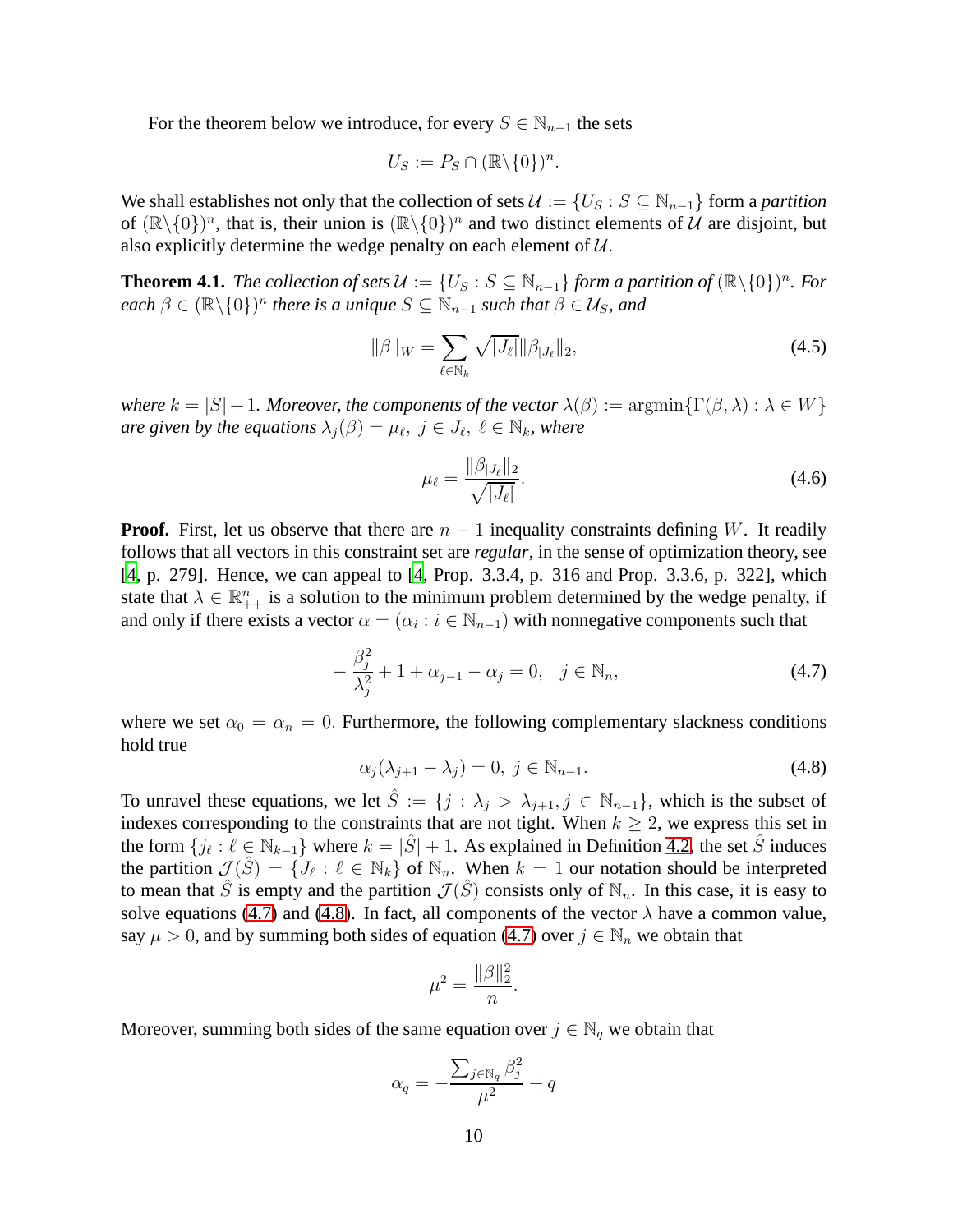and, since  $\alpha_q \geq 0$  we conclude that  $\beta \in I_{\hat{S}} = P_{\hat{S}}$ .

We now consider the case that  $k \geq 2$ . Hence, the vector  $\lambda$  has equal components on each subset  $J_{\ell}$ , which we denote by  $\mu_{\ell}$ ,  $\ell \in \mathbb{N}_{k-1}$ . The definition of the set  $\hat{S}$  implies that the sequence  $\{\mu_\ell : \ell \in \mathbb{N}_k\}$  is strictly decreasing and equation [\(4.8\)](#page-10-1) implies that  $\alpha_j = 0$ , for every  $j \in \hat{S}$ . Summing both sides of equation [\(4.7\)](#page-10-0) over  $j \in J_{\ell}$  we obtain that

$$
-\frac{1}{\mu_{\ell}^2} \sum_{j \in J_{\ell}} \beta_j^2 + |J_{\ell}| = 0
$$
\n(4.9)

from which equation [\(4.6\)](#page-10-2) follows. Since the  $\mu_{\ell}$  are strictly decreasing, we conclude that  $\beta \in$  $O_{\hat{S}}$ . Moreover, choosing  $q \in J_{\ell}$  and summing both sides of equations [\(4.7\)](#page-10-0) over  $j \in J_{\ell,q}$  we obtain that

$$
0 \leq \alpha_q = -\frac{\|\beta_{|J_{\ell,q}}\|_2^2}{\mu_{\ell}^2} + |J_{\ell,q}|
$$

which implies that  $\beta \in \overline{Q}_{J_{\ell},J_{\ell,q}}$ . Since this holds for every  $q \in J_{\ell}$  and  $\ell \in N_k$  we conclude that  $\beta \in I_{\hat{S}}$  and therefore, it follows that  $\beta \in U_S$ .

In summary, we have shown that  $\alpha = \zeta(\beta, \hat{S})$ ,  $\lambda = \delta(\beta, \hat{S})$ , and  $\beta \in U_{\hat{S}}$ . In particular, this implies that the collection of sets  $\mathcal U$  covers  $(\mathbb R\setminus\{0\})^n$ . Next, we show that the elements of  $\mathcal U$  are disjoint. To this end, we observe that, the computation described above can be *reversed*. That is to say, conversely for *any*  $S \subseteq \mathbb{N}_{n-1}$  and  $\beta \in U_{\hat{S}}$  we conclude that  $\delta(\beta, S)$  and  $\zeta(\beta, S)$  solve the equations [\(4.7\)](#page-10-0) and [\(4.8\)](#page-10-1). Since the wedge penalty function is *strictly convex* we know that equations [\(4.7\)](#page-10-0) and [\(4.8\)](#page-10-1) have a unique solution. Now, if  $\beta \in U_{S_1} \cap U_{S_2}$  then it must follow that  $\delta(\beta, S_1) = \delta(\beta, S_2)$ . Consequently, by part (b) in Lemma [4.1](#page-9-0) we conclude that  $S_1 = S_2$ .  $\blacksquare$ 

Note that the set S and the associated partition  $\mathcal J$  appearing in the theorem is identified by examining the optimality conditions of the optimization problem [\(2.3\)](#page-3-2) for  $\Lambda = W$ . There are  $2^{n-1}$  possible partitions. Thus, for a given  $\beta \in (\mathbb{R} \setminus \{0\})^n$ , determining the corresponding partition is a challenging problem. We explain how to do this in Section [7.](#page-18-0)

An interesting property of the Wedge penalty, which is indicated by Theorem [4.1,](#page-10-3) is that it has the form of a group Lasso penalty as in equation [\(2.5\)](#page-5-1), with groups not fixed *a-priori* but depending on the location of the vector  $\beta$ . The groups are the elements of the partition  $\mathcal J$  and are identified by certain convex constraints on the vector  $\beta$ . For example, for  $n = 2$  we obtain that  $\Omega(\beta|W) = ||\beta||_1$  if  $|\beta_1| > |\beta_2|$  and  $\Omega(\beta|W) = \sqrt{2}||\beta||_2$  otherwise. For  $n = 3$ , we have that

$$
\Omega(\beta|W) = \begin{cases}\n|\beta|_1, & \text{if } |\beta_1| > |\beta_2| > |\beta_3| & \mathcal{J} = \{\{1\}, \{2\}, \{3\}\} \\
\sqrt{2(\beta_1^2 + \beta_2^2)} + |\beta_3|, & \text{if } |\beta_1| \le |\beta_2| \text{ and } \frac{\beta_1^2 + \beta_2^2}{2} > \beta_3^2 & \mathcal{J} = \{\{1, 2\}, \{3\}\} \\
|\beta_1| + \sqrt{2(\beta_2^2 + \beta_3^2)}, & \text{if } |\beta_2| \le |\beta_3| \text{ and } \beta_1^2 > \frac{\beta_2^2 + \beta_3^2}{2} & \mathcal{J} = \{\{1\}, \{2, 3\}\} \\
\sqrt{3(\beta_1^2 + \beta_2^2 + \beta_3^2)}, & \text{otherwise} & \mathcal{J} = \{\{1, 2, 3\}\}\n\end{cases}
$$

where we have also displayed the partition  $\mathcal J$  involved in each case. We also present a graphical representation of the corresponding unit ball in Figure [3-](#page-12-1)a. For comparison we also graphically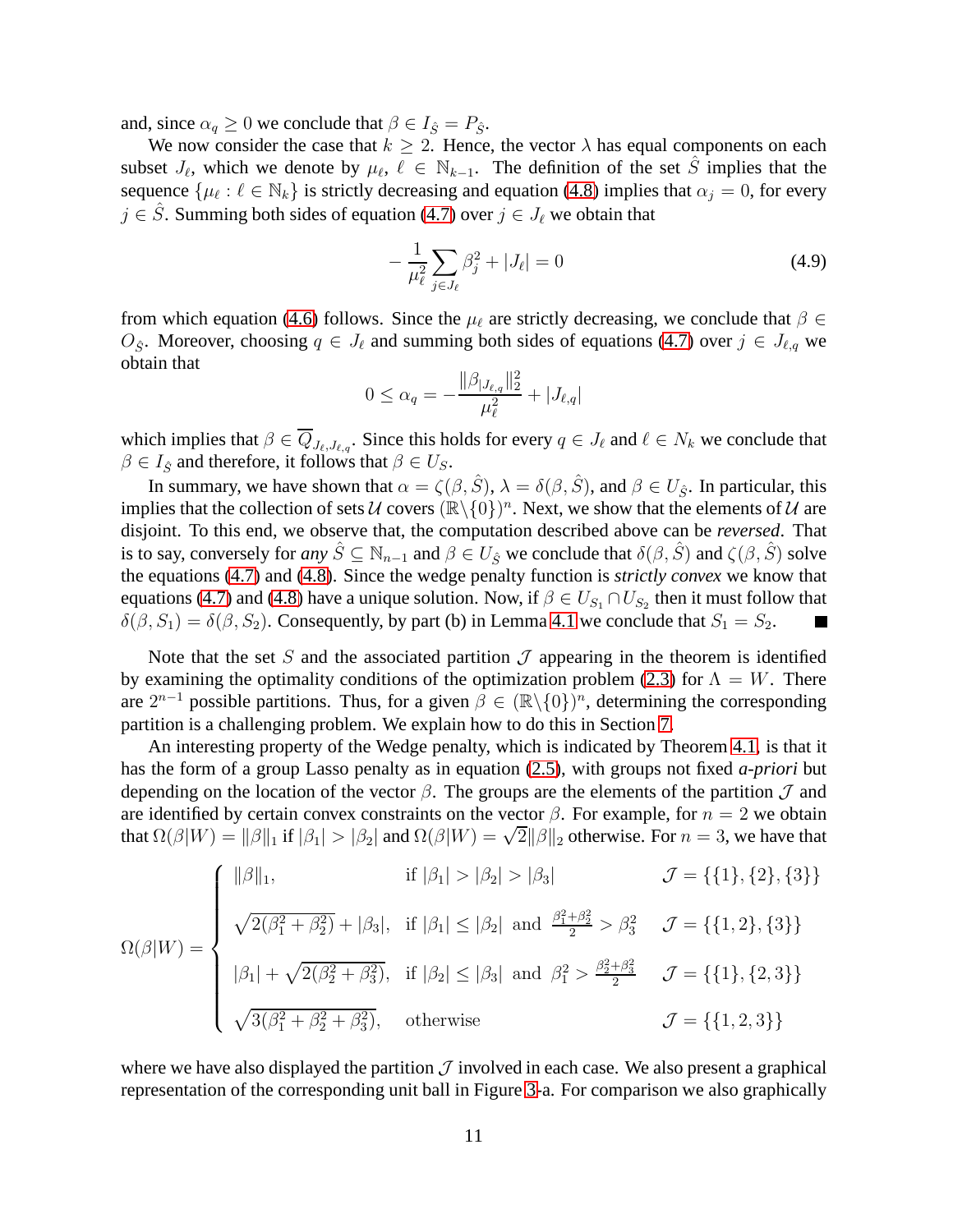

<span id="page-12-1"></span>Figure 3: Unit ball of different penalty functions: (a) Wedge penalty  $\Omega(\cdot|W)$ ; (b) hierarchical group Lasso; (c) group Lasso with groups  $\{\{1, 2\}, \{3\}\}\;$ ; (d) group Lasso with groups  $\{\{1\}, \{2, 3\}\};$  (e) the penalty  $\Omega(\cdot|W^2)$ .

display the unit ball for the hierarchical group Lasso with groups  $\{1, 2, 3\}, \{2, 3\}, \{3\}$  and two group Lasso in Figure [3-](#page-12-1)b,c,d, respectively.

The wedge may equivalently be expressed as the constraint that the difference vector  $D^1(\lambda) :=$  $(\lambda_{j+1} - \lambda_j : j \in \mathbb{N}_{n-1})$  is less than or equal to zero. This alternative interpretation suggests the  $k$ -th order difference operator, which is given by the formula

$$
D^{k}(\lambda) = \left(\lambda_{j+k} + \sum_{\ell \in \mathbb{N}_k} (-1)^{\ell} \binom{k}{\ell} \lambda_{j+k-\ell} : j \in \mathbb{N}_{n-k}\right)
$$

and the corresponding  $k$ -th wedge

<span id="page-12-2"></span>
$$
W^k := \{ \lambda : \lambda \in \mathbb{R}_{++}^n, \ D^k(\lambda) \ge 0 \}. \tag{4.10}
$$

The associated penalty  $\Omega(\cdot|W^k)$  encourages vectors whose sparsity pattern is concentrated on at most k different contiguous regions. Note that  $W^1$  is not the wedge W considered earlier. Moreover, the 2-wedge includes vectors which have a convex "profile" and whose sparsity pattern is concentrated either on the first elements of the vector, on the last, or on both.

## <span id="page-12-0"></span>**5 Graph penalty**

In this section we present an extension of the wedge set which is inspired by previous work on the group Lasso estimator with hierarchically overlapping groups [\[32\]](#page-33-6). It models vectors whose magnitude is ordered according to a graphical structure.

Let  $G = (V, E)$  be a directed graph, where V is the set of n vertices in the graph and  $E \subset V \times V$  is the edge set, whose cardinality is denoted by m. If  $(v, w) \in E$  we say that there is a directed edge from vertex v to vertex w. The graph is identified by the  $m \times n$  *incidence matrix*, which we define as

$$
A_{e,v} = \begin{cases} 1, & \text{if } e = (v, w) \in E, w \in V, \\ -1, & \text{if } e = (w, v) \in E, w \in V, \\ 0, & \text{otherwise.} \end{cases}
$$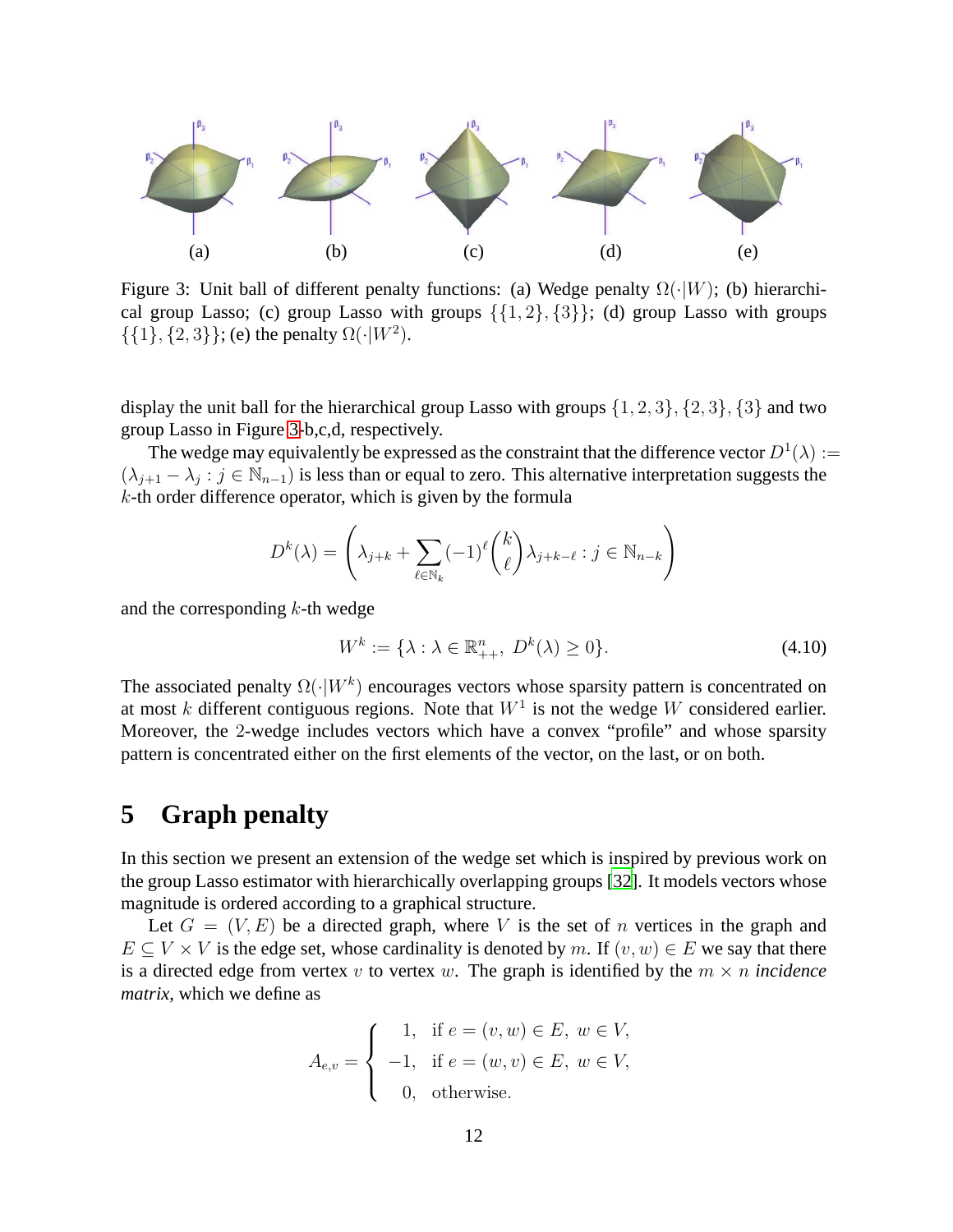We consider the penalty  $\|\cdot\|_{\Lambda_G}$  for the convex cone  $\Lambda_G = \{\lambda : \lambda \in \mathbb{R}^n_{++}, A\lambda \geq 0\}$  and assume, from now on, that  $G$  is acyclic (DAG), that is,  $G$  has no directed loops. In particular, this implies that, if  $(v, w) \in E$  then  $(w, v) \notin E$ . The wedge penalty described above is a special case of the graph penalty corresponding to a line graph. Let us now discuss some aspects of the graph penalty for an arbitrary DAG. As we shall see, our remarks lead to an explicit form of the graph penalty when  $G$  is a tree.

If  $(v, w) \in E$  we say that vertex w is a child of vertex v and v is a parent of w. For every vertex  $v \in V$ , we let  $C(v)$  and  $P(v)$  be the set of children and parents of v, respectively. When G is a tree,  $P(v)$  is the empty set if v is the root node and otherwise  $P(v)$  consists of only one element, the parent of v, which we denote by  $p(v)$ .

Let  $D(v)$  be the set of descendants of v, that is, the set of vertices which are connected to v by a directed path starting in v, and let  $A(v)$  be the set of ancestors of v, that is, the set of vertices from which a directed path leads to v. We use the convention that  $v \in D(v)$  and  $v \notin A(v)$ .

Every connected subset  $V' \subseteq V$  induces a subgraph of G which is also a DAG. If  $V_1$  and  $V_2$ are disjoint connected subsets of  $V$ , we say that they are connected if there is at least one edge connecting a pair of vertices in  $V_1$  and  $V_2$ , in either one or the other direction. Moreover, we say that  $V_2$  is below  $V_1$  — written  $V_2 \Downarrow V_1$  — if  $V_1$  and  $V_2$  are connected and every edge connecting them departs from a node of  $V_1$ .

**Definition 5.1.** Let G be a DAG. We say that  $C \subseteq E$  is a cut of G if it induces a partition  $\mathcal{V}(C) = \{V_\ell : \ell \in \mathbb{N}_k\}$  of the vertex set V such that  $(v, w) \in C$  if and only if vertices v and w *belong to two different elements of the partition.*

In other words, a cut separates a connected graph in two or more connected components such that every pair of vertices corresponding to a disconnected edge, that is an element of  $C$ , are in two different components. We also denote by  $\mathcal{C}(G)$  the set of cuts of G, and by  $D_{\ell}(v)$  the set of descendants of v within set  $V_{\ell}$ , for every  $v \in V_{\ell}$  and  $\ell \in \mathbb{N}_k$ .

Next, for every  $C \in \mathcal{C}(G)$ , we define the regions in  $\mathbb{R}^n$  by the equations

$$
O_C = \bigcap \{ Q_{V_1, V_2} : V_1, V_2 \in \mathcal{V}(C), V_2 \Downarrow V_1 \}
$$
\n(5.1)

and

$$
I_C = \bigcap \left\{ \overline{Q}_{D_{\ell}(v), V_{\ell}} : \ell \in \mathbb{N}_k, v \in V_{\ell} \right\}.
$$
\n(5.2)

These sets are the graph equivalent of the sets defined by equations [\(4.2\)](#page-8-3) and [\(4.3\)](#page-9-1) in the special case of the wedge penalty in Section [4.](#page-8-0) We also set  $P_C = O_C \cap I_C$ .

Moreover, for every  $C \in \mathcal{C}(G)$ , we define the sets

$$
U_C := P_C \bigcap (\mathbb{R} \backslash \{0\})^n.
$$

As of yet, we cannot extend Theorem [4.1](#page-10-3) to the case of an arbitrary DAG. However, we can accomplish this when  $G$  is a tree.

<span id="page-13-0"></span>**Lemma 5.1.** Let  $G = (V, E)$  be a tree, let A be the associated incidence matrix and let  $z =$  $(z_v : v \in V) \in \mathbb{R}^n$ . The following facts are equivalent: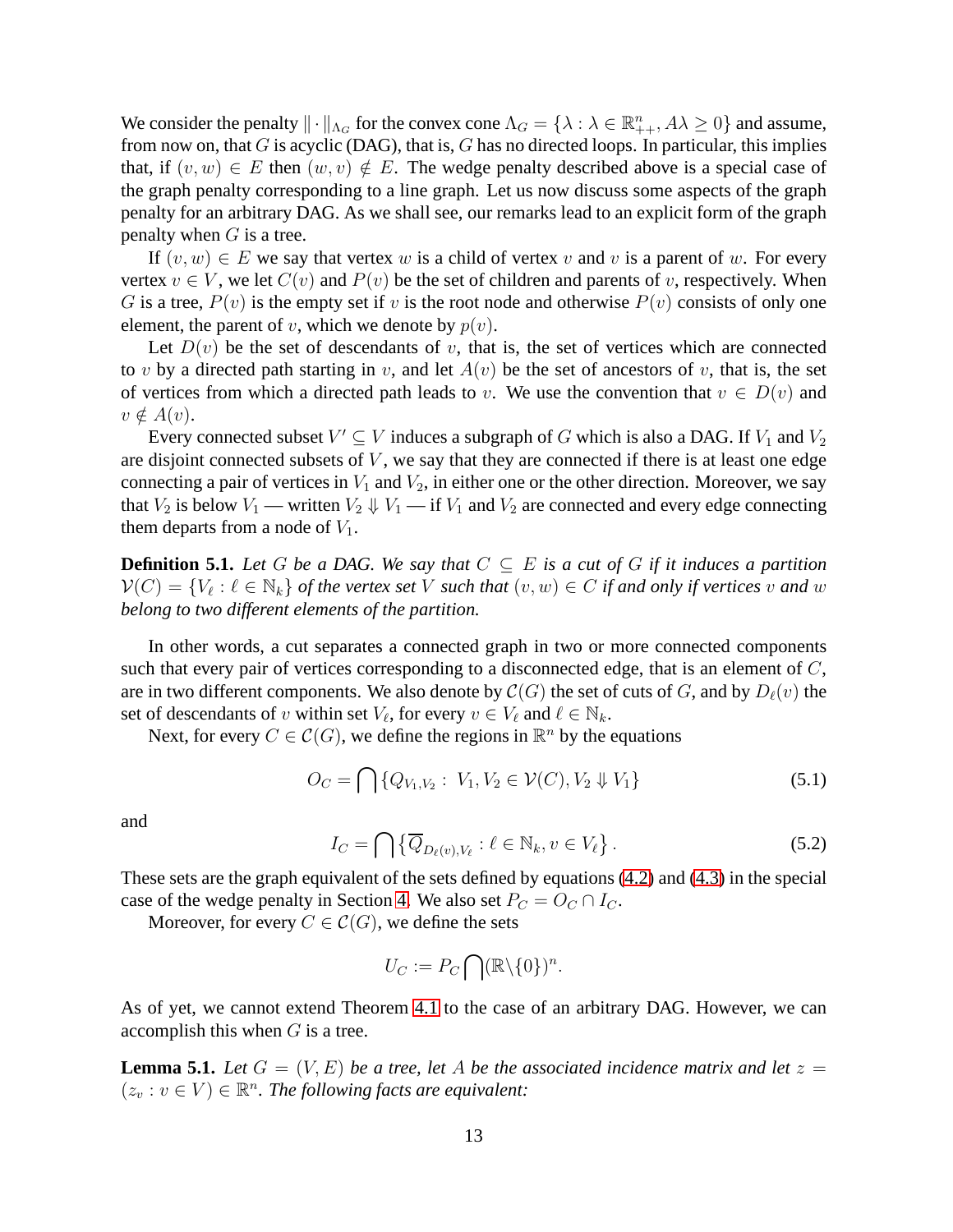*(a)* For every  $v \in V$  *it holds that* 

$$
\sum_{u \in D(v)} z_u \ge 0.
$$

*(b)* The linear system  $A^{\top} \alpha = -z$  admits a non-negative solution for  $\alpha = (\alpha_e : e \in E) \in \mathbb{R}^m$ .

**Proof.** The incident matrix of a tree has the property that, for every  $v \in V$  and  $e \in E$ ,

<span id="page-14-0"></span>
$$
\sum_{u \in D(v)} A_{eu} = -\delta_{e,(p(v),v)}
$$
\n(5.3)

П

where, for every  $e, e' \in E$ ,  $\delta_{e,e'} = 1$  if  $e = e'$  and zero otherwise. The linear system in (b) can be written componentwise as

$$
\sum_{e \in E} A_{eu} \alpha_e = -z_u.
$$

Summing both sides of this equation over  $u \in D(v)$  and using equation [\(5.3\)](#page-14-0), we obtain the equivalent equations

$$
\alpha_{(p(v),v)} = \sum_{u \in D(v)} z_u.
$$

The result follows.

<span id="page-14-1"></span>**Definition 5.2.** Let  $G = (V, E)$  be a DAG. For every vector  $\beta \in (\mathbb{R} \setminus \{0\})^n$  and every cut  $C \in \mathcal{C}(G)$  we let  $\mathcal{V}(C) = \{V_\ell : \ell \in \mathbb{N}_k\}, k \in \mathbb{N}_n$  be the partition of V induced by C, and define *two vectors*  $\zeta(\beta, C) \in \mathbb{R}^{n-1}_+$  and  $\delta(\beta, C) \in \mathbb{R}^n_{++}$ . The components of  $\zeta(\beta, C)$  are given as

$$
\zeta_e(\beta, C) = \begin{cases} 0, & \text{if } e \in C, \\ |V_{\ell}| \frac{\|\beta_{|D_{\ell}(u)\|_2^2}}{\|\beta_{|V_{\ell}}\|_2^2} - |D_{\ell}(u)|, & \text{if } e = (u, v), u \in V_{\ell}, v \in D_{\ell}(u), \ \ell \in \mathbb{N}_k \end{cases}
$$

*whereas the components of*  $\delta(\beta, C)$  *are given by* 

$$
\delta_v(\beta, C) = \frac{\|\beta_{|V_{\ell}}\|_2}{\sqrt{|V_{\ell}|}}, \ v \in V_{\ell}, \ \ell \in \mathbb{N}_k. \tag{5.4}
$$

Note that the notation we adopt in this definition differs from that used in the case of line graph, given in Definition [4.3.](#page-9-2) However, Definition [5.2](#page-14-1) leads to a more appropriate presentation of our results for a tree.

<span id="page-14-2"></span>**Proposition 5.1.** Let  $G = (V, E)$  be a tree and A the associated incidence matrix. For every  $\beta \in (\mathbb{R} \backslash \{0\})^n$  and every cut  $C \in \mathcal{C}(G)$  we have that

- *(a)*  $\beta \in P_C$  if and only if  $\zeta(\beta, C) \geq 0$ ,  $A\delta(\beta, C) \geq 0$  *and*  $\delta_v(\beta, C) > \delta_w(\beta, C)$ *, for all*  $v \in V_1, w \in V_2, (v, w) \in E, V_1, V_2 \in \mathcal{V}(C);$
- *(b) If*  $\delta(\beta, C_1) = \delta(\beta, C_2)$  *and*  $\beta \in O_{C_1} \cap O_{C_2}$  *then*  $C_1 = C_2$ *.*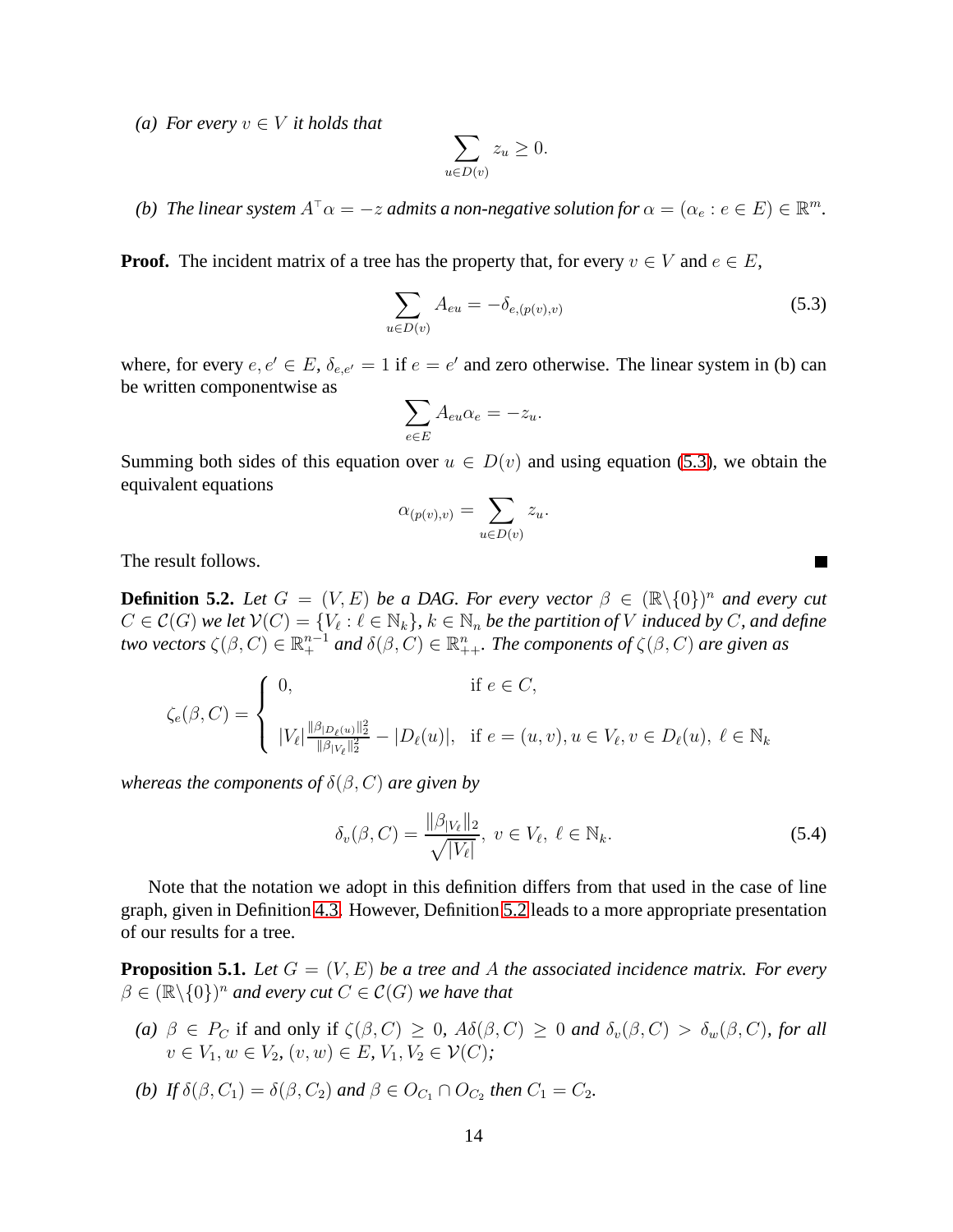**Proof.** We immediately see that  $\beta \in O_C$  if and only if  $A\delta(\beta, C) \geq 0$  and  $\delta_v(\beta, C) > \delta_w(\beta, C)$ for all  $v \in V_1, w \in V_2, (v, w) \in E, V_1, V_2 \in V(C)$ . Moreover, by applying Lemma [5.1](#page-13-0) on each element  $V_{\ell}$  of the partition induced by C and choosing  $z = (|V_{\ell}| \frac{\beta_v^2}{\|\beta_{|V_{\ell}}\|_2^2} - 1 : v \in V_{\ell})$ , we conclude that  $\zeta(\beta, C) \ge 0$  if and only if  $\beta \in I_C$ . This proves the first assertion.

The proof of the second assertion is a direct consequence of the fact that the vector  $\delta(\beta, C)$ is a constant on any element of the partition  $V(C)$  and strictly decreasing from one element to the next in that partition.

<span id="page-15-2"></span>**Theorem 5.1.** Let  $G = (V, E)$  be a tree. The collection of sets  $\mathcal{U} := \{U_C : C \in \mathcal{C}(G)\}\)$  form *a partition of*  $(\mathbb{R}\setminus\{0\})^n$ . Moreover, for every  $\beta \in (\mathbb{R}\setminus\{0\})^n$  there is a unique  $C \in \mathcal{C}(G)$  such *that*

$$
\|\beta\|_{\Lambda_G} = \sum_{V_\ell \in \mathcal{V}(\mathcal{C})} \sqrt{|V_\ell|} \|\beta_{|V_\ell}\|_2 \tag{5.5}
$$

*and the vector*  $\lambda(\beta) = (\lambda_v(\beta) : v \in V)$  *has components given by*  $\lambda_v(\beta) = \mu_{\ell}, v \in V_{\ell}, \ell \in \mathbb{N}_k$ , *where*

$$
\mu_{\ell} = \sqrt{\frac{1}{n_{\ell}}} \sum_{w \in V_{\ell}} \beta_w^2.
$$
\n(5.6)

**Proof.** The proof of this theorem proceeds in a fashion similar to that of Theorem [4.1.](#page-10-3) In this regard, Lemma [5.1](#page-13-0) is crucial. By KKT theory (see e.g. [\[4,](#page-31-6) Theorems 3.3.4,3.3.7]),  $\lambda$  is an optimal solution of the graph penalty if and only if there exists  $\alpha \geq 0$  such that, for every  $v \in V$ 

$$
-\frac{\beta_v^2}{\lambda_v^2} + 1 - \sum_{e \in E} \alpha_e A_{ev} = 0
$$

and the following complementary conditions hold true

<span id="page-15-0"></span>
$$
\alpha_{(v,w)}(\lambda_w - \lambda_v) = 0, \ v \in V, w \in C(v). \tag{5.7}
$$

We rewrite the first equation as

<span id="page-15-1"></span>
$$
\alpha_{(p(v),v)} - \sum_{w \in C(v)} \alpha_{(v,w)} = \frac{\beta_v^2}{\lambda_v^2} - 1.
$$
\n(5.8)

Now, if  $\lambda \in \Lambda_G$  solves equations [\(5.7\)](#page-15-0) and [\(5.8\)](#page-15-1), then it induces a cut  $C \subset E$  and a corresponding partition  $V(C) = \{V_\ell : \ell \in \mathbb{N}_k\}$  of V such that  $\lambda_v = \mu_\ell$  for every  $v \in V_\ell$ . That is,  $\lambda_v = \lambda_w$ for every  $v, w \in V_{\ell}, \ell \in \mathbb{N}_k$ , and  $\alpha_e = 0$  for every  $e \in C$ . Therefore, summing equations [\(5.8\)](#page-15-1) for  $v \in V_\ell$  we get that

$$
\mu_{\ell} = \frac{\|\beta_{|V_{\ell}}\|_2}{\sqrt{|V_{\ell}|}}.
$$

Moreover, since  $\mu_\ell > \mu_q$ , if  $V_q \Downarrow V_\ell$  we see that  $\beta \in O_C$ . Next, for every  $\ell \in \mathbb{N}_k$  and  $u \in V_\ell$  we sum both sides of equation [\(5.8\)](#page-15-1) for  $v \in D_{\ell}(u)$  to obtain that

$$
\alpha_{(p(u),u)} = \frac{\|\beta_{|D_{\ell}(u)}\|_{2}^{2}}{\mu_{\ell}^{2}} - |D_{\ell}(u)|.
$$
\n(5.9)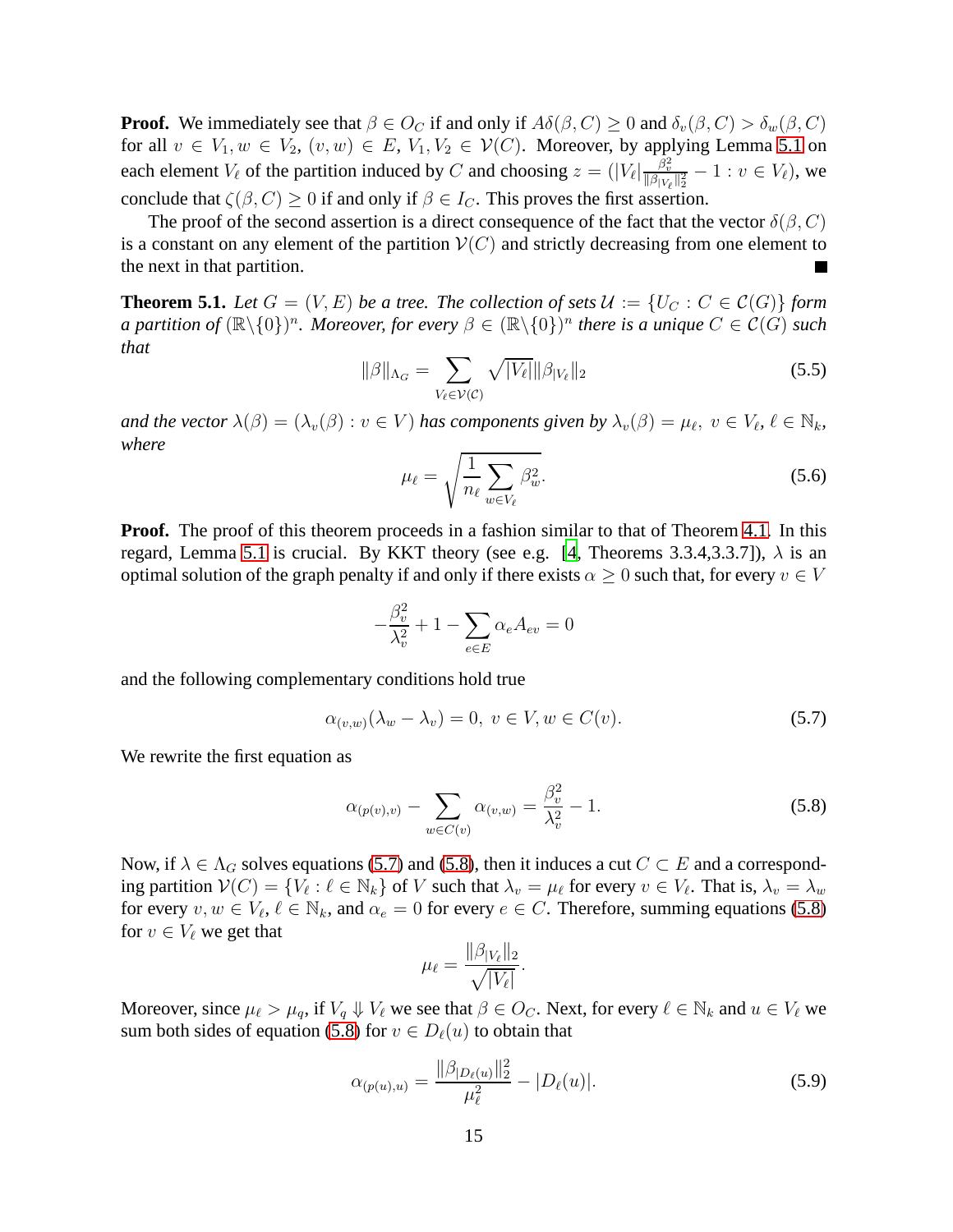We see that  $\beta \in I_C$  and conclude that  $\beta \in U_C$ .

In summary we have shown that the collection of sets  $U$  cover  $(\mathbb{R}\setminus\{0\})^n$ . Next, we show that the elements of  $U$  are disjoint. To this end, we observe that, the computation described above can be *reversed*. That is to say, conversely for *any* partition  $C = \{V_i : i \in \mathbb{N}_k\}$  of V and  $\beta \in U_C$  we conclude by Proposition [5.1](#page-14-2) that the vectors  $\delta(\beta, C)$  and  $\zeta(\beta, C)$  solves the KKT optimality conditions. Since this solution is unique if  $\beta \in U_{C_1} \cap U_{C_2}$  then it must follow that  $\delta(\beta, C_1) = \delta(\beta, C_2)$ , which implies that  $C_1 = C_2$ .

Theorems [4.1](#page-10-3) and [5.1](#page-15-2) fall into the category of a set  $\Lambda \subseteq \mathbb{R}^n$  chosen in the form of a polyhedral cone, that is

$$
\Lambda = \{\lambda : \lambda \in \mathbb{R}^n, A\lambda \ge 0\}
$$

where A is an  $m \times n$  matrix. Furthermore, in the line graph of Theorem [4.1](#page-10-3) and also the extension in Theorem [5.1](#page-15-2) the matrix A only has elements which are  $-1, 1$  or 0. These two examples that we considered led to explicit description of the norm  $\|\cdot\|_{\Lambda}$ . However, there are seemingly simple cases of a matrix  $A$  of this type where the explicit computation of the norm  $\|\cdot\|_{\Lambda}$  seem formidable, if not impossible. For example, if  $m = 2$ ,  $n = 4$  and

$$
A = \begin{bmatrix} -1 & -1 & 1 & 0 \\ 0 & -1 & -1 & 1 \end{bmatrix}
$$

we are led by KKT to a system of equations that, in the case of two active constraints, that is,  $A\lambda = 0$ , are the common zeros of two *fourth order* polynomials in the vector  $\lambda \in \mathbb{R}^2$ .

## <span id="page-16-0"></span>**6 Duality**

In this section, we comment on the utility of the class of penalty functions considered in this paper, which is fundamentally based on their construction as constrained infimum of quadratic functions. To emphasize this point both theoretically and computationally, we discuss the conversion of the regularization variational problem over  $\beta \in \mathbb{R}^n$ , namely

<span id="page-16-1"></span>
$$
\mathcal{E}(\Lambda) = \inf \{ E(\beta, \lambda) : \beta \in \mathbb{R}^n, \lambda \in \Lambda \}
$$
 (6.1)

where

$$
E(\beta, \lambda) := \|y - X\beta\|_2^2 + 2\rho \Gamma(\beta, \lambda),
$$

into a variational problem over  $\lambda \in \Lambda$ .

To explain what we have in mind, we introduce the following definition.

**Definition 6.1.** *For every*  $\lambda \in \mathbb{R}^n_+$ *, we define the vector*  $\beta(\lambda) \in \mathbb{R}^n$  *as* 

$$
\beta(\lambda) = \mathrm{diag}(\lambda) M(\lambda) X^\top y
$$

*where*  $M(\lambda) := (\text{diag}(\lambda)X^{\top}X + \rho I)^{-1}$ *.* 

Note that  $\beta(\lambda) = \operatorname{argmin} \{ E(\beta, \lambda) : \beta \in \mathbb{R}^n \}.$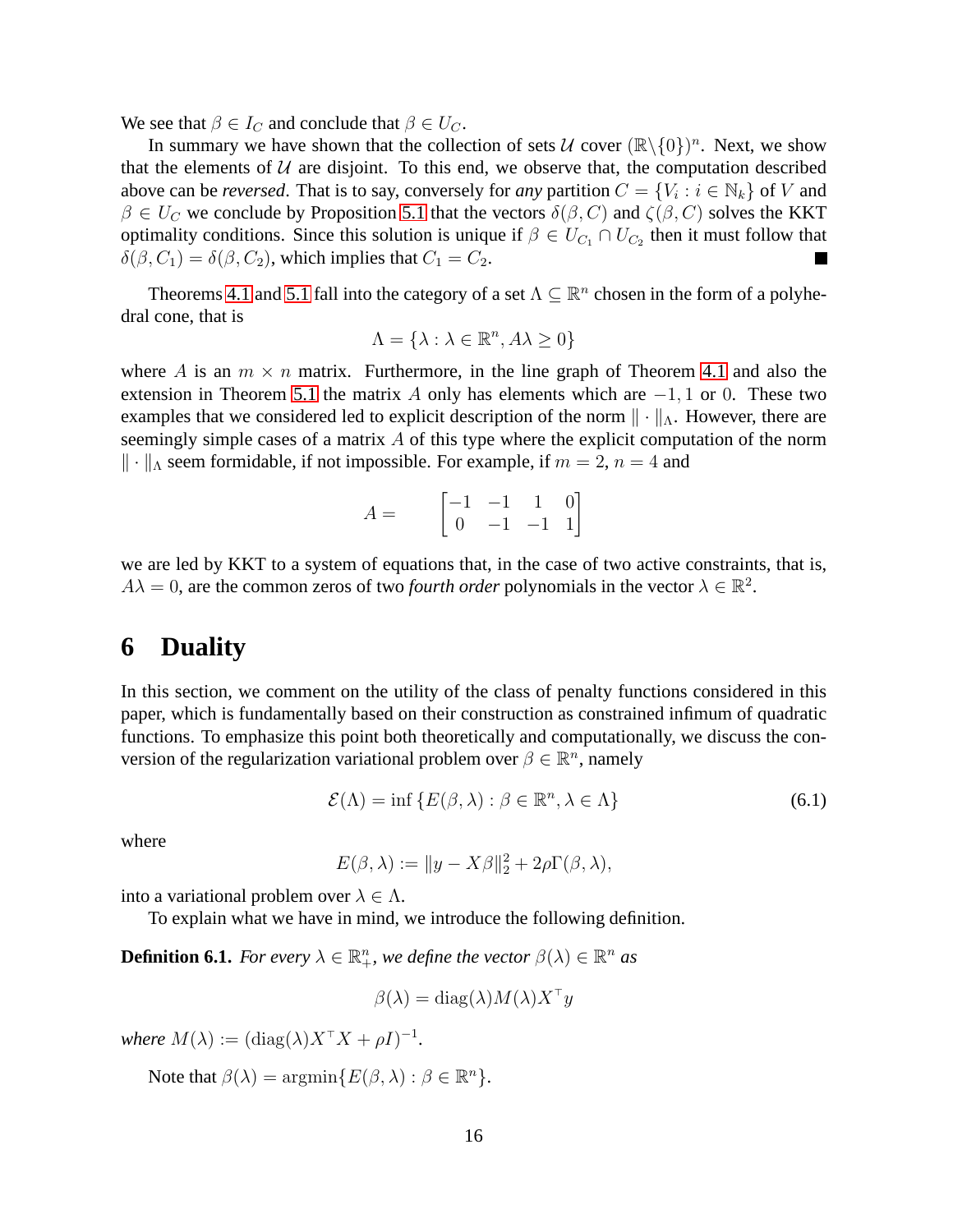**Theorem 6.1.** *For*  $\rho > 0$ ,  $y \in \mathbb{R}^m$ , *any*  $m \times n$  *matrix* X *and any nonempty convex set*  $\Lambda$  *we have that*

<span id="page-17-1"></span>
$$
\mathcal{E}(\Lambda) = \min \left\{ \rho y^\top \left( X \text{diag}(\lambda) X^\top + \rho I \right)^{-1} y + \rho \text{tr}(\text{diag}(\lambda)) : \lambda \in \overline{\Lambda} \cap \mathbb{R}^n_+ \right\} \tag{6.2}
$$

*Moreover, if*  $\hat{\lambda}$  *is a solution to this problem, then*  $\beta(\hat{\lambda})$  *is a solution to problem* [\(6.1\)](#page-16-1).

**Proof.** We substitute the formula for  $\Omega(\beta|\Lambda)$  into the right hand side of equation [\(6.1\)](#page-16-1) to obtain that

<span id="page-17-0"></span>
$$
\mathcal{E}(\Lambda) = \inf \{ H(\lambda) : \lambda \in \Lambda \}
$$
 (6.3)

where we define

$$
H(\lambda) = \min \{ E(\beta, \lambda) : \beta \in \mathbb{R}^n \}.
$$

A straightforward computation yields that

$$
H(\lambda) = \rho y^{\top} (X \operatorname{diag}(\lambda) X^{\top} + \rho I)^{-1} y + \rho \operatorname{tr}(\operatorname{diag}(\lambda)).
$$

Since  $H(\lambda) > \rho tr(\text{diag}(\lambda))$ , we conclude that any minimizing sequence for the optimization problem on the right hand side of equation [\(6.3\)](#page-17-0) must have a subsequence which converges. These remarks confirm equation [\(6.2\)](#page-17-1).

We now prove the second claim. For  $\lambda \in \mathbb{R}_{++}^n$  a direct computation confirms that

$$
\Gamma(\beta(\lambda), \lambda) = \frac{1}{2} \left( y^\top X M(\lambda) \text{diag}(\lambda) M(\lambda) X^\top y + \text{tr}(\text{diag}(\lambda)) \right).
$$

Note that the right hand side of this equation provides a continuous extension of the left hand side to  $\lambda \in \mathbb{R}^n_+$ . For notational simplicity, we still use the left hand side to denote this *continuous extension*.

By a limiting argument, we conclude, for every  $\lambda \in \overline{\Lambda}$ , that

<span id="page-17-2"></span>
$$
\Omega(\beta(\lambda)|\Lambda) \le \Gamma(\beta(\lambda), \lambda). \tag{6.4}
$$

 $\blacksquare$ 

We are now ready to complete the proof of the theorem. Let  $\hat{\lambda}$  be a solution for the optimization problem [\(6.2\)](#page-17-1). By definition, it holds, for any  $\beta \in \mathbb{R}^n$  and  $\lambda \in \overline{\Lambda}$ , that

$$
||y - X\beta(\hat{\lambda})||_2^2 + 2\rho \Gamma(\beta(\hat{\lambda}), \hat{\lambda}) = H(\hat{\lambda}) \le H(\lambda) \le ||y - X\beta||_2^2 + 2\rho \Gamma(\beta, \lambda).
$$

Combining this inequality with inequality [\(6.4\)](#page-17-2) evaluated at  $\lambda = \hat{\lambda}$ , we conclude that

$$
||y - X\beta(\hat{\lambda})||_2^2 + 2\rho\Omega(\beta(\hat{\lambda})|\Lambda) \le ||y - X\beta||_2^2 + 2\rho\Gamma(\beta, \lambda)
$$

from which the result follows.

An important consequence of the above theorem is a method to find a solution  $\hat{\beta}$  to the optimization problem [\(6.1\)](#page-16-1) from a solution to the optimization problem [\(6.2\)](#page-17-1). We illustrate this idea in the case that  $X = I$ .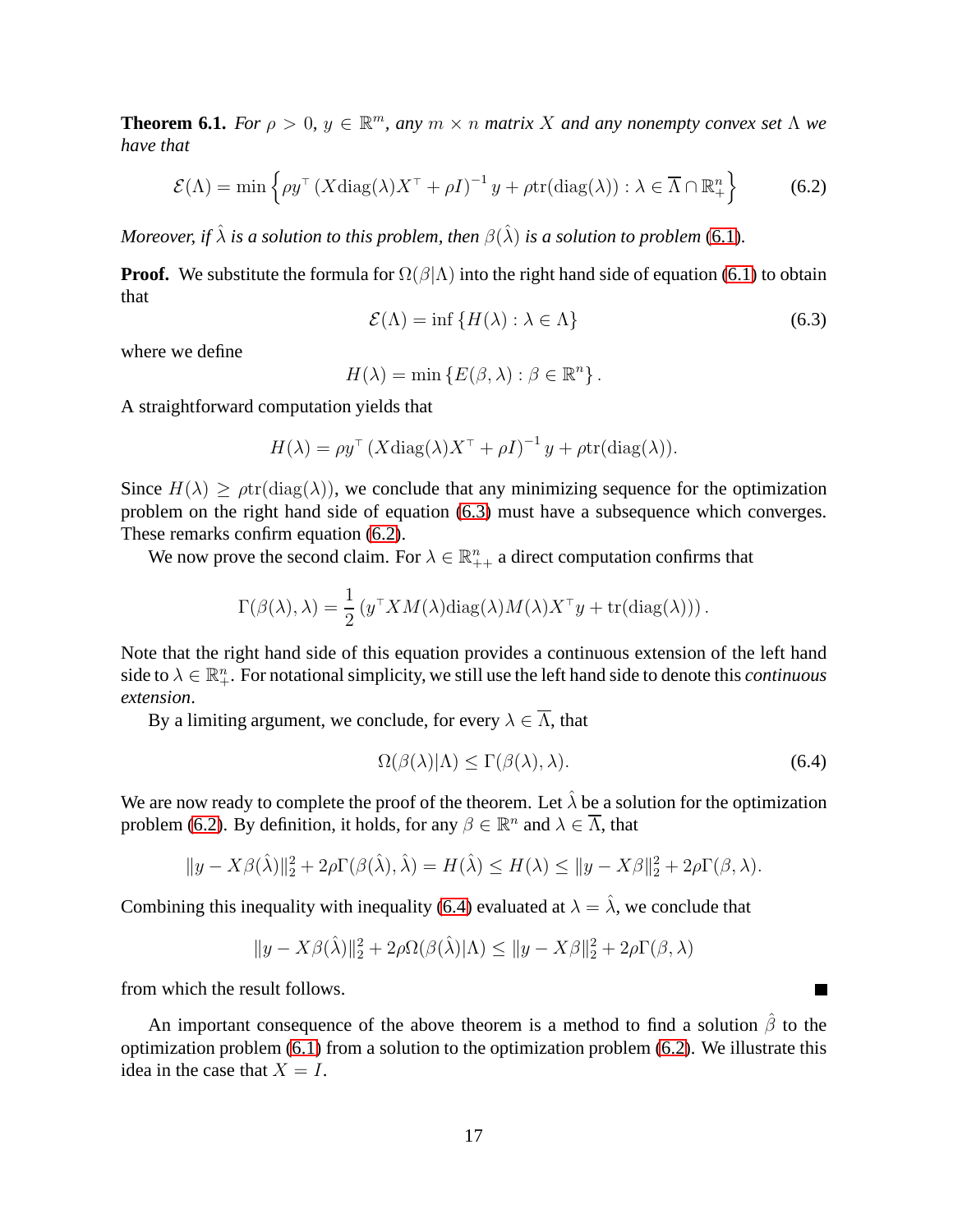**Corollary 6.1.** *It holds that*

<span id="page-18-1"></span>
$$
\min\left\{\|\beta - y\|_2^2 + 2\rho\Omega(\beta|\Lambda) : \beta \in \mathbb{R}^n\right\} = \rho \min\left\{\sum_{i \in \mathbb{N}_n} \frac{y_i^2}{\lambda_i + \rho} + \lambda_i : \lambda \in \overline{\Lambda}\right\}.
$$
 (6.5)

*Moreover, if*  $\hat{\lambda}$  *is a solution of the right optimization problem then the vector*  $\beta(\hat{\lambda}) = (\beta_i(\hat{\lambda}))$ :  $i \in \mathbb{N}_n$ , whose components are defined for  $i \in \mathbb{N}_n$  as

<span id="page-18-2"></span>
$$
\beta_i(\hat{\lambda}) = \frac{\hat{\lambda}_i y_i}{\hat{\lambda}_i + \rho} \tag{6.6}
$$

*is a solution of the left optimization problem problem.*

We further discuss two choices of the set  $\Lambda$  in which we are able to solve problem [\(6.5\)](#page-18-1) analytically. The first case we consider is  $\Lambda = \mathbb{R}_{++}^n$ , which corresponds to the Lasso penalty. It is an easy matter to see that  $\hat{\lambda} = (|y| - \rho)_+$  and the corresponding regression vector is obtained by the well-known "soft thresolding" formula  $\beta(\lambda) = (|y| - \rho)_{+}$ sign $(y)$ . The second case is the Wedge penalty. We find that the solution of the optimization problem in the right hand side of equation [\(6.5\)](#page-18-1) is  $\lambda = (\lambda(y) - \rho)_+$ , where  $\lambda(y)$  is given in Theorem [4.1.](#page-10-3) Finally, we note that Corollary [6.1](#page-18-2) and the example following it extend to the case that  $X^{\top}X = I$  by replacing throughout the vector y by the vector  $X^{\top}y$ . In the statistical literature this setting is referred to as orthogonal design.

### <span id="page-18-0"></span>**7 Optimization method**

In this section, we address the issue of implementing the learning method [\(2.2\)](#page-3-1) numerically.

Since the penalty function  $\Omega(\cdot|\Lambda)$  is constructed as the infimum of a family of quadratic regularizers, the optimization problem [\(2.2\)](#page-3-1) reduces to a simultaneous minimization over the vectors  $\beta$  and  $\lambda$ . For a fixed  $\lambda \in \Lambda$ , the minimum over  $\beta \in \mathbb{R}^n$  is a standard Tikhonov regularization and can be solved directly in terms of a matrix inversion. For a fixed  $\beta$ , the minimization over  $\lambda \in \Lambda$  requires computing the penalty function [\(2.3\)](#page-3-2). These observations naturally suggests an alternating minimization algorithm, which has already been considered in special cases in [\[1\]](#page-31-4). To describe our algorithm we choose  $\epsilon > 0$  and introduce the mapping  $\phi^{\epsilon} : \mathbb{R}^n \to \mathbb{R}_{++}^n$ , whose *i*-th coordinate at  $\beta \in \mathbb{R}^n$  is given by

$$
\phi_i^{\epsilon}(\beta) = \sqrt{\beta_i^2 + \epsilon}.
$$

For  $\beta \in (\mathbb{R} \setminus \{0\})^n$ , we also let  $\lambda(\beta) = \operatorname{argmin} {\{\Gamma(\beta, \lambda) : \lambda \in \Lambda\}}$ .

The alternating minimization algorithm is defined as follows: choose  $\lambda_0 \in \Lambda$  and, for  $k \in \mathbb{N}$ , define the iterates

<span id="page-18-3"></span>
$$
\beta^k = \beta(\lambda^{k-1}) \tag{7.1}
$$

$$
\lambda^k = \lambda(\phi^{\epsilon}(\beta^k)). \tag{7.2}
$$

The following theorem establishes convergence of this algorithm.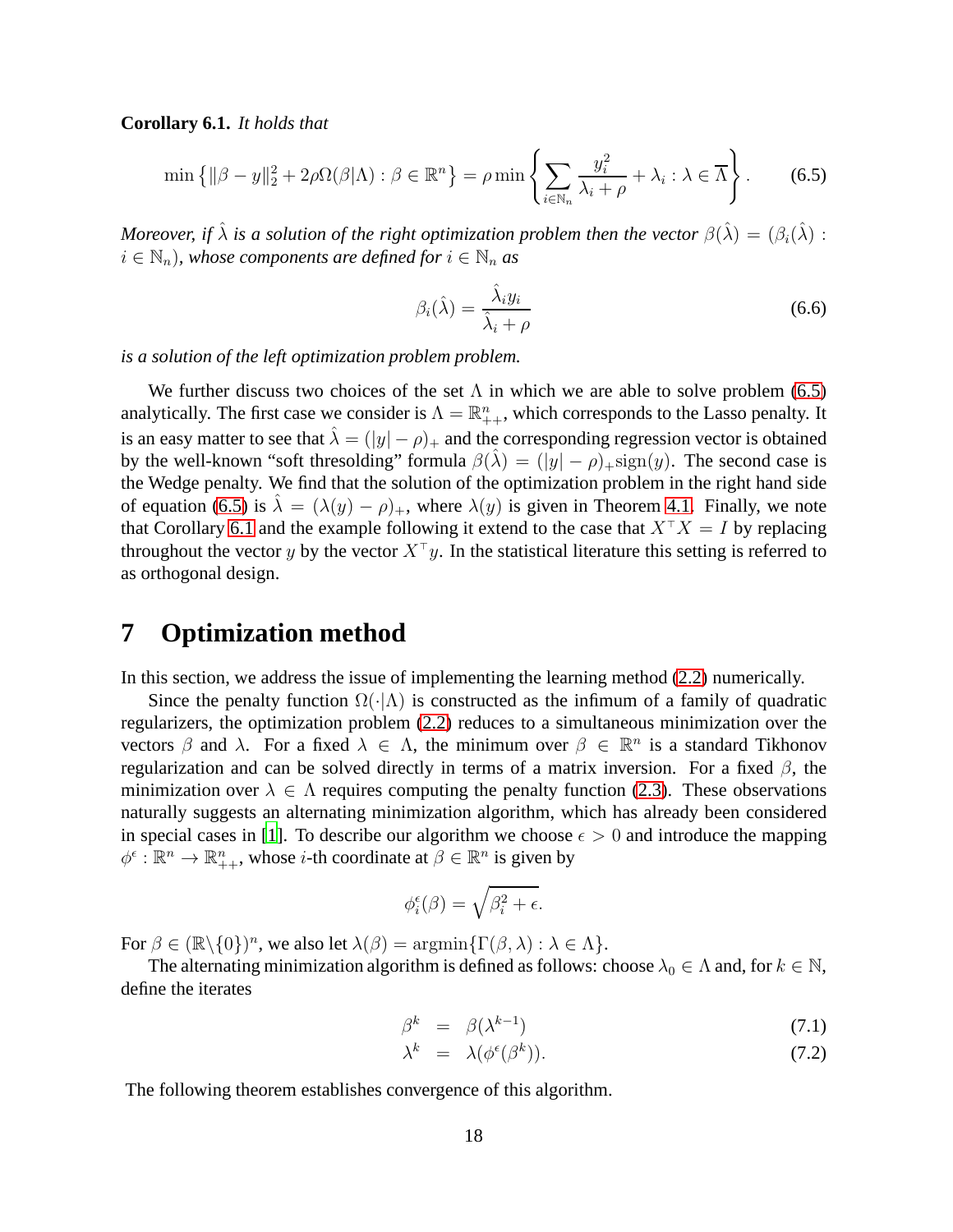<span id="page-19-0"></span>**Theorem 7.1.** *If the set* Λ *is admissible in the sense of Definition [2.1,](#page-4-2) then the iterations [\(7.1\)](#page-18-3)– [\(7.2\)](#page-18-3)* converges to a vector  $\gamma(\epsilon)$  such that

$$
\gamma(\epsilon) = \operatorname{argmin} \left\{ ||y - X\beta||_2^2 + 2\rho \Omega(\phi^{\epsilon}(\beta)|\Lambda) : \beta \in \mathbb{R}^n \right\}.
$$

Moreover, any convergent subsequence of the sequence  $\{\gamma\ (\frac{1}{\ell}$  $\left(\frac{1}{\ell}\right) : \ell \in \mathbb{N} \}$  converges to a solution *of the optimization problem* [\(2.2\)](#page-3-1)*.*

**Proof.** We divide the proof into several steps. To this end, we define

$$
E_{\epsilon}(\beta,\lambda) := \|y - X\beta\|_2^2 + 2\rho \Gamma(\phi^{\epsilon}(\beta),\lambda)
$$

and note that  $\beta(\lambda) = \operatorname{argmin} \{ E_{\epsilon}(\alpha, \lambda) : \alpha \in \mathbb{R}^n \}.$ 

*Step 1*. We define two sequences,  $\theta_k = E_{\epsilon}(\beta^k, \lambda^{k-1})$  and  $\nu_k = E_{\epsilon}(\beta^k, \lambda^k)$  and observe, for any  $k \geq 2$ , that

<span id="page-19-1"></span>
$$
\nu_k \le \theta_k \le \nu_{k-1}.\tag{7.3}
$$

These inequalities follow directly from the definition of the alternating algorithm, see equations [\(7.1\)](#page-18-3) and [\(7.2\)](#page-18-3).

*Step 2.* We define the compact set  $B = \{ \beta : \beta \in \mathbb{R}^n, ||\beta||_1 \leq \theta_1 \}$ . From the first inequality in Proposition [2.2](#page-4-3) and inequality [\(7.3\)](#page-19-1) we conclude, for every  $k \in \mathbb{N}$ , that  $\beta^k \in B$ .

*Step 3.* We define the function  $g : \mathbb{R}^n \to \mathbb{R}$  at  $\beta \in \mathbb{R}^n$  as

$$
g(\beta) = \min \{ E_{\epsilon}(\alpha, \lambda(\phi^{\epsilon}(\beta))) : \alpha \in \mathbb{R}^{n} \}.
$$

We claim that g is continuous on B. In fact, there exists a constant  $\kappa > 0$  such that, for every  $\gamma^1, \gamma^2 \in B$ , it holds that

$$
|g(\gamma^1) - g(\gamma^2)| \le \kappa \|\lambda(\phi^{\epsilon}(\gamma^1)) - \lambda(\phi^{\epsilon}(\gamma^2))\|_{\infty}.
$$
 (7.4)

The essential ingredient in the proof of this inequality is the fact that there exists constant  $\overline{a}$  and  $\overline{b}$  such that, for all  $\beta \in B$ ,  $\lambda(\phi^{\epsilon}(\beta)) \in [\overline{a}, \overline{b}]^n$ . This follows from the inequalities developed in the proof of Proposition [2.1.](#page-4-0)

*Step 4.* By step 2, there exists a subsequence  $\{\beta^{k_\ell} : \ell \in \mathbb{N}\}\$  which converges to  $\tilde{\beta} \in B$  and, for all  $\beta \in \mathbb{R}^n$  and  $\lambda \in \Lambda$ , it holds that

<span id="page-19-2"></span>
$$
E_{\epsilon}(\tilde{\beta}, \lambda(\phi^{\epsilon}(\tilde{\beta}))) \le E_{\epsilon}(\beta, \lambda(\phi^{\epsilon}(\tilde{\beta}))), \quad E_{\epsilon}(\tilde{\beta}, \lambda(\phi^{\epsilon}(\tilde{\beta}))) \le E_{\epsilon}(\tilde{\beta}, \lambda). \tag{7.5}
$$

Indeed, from step 1 we conclude that there exists  $\psi \in \mathbb{R}_{++}$  such that

$$
\lim_{k \to \infty} \theta_k = \lim_{k \to \infty} \nu_k = \psi.
$$

Since, by Proposition [2.1](#page-4-0)  $\lambda(\beta)$  is continuous for  $\beta \in (\mathbb{R} \setminus \{0\})^n$ , we obtain that

$$
\lim_{\ell \to \infty} \lambda^{k_{\ell}} = \lambda(\phi^{\epsilon}(\tilde{\beta})).
$$

By the definition of the alternating algorithm, we have, for all  $\beta \in \mathbb{R}^n$  and  $\lambda \in \Lambda$ , that

$$
\theta_{k+1} = E_{\epsilon}(\beta^{k+1}, \lambda^k) \le E_{\epsilon}(\beta, \lambda^k), \quad \nu_k = E_{\epsilon}(\beta^k, \lambda^k) \le E_{\epsilon}(\beta^k, \lambda).
$$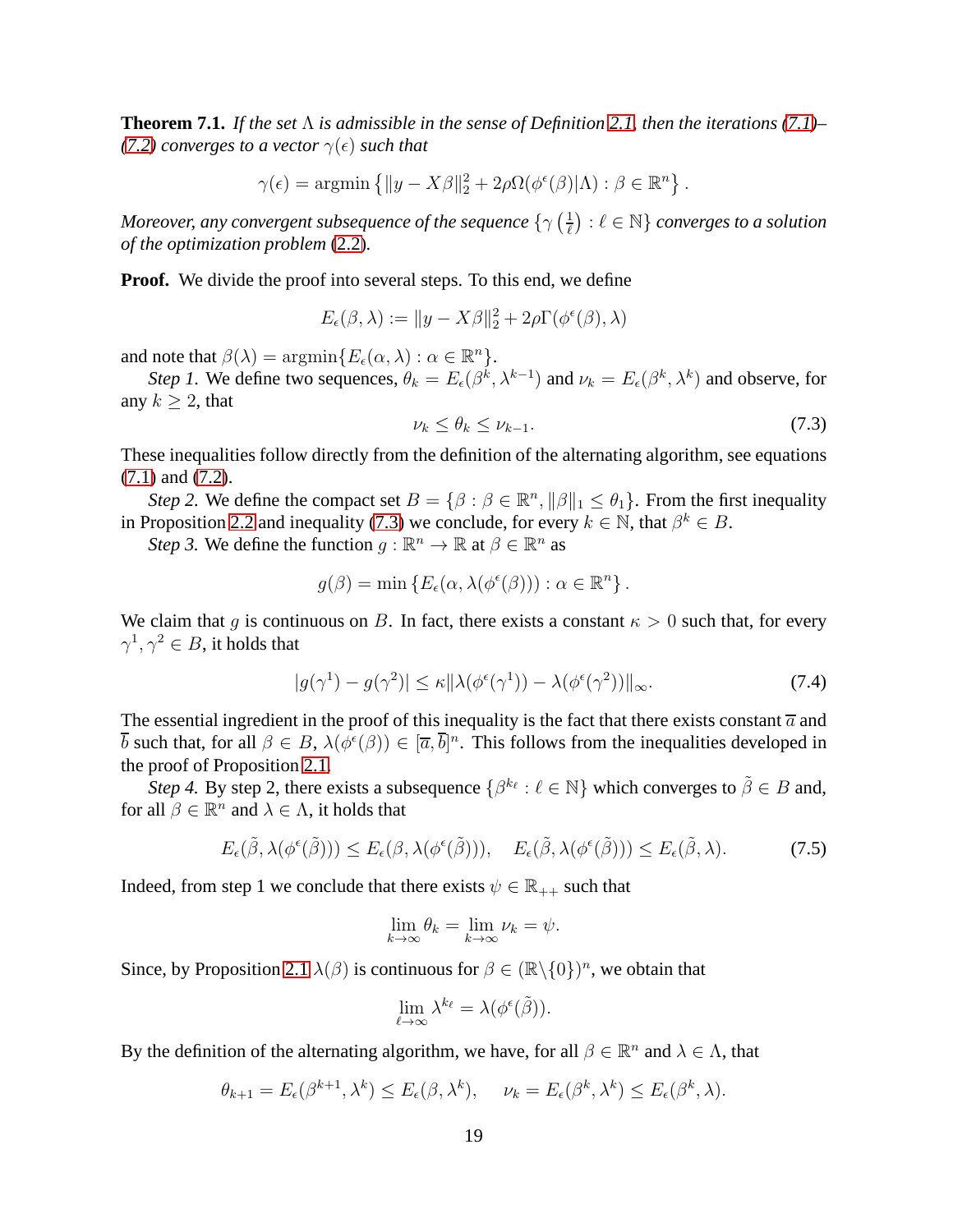**Initialization:**  $k \leftarrow 0$ **Input:**  $\beta \in \mathbb{R}^n$ ; **Output:**  $J_1, \ldots, J_k$ **for**  $t = 1$  **to**  $n$  **do**  $J_{k+1} \leftarrow \{t\};$  $k \leftarrow k + 1$ **while**  $k > 1$  and  $\frac{\|\beta_{|J_{k-1}}\|_2}{\sqrt{|J_{k-1}|}} \le$  $\frac{\|\beta_{|J_k}\|_2}{\sqrt{|J_k|}}$  $J_{k-1} \leftarrow J_{k-1} \cup J_k$  $k \leftarrow k - 1$ **end end**

<span id="page-20-0"></span>Figure 4: Iterative algorithm to compute the wedge penalty

From this inequality we obtain, passing to limit, inequalities [\(7.5\)](#page-19-2).

*Step 5.* The vector  $(\tilde{\beta}, \lambda(\phi^{\epsilon}(\tilde{\beta})))$  is a stationary point. Indeed, since  $\Lambda$  is admissible, by step 3,  $\lambda(\phi^{\epsilon}(\tilde{\beta}) \in \text{int}(\Lambda)$ . Therefore, since  $E_{\epsilon}$  is continuously differentiable this claim follows from step 4.

*Step 6.* The alternating algorithm converges. This claim follows from the fact that  $E_{\epsilon}$ is strictly convex. Hence,  $E_{\epsilon}$  has a unique global minimum in  $\mathbb{R}^n \times \Lambda$ , which in virtue of inequalities [\(7.5\)](#page-19-2) is attained at  $(\tilde{\beta}, \lambda(\phi^{\epsilon}(\tilde{\beta})))$ .

The last claim in the theorem follows from the fact that the set  $\{\gamma(\epsilon): \epsilon > 0\}$  is bounded and the function  $\lambda(\beta)$  is continuous.

The most challenging step in the alternating algorithm is the computation of the vector  $\lambda^k$ . Fortunately, if  $\Lambda$  is a second order cone, problem [\(2.3\)](#page-3-2) defining the penalty function  $\Omega(\cdot|\Lambda)$  may be reformulated as a second order cone program (SOCP), see e.g. [\[6](#page-31-7)]. To see this, we introduce an additional variable  $t \in \mathbb{R}^n$  and note that

$$
\Omega(\beta|\Lambda) = \min \left\{ \sum_{i \in \mathbb{N}_n} t_i + \lambda_i : ||(2\beta_i, t_i - \lambda_i)||_2 \le t_i + \lambda_i, t_i \ge 0, i \in \mathbb{N}_n, \lambda \in \Lambda \right\}.
$$

In particular, the examples discussed in Sections [4](#page-8-0) and [5,](#page-12-0) the set  $\Lambda$  is formed by linear constraints and, so, problem [\(2.3\)](#page-3-2) is an SOCP. We may then use available tool-boxes to compute the solution of this problem. However, in special cases the computation of the penalty function may be significantly facilitated by using available analytical formulas. Here, for simplicity we describe how to do this in the case of the wedge penalty. For this purpose we say that a vector  $\beta \in \mathbb{R}^n$  is admissible if, for every  $k \in \mathbb{N}_n$ , it holds that  $\|\beta_{\vert \mathbb{N}_k}\|_2/\sqrt{k} \leq \|\beta\|_2/\sqrt{n}$ .

The proof of the next lemma is straightforward and we do not elaborate on the details.

<span id="page-20-1"></span>**Lemma 7.1.** *If*  $\beta \in \mathbb{R}^n$  *and*  $\delta \in \mathbb{R}^p$  *are admissible and*  $\|\beta\|_2/\sqrt{n} \le \|\delta\|_2/\sqrt{p}$  *then*  $(\beta, \delta)$  *is admissible.*

The iterative algorithm presented in Figure [4](#page-20-0) can be used to find the partition  $\mathcal{J} = \{J_\ell :$  $\ell \in \mathbb{N}_k$  and, so, the vector  $\lambda(\beta)$  described in Theorem [4.1.](#page-10-3) The algorithm processes the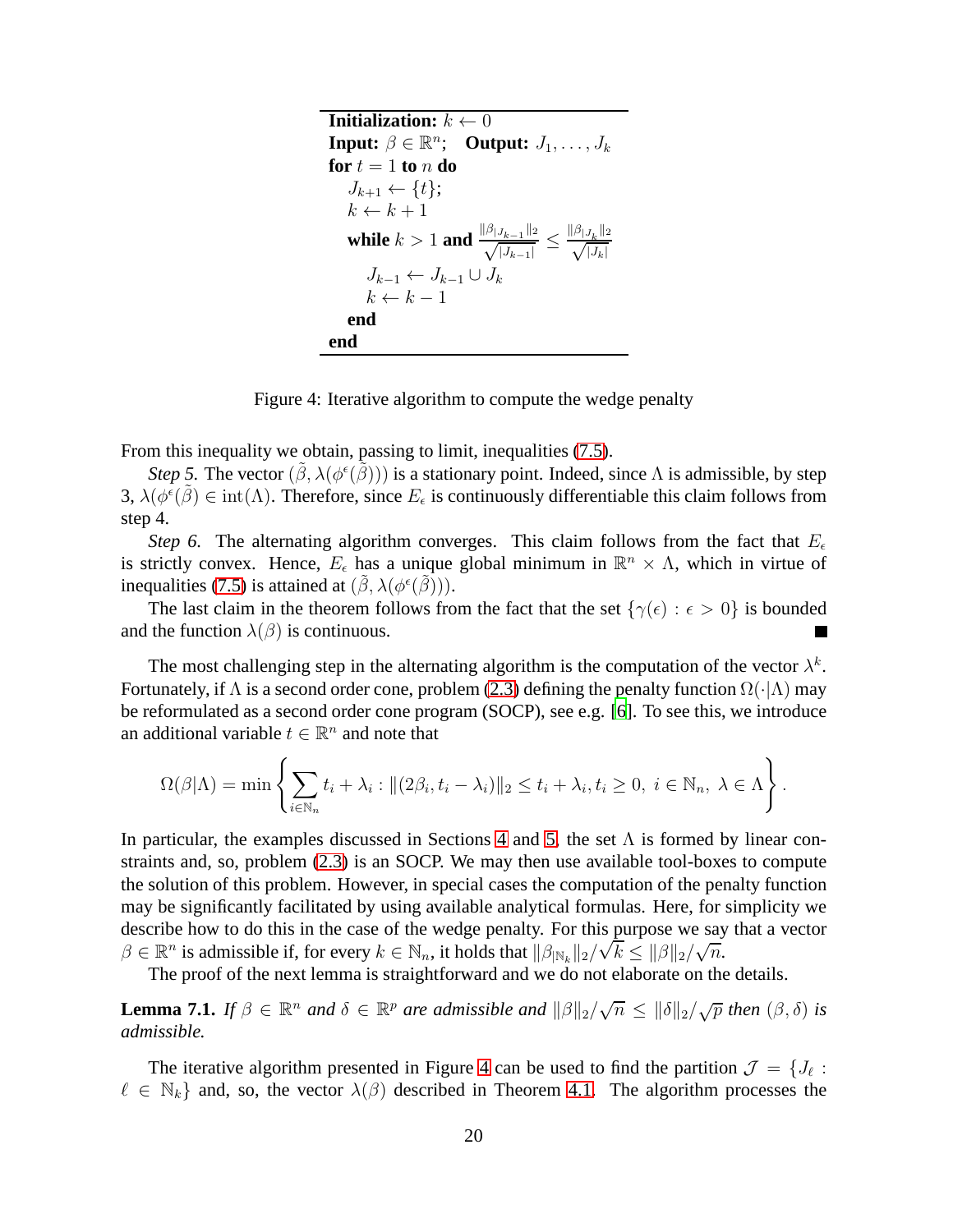components of vector  $\beta$  in a sequential manner. Initially, the first component forms the only set in the partition. After the generic iteration  $t - 1$ , where the partition is composed of k sets, the index of the next components, t, is put in a new set  $J_{k+1}$ . Two cases can occur: the means of the squares of the sets are in strict descending order, or this order is violated by the last set. The latter is the only case that requires further action, so the algorithm merges the last two sets and repeats until the sets in the partition are fully ordered. Note that, since the only operation performed by the algorithm is the merge of admissible sets, Lemma [7.1](#page-20-1) ensures that after each step t the current partition satisfies the "stay within" conditions  $\frac{\|\beta_{|K}\|_2}{\sqrt{k}} > \frac{\|\beta_{|J_{\ell}\setminus K}\|_2}{\sqrt{|J_{\ell}|-k}}$ , for every  $\ell \in \mathbb{N}_k$  and every subset  $K \subset J_\ell$  formed by the first  $k < |J_\ell|$  elements of  $J_\ell$ . Moreover, the *while* loop ensures that after each step the current partition satisfies, for every  $\ell \in \mathbb{N}_{k-1}$ , the "cross over" conditions  $\|\beta_{|J_{\ell}}\|_2\sqrt{|J_{\ell}|} > \|\beta_{|J_{\ell+1}}\|_2\sqrt{|J_{\ell+1}|}$ . Thus, the output of the algorithm is the partition  $J$  defined in Theorem [4.1.](#page-10-3) In the actual implementation of the algorithm, the means of squares of each set can be saved. This allows us to compute the mean of squares of a merged set as a weighted mean, which is a constant time operation. Since there are  $n - 1$ consecutive terms in total, this is also the maximum number of merges that the algorithm can perform. Each merge requires exactly one additional test, so we can conclude that the running time of the algorithm is linear.

### <span id="page-21-0"></span>**8 Numerical simulations**

In this section we present some numerical simulations with the proposed method. For simplicity, we consider data generated noiselessly from  $y = X\beta^*$ , where  $\beta^* \in \mathbb{R}^{100}$  is the true underlying regression vector, and X is an  $m \times 100$  input matrix, m being the sample size. The elements of X are generated i.i.d. from the standard normal distribution, and the columns of X are then normalized such that their  $\ell_2$  norm is 1. Since we consider the noiseless case, we solve the interpolation problem  $\min{\{\Omega(\beta) : y = X\beta\}}$ , for different choices of the penalty function Ω. In practice, [\(2.2\)](#page-3-1) is solved for a tiny value of the parameter, for example,  $\rho = 10^{-8}$ , which we found to be sufficient to ensure that the error term in [\(2.2\)](#page-3-1) is negligible at the minimum. All experiments were repeated 50 times, generating each time a new matrix  $X$ . In the figures we report the average of the model error of the vector  $\hat{\beta}$  learned by each method, as a function of the sample size m. The former is defined as  $ME(\hat{\beta}) = \mathbb{E}[\|\hat{\beta} - \beta^*\|_2^2] / \mathbb{E}[\|\beta^*\|_2^2]$ . In the following, we discuss a series of experiments, corresponding to different choices for the model vector  $\beta^*$  and its sparsity pattern. In all experiments, we solved the optimization problem [\(2.2\)](#page-3-1) with the algorithm presented in Section [7.](#page-18-0) Whenever possible we solved step [\(7.2\)](#page-18-3) using analytical formulas and resorted to the solver CVX (*<http://cvxr.com/cvx/>*) in the other cases. For example, in the case of the wedge penalty, we found that the computational time of the algorithm in Figure [4](#page-20-0) is 495, 603, 665, 869, 1175 faster than that of the solver CVX for  $n = 100, 500, 1000, 2500, 5000$ , respectively. Our implementation ran on a 16GM memory dual core Intel machine. The MAT-LAB code is available at [http://www.cs.ucl.ac.uk/staff/M.Pontil/software.html.](http://www.cs.ucl.ac.uk/staff/M.Pontil/software.html)

**Box.** In the first experiment the model is 10-sparse, where each nonzero component, in a random position, is an integer uniformly sampled in the interval  $[-10, 10]$ . We wish to show that the more accurate the prior information about the model is, the more precise the estimate will be.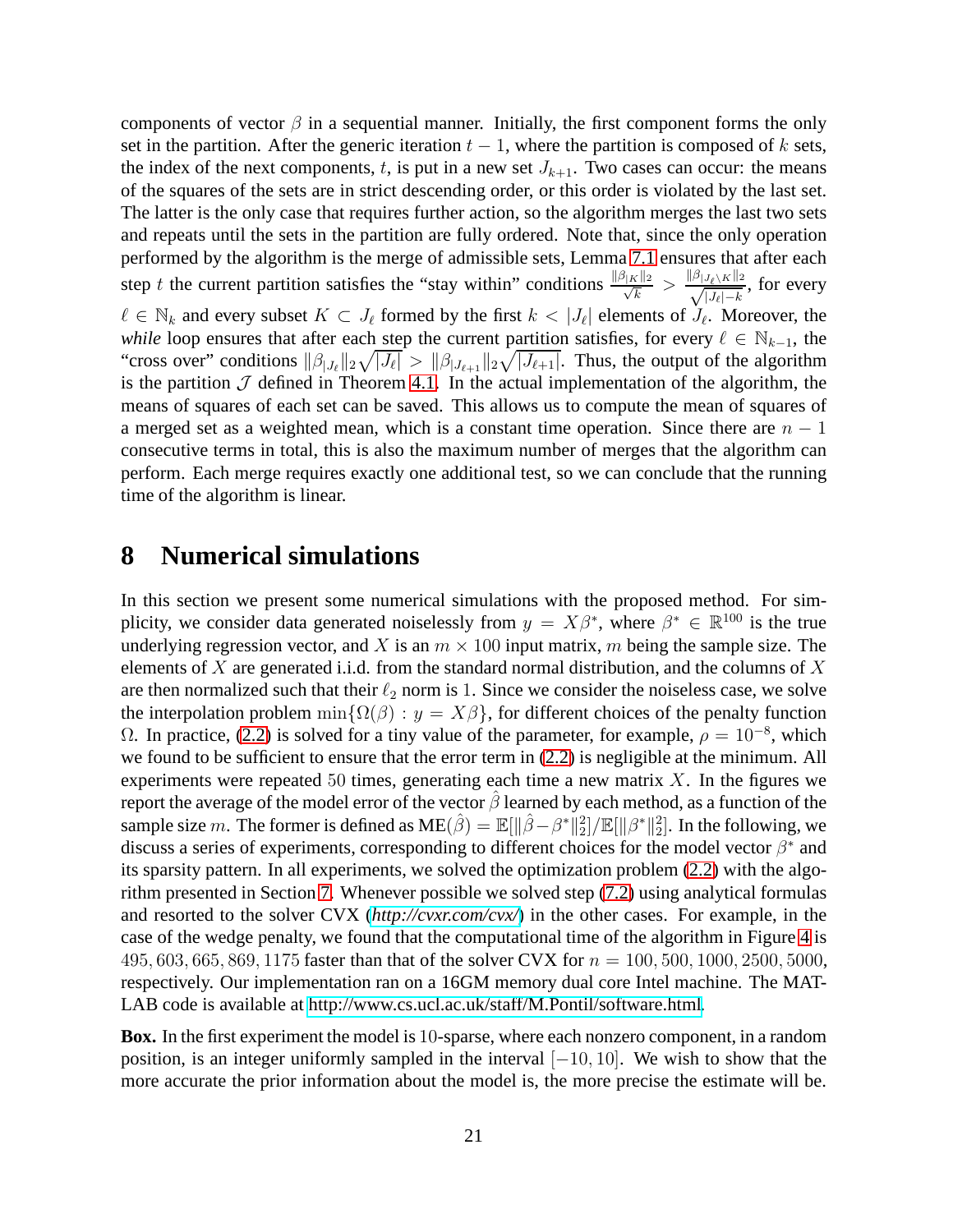

<span id="page-22-0"></span>Figure 5: Comparison between different penalty methods: (a) Box vs. Lasso; (b,c) Wedge vs. Hierarchical group Lasso; (d) Composite wedge. See text for more information

We use a box penalty (see Theorem [3.1\)](#page-7-2) constructed "around" the model, imagining that an oracle tells us that each component  $|\beta_i^*|$  is bounded within an interval. We consider three boxes  $B[a, b]$  of different sizes, namely  $a_i = (r - |\beta_i^*|)_+$  and  $b_i = (|\beta_i^*| - r)_+$  and radii  $r = 5, 1$  and 0.001, which we denote as Box-A, Box-B and Box-C, respectively. We compare these methods with the Lasso – see Figure [5-](#page-22-0)a. As expected, the three box penalties perform better. Moreover, as the radius of a box diminishes, the amount of information about the true model increases, and the performance improves.

**Wedge.** In the second experiment, we consider a regression vector, whose components are nonincreasing in absolute value and only a few are nonzero. Specifically, we choose a 10 sparse vector:  $\beta_j^* = 11 - j$ , if  $j \in \mathbb{N}_{10}$  and zero otherwise. We compare the Lasso, which makes no use of such ordering information, with the wedge penalty  $\Omega(\beta|W)$  (see Theorem [4.1\)](#page-10-3) and the hierarchical group Lasso in [\[32\]](#page-33-6), which both make use of such information. For the group Lasso we choose  $\Omega(\beta) = \sum_{\ell \in \mathbb{N}_{100}} ||\beta_{|J_{\ell}}||_2$ , with  $J_{\ell} = {\ell, \ell + 1, ..., 100}$ ,  $\ell \in \mathbb{N}_{100}$ . These two methods are referred to as "Wedge" and "GL-lin" in Figure [5-](#page-22-0)b, respectively. As expected both methods improve over the Lasso, with "GL-lin" being the best of the two. We further tested the robustness of the methods, by adding two additional nonzero components with value of 10 to the vector  $\beta^*$  in a random position between 20 and 100. This result, reported in Figure [5-](#page-22-0)c,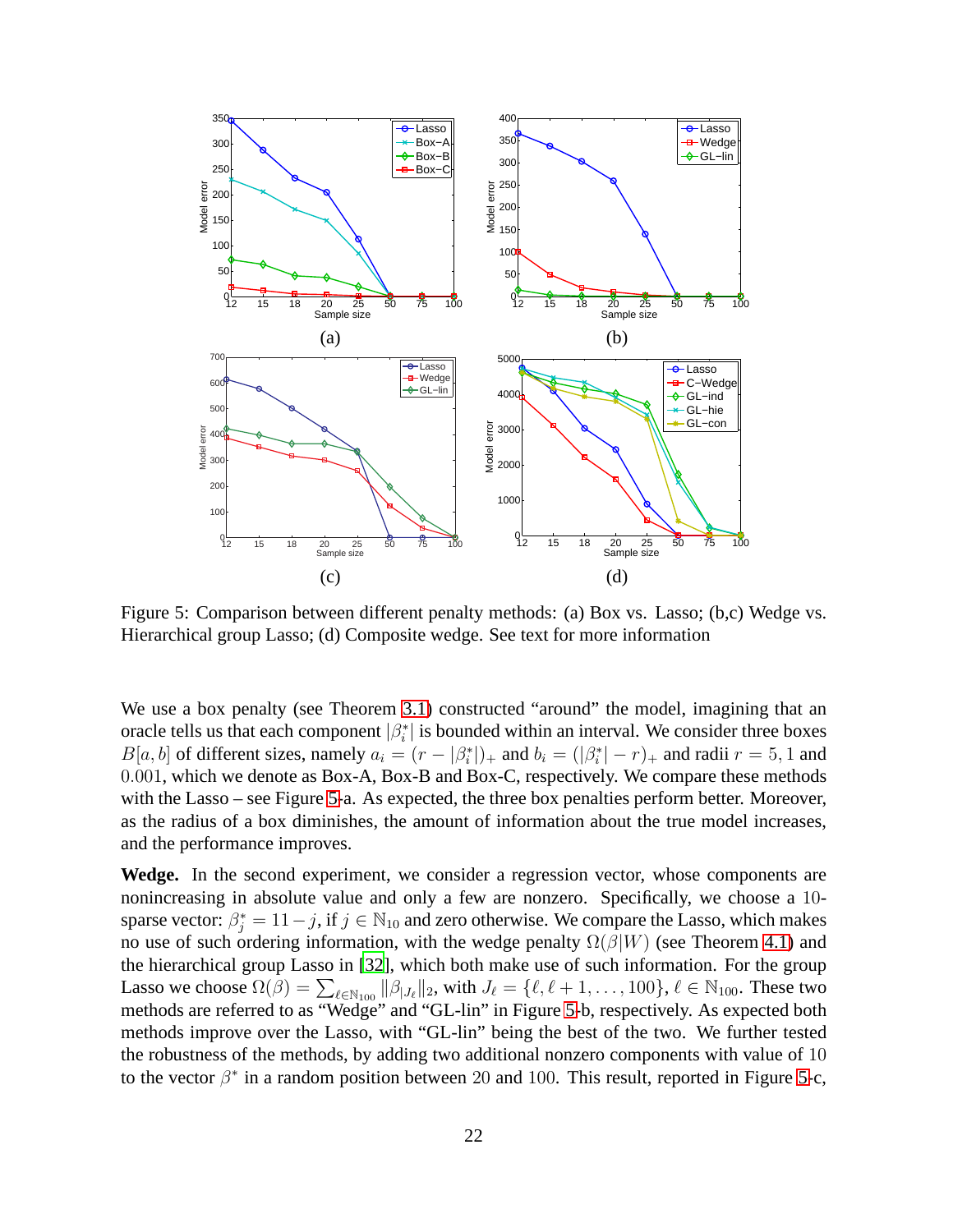indicates that "GL-lin" is more sensitive to such a perturbation.

**Composite wedge.** Next we consider a more complex experiment, where the regression vector is sparse within different contiguous regions  $P_1, \ldots, P_{10}$ , and the  $\ell_1$  norm on one region is larger than the  $\ell_1$  norm on the next region. We choose sets  $P_i = \{10(i-1) + 1, \ldots, 10i\}, i \in \mathbb{N}_{10}$ and generate a 6-sparse vector  $\beta^*$  whose *i*-th nonzero element has value 31 – *i* (decreasing) and is in a random position in  $P_i$ , for  $i \in \mathbb{N}_6$ . We encode this prior knowledge by choosing  $\Omega(\beta|\Lambda)$  with  $\Lambda = \{ \lambda \in \mathbb{R}^{100} : ||\lambda_{P_i}||_1 \ge ||\lambda_{P_{i+1}}||_1, i \in \mathbb{N}_9 \}$ . This method constraints the sum of the sets to be nonincreasing and may be interpreted as the composition of the wedge set with an average operation across the sets  $P_i$ , which may be computed using Proposition [2.3](#page-5-0). This method, which is referred to as "C-Wedge" in Figure [5-](#page-22-0)d, is compared to the Lasso and to three other versions of the group Lasso. The first is a standard group Lasso with the nonoverlapping groups  $J_i = P_i$ ,  $i \in \mathbb{N}_{10}$ , thus encouraging the presence of sets of zero elements, which is useful because there are 4 such sets. The second is a variation of the hierarchical group Lasso discussed above with  $J_i = \bigcup_{j=i}^{10} P_j$ ,  $i \in \mathbb{N}_{10}$ . A problem with these approaches is that the  $\ell_2$ norm is applied at the level of the individual sets  $P_i$ , which does not promote sparsity within these sets. To counter this effect we can enforce contiguous nonzero patterns within each of the  $P_i$ , as proposed by [\[14\]](#page-32-3). That is, we consider as the groups the sets formed by all sequences of  $q \in \mathbb{N}_9$  consecutive elements at the beginning or at the end of each of the sets  $P_i$ , for a total of 180 groups. These three groupings will be referred to as "GL-ind", "GL-hie'', "GLcon" in Figure [5-](#page-22-0)d, respectively. This result indicates the advantage of "C-Wedge" over the other methods considered. In particular, the group Lasso methods fall behind our method and the Lasso, with "GL-con" being slightly better than "GL-ind" and "GL-hie". Notice also that all group Lasso methods gradually diminish the model error until they have a point for each dimension, while our method and the Lasso have a steeper descent, reaching zero at a number of points which is less than half the number of dimensions.

**Polynomials**. The constraints on the finite differences (see equation [\(4.10\)](#page-12-2)) impose a structure on the sparsity of the model. To further investigate this possibility we now consider some models whose absolute value belong to the sets of constraints  $W^k$ , where  $k = 1, \ldots, 4$ . Specifically, we evaluate the polynomials  $p_1(t) = -(t+5)$ ,  $p_2(t) = (t+6)(t-2)$ ,  $p_3(t) = -(t+6.5)t(t-1.5)$ and  $p_4(t) = (t + 6.5)(t - 2.5)(t + 1)t$  at 100 equally spaced (0.1) points starting from -7. We take the positive part of each component and scale it to 10, so that the results can be seen in Figure [7.](#page-25-0) The roots of the polynomials has been chosen so that the sparsity of the models is either 18 or 19.

We solve the interpolation problem using our method with the penalty  $\Omega(\beta|W^k)$ ,  $k =$  $1, \ldots, 4$ , with the objective of testing the robustness of our method: the constraint set  $W^k$ should be a more meaningful choice when  $\left|\beta^*\right|$  is in it, but the exact knowledge of the degree is not necessary. This is indeed the case: "W-k" outperforms the Lasso for every  $k$ , but among these methods the best one "knows" the degree of  $|\beta^*|$ . For clarity, in Figures [6](#page-24-0) we included only the best method.

One important feature of these sparsity patterns is the number of contiguous regions: 1, 2, 2 and 3 respectively. This prior information cannot be exploited with convex optimization techniques, so we tested our method against StructOMP, proposed by [\[11\]](#page-31-5), a state of the art greedy algorithm. It relies on a complexity parameter which depends on the number of contiguous re-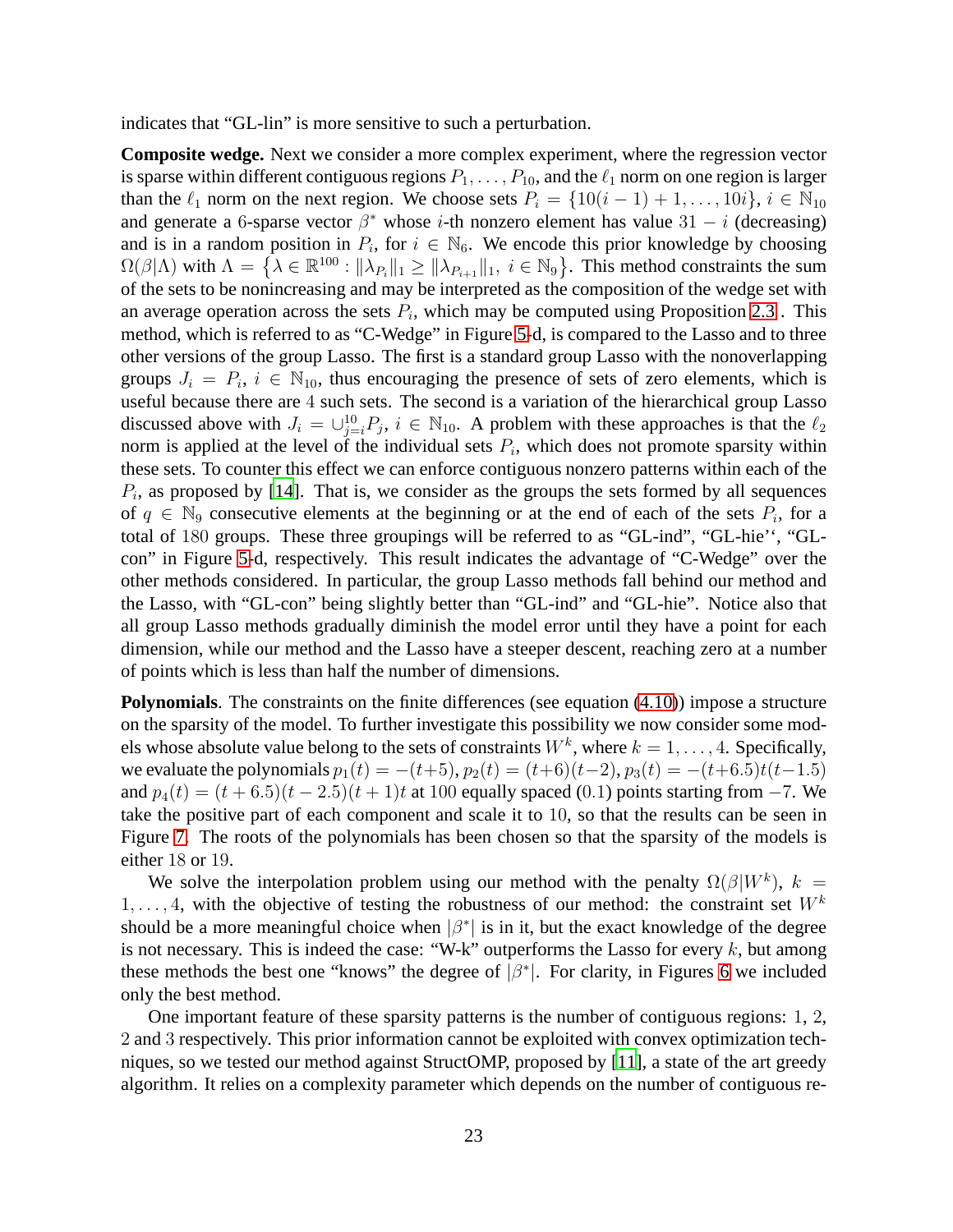

<span id="page-24-0"></span>Figure 6: Comparison between StructOMP and penalty  $\Omega(\beta|W^k)$ ,  $k = 1, \ldots, 4$ , used for several polynomial models: (a) degree 1, (b) degree 2, (c) degree 3; (d) degree 4.

gions of the model, and which we provide exactly to the algorithm. The performance of "W-k" is comparable or better than StructOMP.

As a way of testing the methods on a less artificial setting, we repeat the experiment using the same sparsity patterns, but replacing each nonzero component with a uniformly sampled random number between 1 and 2. In Figure [8](#page-26-0) we can see that, even if now the models manifestly do not belong to  $W^k$ , we still have an advantage because the constraints look for a limited number of contiguous regions. We found that in this case StructOMP has difficulties, probably due to the randomness of the model.

Finally, Figure [9](#page-27-0) displays the regression vector found by the Lasso and the vector learned by "W-2" (left) and by the Lasso and "W-3" (right), in a single run with sample size of 15 and 35, respectively. The estimated vectors (green) are superposed to the true vector (black). Our method provides a better estimate than the Lasso in both cases. We found that the estimates of StructOMP are too variable for it to be meaningful to include one of them here.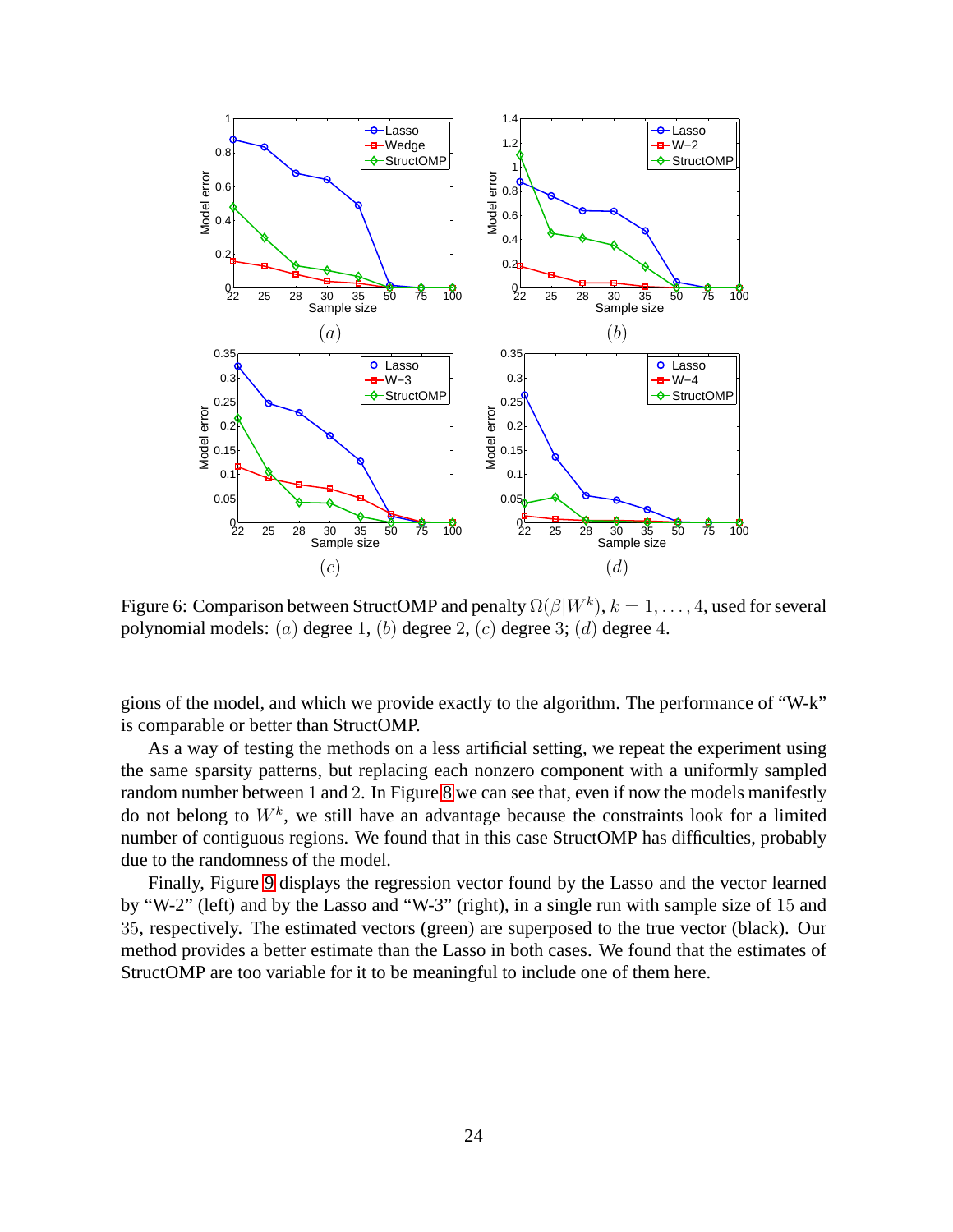

<span id="page-25-0"></span>Figure 7: Silhouette of the polynomials by number of degree: (a)  $k = 1$ , (b)  $k = 2$ , (c)  $k = 3$ ,  $(d) k = 4.$ 

## **9 Conclusion**

We proposed a family of penalty functions that can be used to model structured sparsity in linear regression. We provided theoretical, algorithmic and computational information about this new class of penalty functions. Our theoretical observations highlight the generality of this framework to model structured sparsity. An important feature of our approach is that it can deal with richer model structures than current approaches while maintaining convexity of the penalty function. Our practical experience indicates that these penalties perform well numerically, improving over state of the art penalty methods for structure sparsity, suggesting that our framework is promising for applications.

The methods developed here can be extended in different directions. We mention here several possibilities. For example, for any  $r > 0$ , it readily follows that

$$
\|\beta\|_p^p = \inf \left\{ \frac{r}{r+1} \sum_{i \in \mathbb{N}_n} \frac{\beta_i^2}{\lambda_i} + \frac{1}{r} \lambda_i^r : \lambda \in \mathbb{R}_{++}^n \right\}
$$
(9.1)

where  $p = 2r/(r+1)$  and  $\|\beta\|_p$  is the usual  $\ell^p$ -norm on  $\mathbb{R}^n$ . This formula leads us to consider the same optimization problem over a constraint set  $\Lambda$ . Note that if  $p \to 0$  the left hand side of the above equation converges to the cardinality of the support of the vector  $\beta$ .

Problems associated with multi-task learning [\[1,](#page-31-4) [2\]](#page-31-8) demand matrix analogs of the results discussed here. In this regard, we propose the following family of unitarily invariant norms on  $d \times n$  matrices. Let  $k = \min(d, n)$  and  $\sigma(B) \in \mathbb{R}^k_+$  be the vector formed from the singular values of B. When  $\Lambda$  is a nonempty convex set which is invariant under permutations our point of view in this paper suggests the penalty

$$
||B||_{\Lambda} = \Omega(\sigma(B)|\Lambda).
$$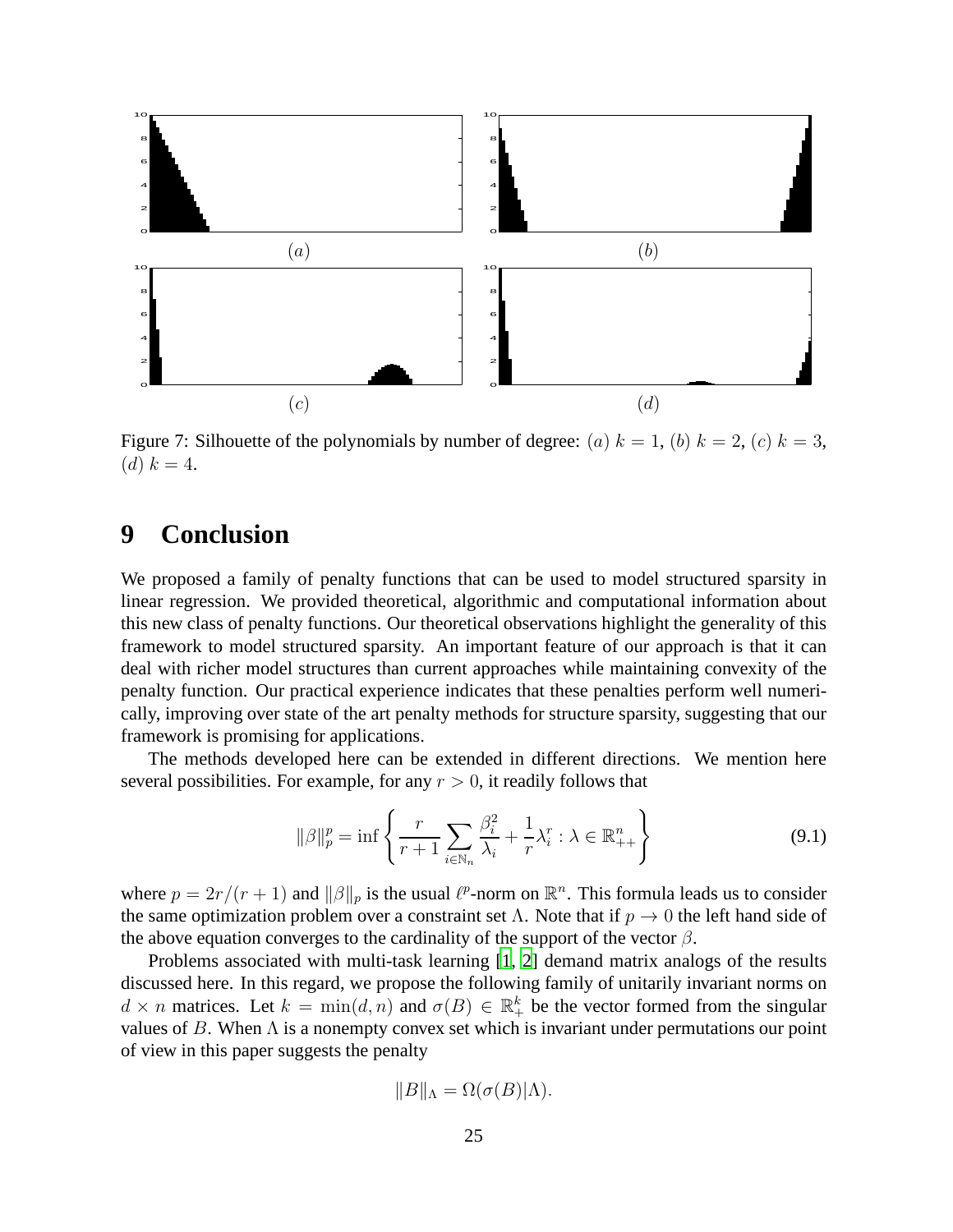

<span id="page-26-0"></span>Figure 8: Comparison between StructOMP and penalty  $\Omega(\beta|W^k)$ ,  $k = 1, \ldots, 4$ , used for several polynomial models with random values between the roots: (*a*) degree 1, (*b*) degree 2, (*c*) degree 3;  $(d)$  degree 4.

The fact that this is a norm, follows from the von Neumann characterization of unitarily invariant norms. When  $\Lambda = \mathbb{R}_{++}^k$  this norm reduces to the trace norm [\[2](#page-31-8)].

Finally, the ideas discussed in this paper can be used in the context of kernel learning, see [\[3,](#page-31-9) [16](#page-32-10), [17](#page-32-11), [20](#page-32-12), [25\]](#page-32-13) and references therein. Let  $K_{\ell}, \ell \in \mathbb{N}_n$  be prescribed reproducing kernels on a set X, and  $H_{\ell}$  the corresponding reproducing kernel Hilbert spaces with norms  $\|\cdot\|_{\ell}$ . We consider the problem

$$
\min \left\{ \sum_{i \in \mathbb{N}_m} \left( y_i - \sum_{\ell \in \mathbb{N}_n} f_\ell(x_i) \right)^2 + \rho \Omega^2 \Big( (\|f_\ell\|_\ell : \ell \in \mathbb{N}_n) | \Lambda \Big) : f_\ell \in H_\ell, \ell \in \mathbb{N}_n \right\}
$$

and note that the choice  $\Lambda = \mathbb{R}_{++}^n$  corresponds to multiple kernel learning.

All the above examples deserve a detailed analysis and we hope to provide such in future work.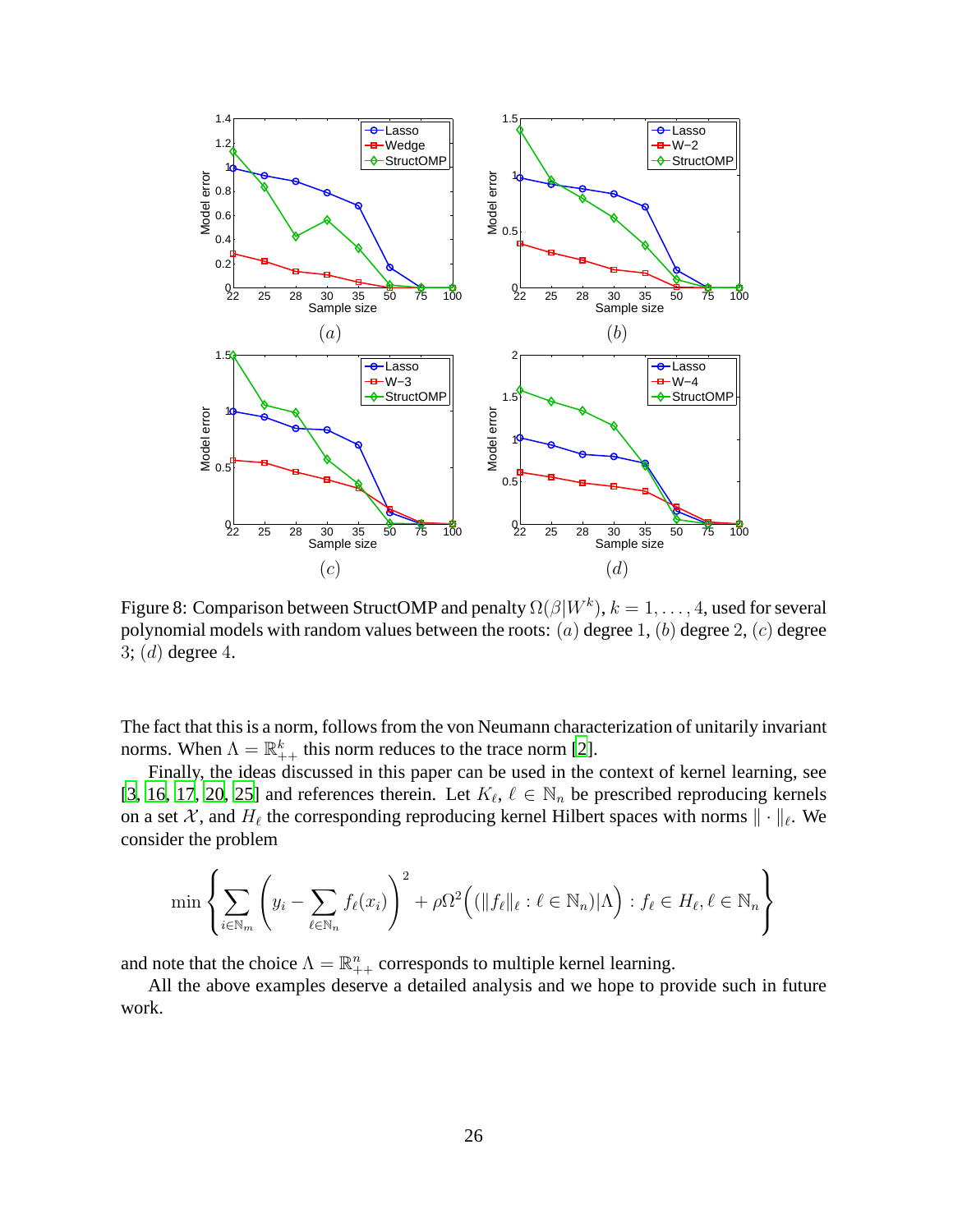

<span id="page-27-0"></span>Figure 9: Lasso vs. penalty  $\Omega(\cdot|\Lambda)$  for Convex (left) and Cubic (Right); see text for more information.

#### **Acknowledgements**

We are grateful to A. Argyriou for valuable discussions, especially concerning the proof of Theorem [7.1](#page-19-0) and Theorem [A.2](#page-30-0) in the appendix. We also wish to thank Luca Baldassarre, Mark Herbster, Andreas Maurer, Raphael Hauser, Alexandre Tsybakov and Yiming Ying for useful discussions. This work was supported by Air Force Grant AFOSR-FA9550, EPSRC Grants EP/D071542/1 and EP/H027203/1, NSF Grant ITR-0312113, Royal Society International Joint Project Grant 2012/R2, as well as by the IST Programme of the European Community, under the PASCAL Network of Excellence, IST-2002-506778.

## **A Appendix**

In this appendix we describe in detail a result due to J.M. Danskin, which we use in the proof of Proposition [2.1.](#page-4-0)

**Definition A.1.** Let f be a real-valued function defined on an open subset X of  $\mathbb{R}^n$  and  $u \in$  $\mathbb{R}^n$ . The directional derivative of f at  $x \in X$  in the "direction" u is denoted by  $(D_uf)(x)$  and *is defined as*

$$
(D_u f)(x) := \lim_{t \to 0} \frac{f(x + tu) - f(x)}{t}
$$

*if the limit exists. When the limit is taken through nonnegative values of* t*, we denote the corre*sponding right directional derivative by  $D^+_u$ .

Let Y be a compact metric space,  $F: X \times Y \to \mathbb{R}$  a continuous function on its domain and define the function  $f : X \to \mathbb{R}$  at  $x \in X$  as

$$
f(x) = \min \{ F(x, y) : y \in Y \}.
$$

We say that F is Danskin function if, for every  $u \in \mathbb{R}^n$ , the function  $F'_u : X \times Y \to \mathbb{R}$  defined at  $(x, y) \in X \times Y$  as  $F'_u(x, y) = (D_u F(\cdot, y))(x)$  is continuous on  $X \times Y$ . Our notation is meant to convey the fact that the directional derivative is taken relative to the first variable of F.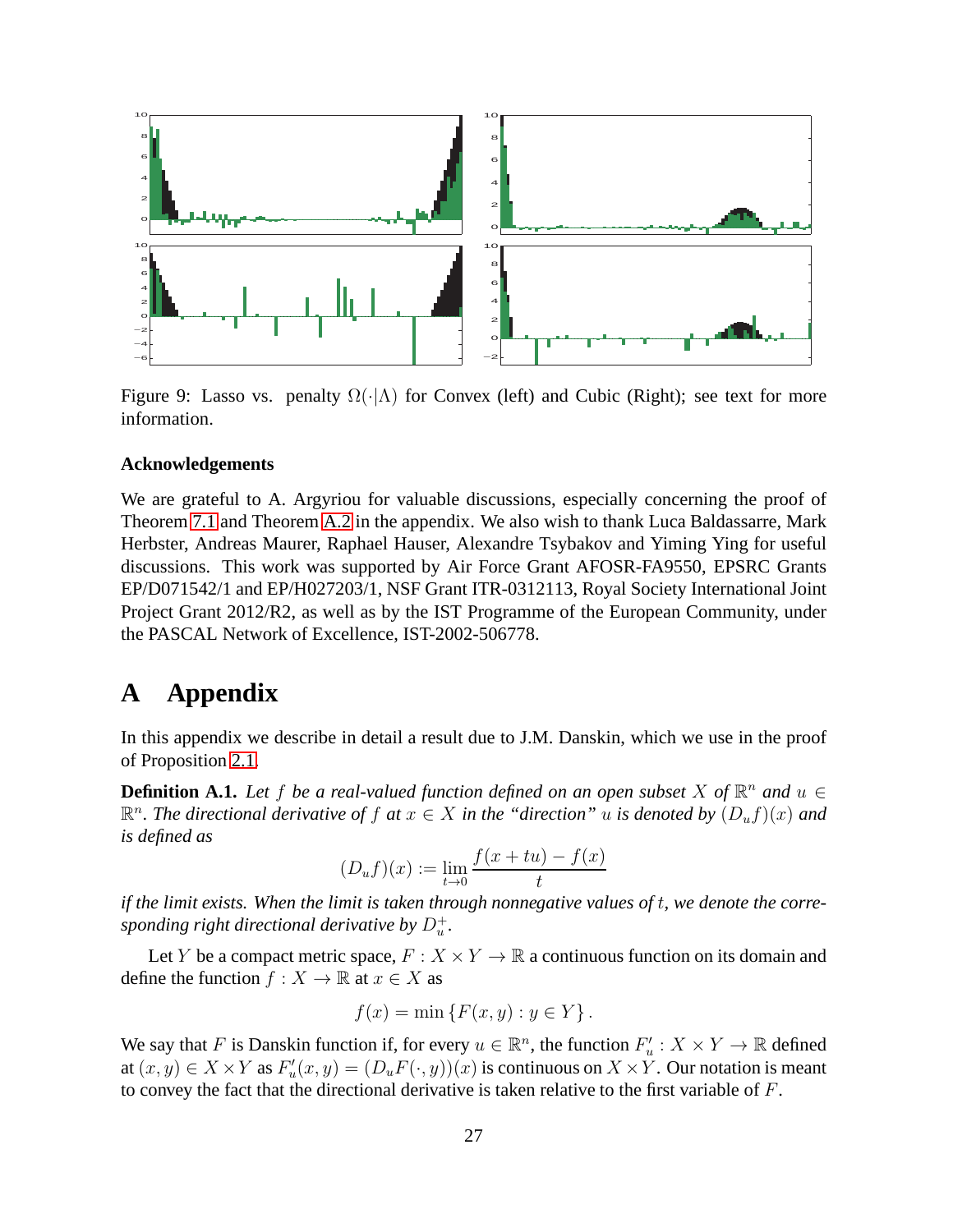<span id="page-28-1"></span>**Theorem A.1.** If X is an open subset of  $\mathbb{R}^n$ , Y a is compact metric space, F : X  $\times$  Y is a  $Danskin function, u \in \mathbb{R}^n$  and  $x \in X$ , then

$$
(D_u^+ f)(x) = \min \{ F'_u(x, y) : y \in Y_x \}
$$

*where*  $Y_x := \{y : y \in Y, F(x, y) = f(x)\}.$ 

**Proof.** If  $x \in X$ ,  $y \in Y_x$  and  $u \in \mathbb{R}^n$  then, for all positive t, sufficiently small, we have that

$$
\frac{f(x+tu)-f(x)}{t} \le \frac{F(x+tu,y)-F(x,y)}{t}.
$$

Letting  $t \to 0^+$ , we get that

<span id="page-28-0"></span>
$$
\limsup_{t \to 0^+} \frac{f(x+tu) - f(x)}{t} \le \min \{ F'_u(x, y) : y \in Y_x \}.
$$
 (A.1)

Next, we choose a sequence  $\{t_k : k \in \mathbb{N}\}$  of positive numbers such that  $\lim_{k \to \infty} t_k = 0$  and

$$
\lim_{k \to \infty} \frac{f(x + t_k u) - f(x)}{t_k} = \liminf_{t \to 0^+} \frac{f(x + tu) - f(x)}{t}.
$$

From the definition of the function f, there exists a  $y_k \in Y$  such that  $f(x + t_k u) = F(x +$  $t_k u, y_k$ ). Since Y is a compact metric space, there is a subsequence  $\{y_{k_\ell} : \ell \in \mathbb{N}\}\)$  which converges to some  $y_\infty \in Y$ . It readily follows from our hypothesis that the function f is continuous on X. Indeed, we have, for every  $x_1, x_2 \in X$ , that

$$
|f(x_1) - f(x_2)| \le \max \{|F(x_1, y) - F(x_2, y)| : y \in Y\}.
$$

Hence we conclude that  $y_\infty \in Y_x$ . Moreover, we have that

$$
\frac{f(x+t_ku)-f(x)}{t_k} \ge \frac{F(x+t_ku,y_k)-F(x,y_k)}{t_k}.
$$

By the mean value theorem, we conclude that there is positive number  $\sigma_k < t_k$  such that the

$$
\frac{f(x+t_ku)-f(x)}{t_k}\geq F'_u(x+\sigma_ku,y_k).
$$

We let  $\ell \to \infty$  and use the hypothesis that F is a Danskin function to conclude that

$$
\liminf_{t \to 0^+} \frac{f(x + tu) - f(x)}{t} \ge F'_u(x, y_\infty) \ge \min \{ F'_u(x, y) : y \in Y_x \}.
$$

П

Combining this inequality with [\(A.1\)](#page-28-0) proves the result.

We note that [\[4](#page-31-6), p. 737] describes a result which is attributed to Danskin without reference. That result differs from the result presented above. The result in [\[4,](#page-31-6) p. 737] requires the hypothesis of convexity on the function  $F$ . The theorem above and its proof is an adaptation of Theorem 1 in [\[8](#page-31-10)].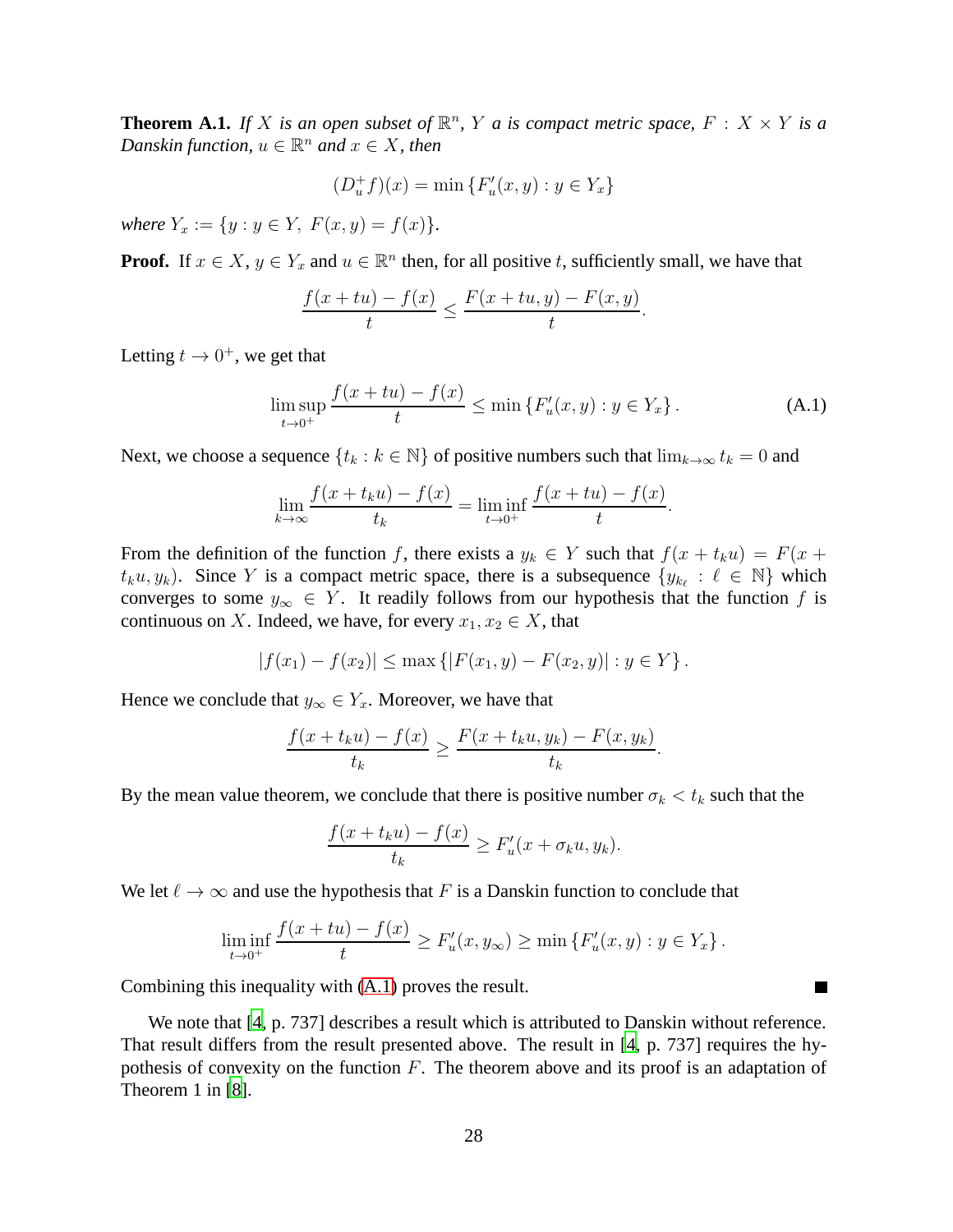We are now ready to present the proof of Proposition [2.1.](#page-4-0)

**Proof of Proposition [2.1](#page-4-0)** The essential part of the proof is an application of Theorem [A.1.](#page-28-1) To apply this result, we start with a  $\beta \in (\mathbb{R} \setminus \{0\})^n$  and introduce a neighborhood of this vector defined as

$$
X(\beta) = \left\{ \alpha : \alpha \in \Lambda, \|\alpha - \beta\|_{\infty} < \frac{\beta_{\min}}{2} \right\},\
$$

where  $\beta_{\min} = \min\{|\beta_i| : i \in \mathbb{N}_n\}$ . Theorem [A.1](#page-28-1) also requires us to specify a compact subset  $Y(\beta)$  of  $\mathbb{R}^n$ . We construct this set in the following way. We choose a fixed  $\overline{\lambda} \in \Lambda$  and a positive  $\epsilon > 0$ . From these constants we define the constants

$$
c(\beta) = \sum_{i \in \mathbb{N}_n} \left( \frac{(|\beta_i| + \beta_{\min}/2)^2}{\overline{\lambda}_i} + \overline{\lambda}_i \right),
$$
  

$$
a(\beta) = \frac{\beta_{\min}^2}{4(c(\beta) + \epsilon)},
$$
  

$$
b(\beta) = \max(a(\beta), c(\beta) + \epsilon).
$$

With these definitions, we choose our compact set  $Y(\beta)$  to be  $Y(\beta) = \Lambda_{a(\beta),b(\beta)}$ . To apply Theorem [A.1,](#page-28-1) we use the fact, for any  $\alpha \in X(\beta)$ , that

<span id="page-29-0"></span>
$$
\Omega(\alpha|\Lambda) = \min\{\Gamma(\alpha,\lambda) : \lambda \in Y(\beta)\}.
$$
 (A.2)

Let us, for the moment, assume the validity of this equation and proceed with the remaining details of the proof. As a consequence of this equation, we conclude that there exists a vector  $\lambda(\beta)$  such that  $\Omega(\beta|\Lambda) = \Gamma(\beta, \lambda(\beta))$ . Moreover, when  $\beta \in (\mathbb{R}\setminus\{0\})^n$  the function  $\Gamma_{\beta}: \mathbb{R}^n_{++} \to$ R, defined for  $\lambda \in \mathbb{R}_{++}^n$ , as  $\Gamma_{\beta}(\lambda) = \Gamma(\beta, \lambda)$  is strictly convex on its domain and so,  $\lambda(\beta)$  is unique.

By construction, we know, for every  $\alpha \in X(\beta)$ , that

$$
\max\left\{\left|\lambda_i(\alpha)-\frac{a(\beta)+b(\beta)}{2}\right| : i \in \mathbb{N}_n\right\} \le \frac{a(\beta)+b(\beta)}{2}.
$$

From this inequality we shall establish that  $\lambda(\beta)$  depends continuously on  $\beta$ . To this end, we choose any sequence  $\{\beta^k : k \in \mathbb{N}\}$  which converges to  $\beta$  and from the above inequality we conclude that the sequence of vectors  $\lambda(\beta^k)$  is bounded. However this sequence can only have one cluster point, namely  $\lambda(\beta)$ , because  $\Gamma$  is continuous. Specifically, if  $\lim_{k\to\infty}\lambda(\beta^k) = \tilde{\lambda}$ , then, for every  $\lambda \in \Lambda$ , it holds that  $\Gamma(\beta^k, \lambda(\beta^k)) \leq \Gamma(\beta^k, \lambda)$  and, passing to the limit  $\Gamma(\beta, \tilde{\lambda}) \leq$  $\Gamma(\beta, \lambda)$ , implying that  $\lambda = \lambda(\beta)$ .

Likewise, equation [\(A.2\)](#page-29-0) yields the formula for the partial derivatives of  $\Omega(\cdot|\Lambda)$ . Specifi-cally, we identify F and f in Theorem [A.1](#page-28-1) with  $\Gamma$  and  $\Omega(\cdot|\Lambda)$ , respectively, and note that

$$
\frac{\partial \Omega}{\partial \beta_i}(\beta|\Lambda) = \min \left\{ \frac{\partial \Gamma}{\partial \beta_i}(\beta,\lambda) : \lambda \in \Lambda, \ \Gamma(\beta,\lambda) = \Omega(\beta|\Lambda) \right\} = \frac{\partial \Gamma}{\partial \beta_i}(\beta,\lambda(\beta)) = 2 \frac{\beta_i}{\lambda_i(\beta)}.
$$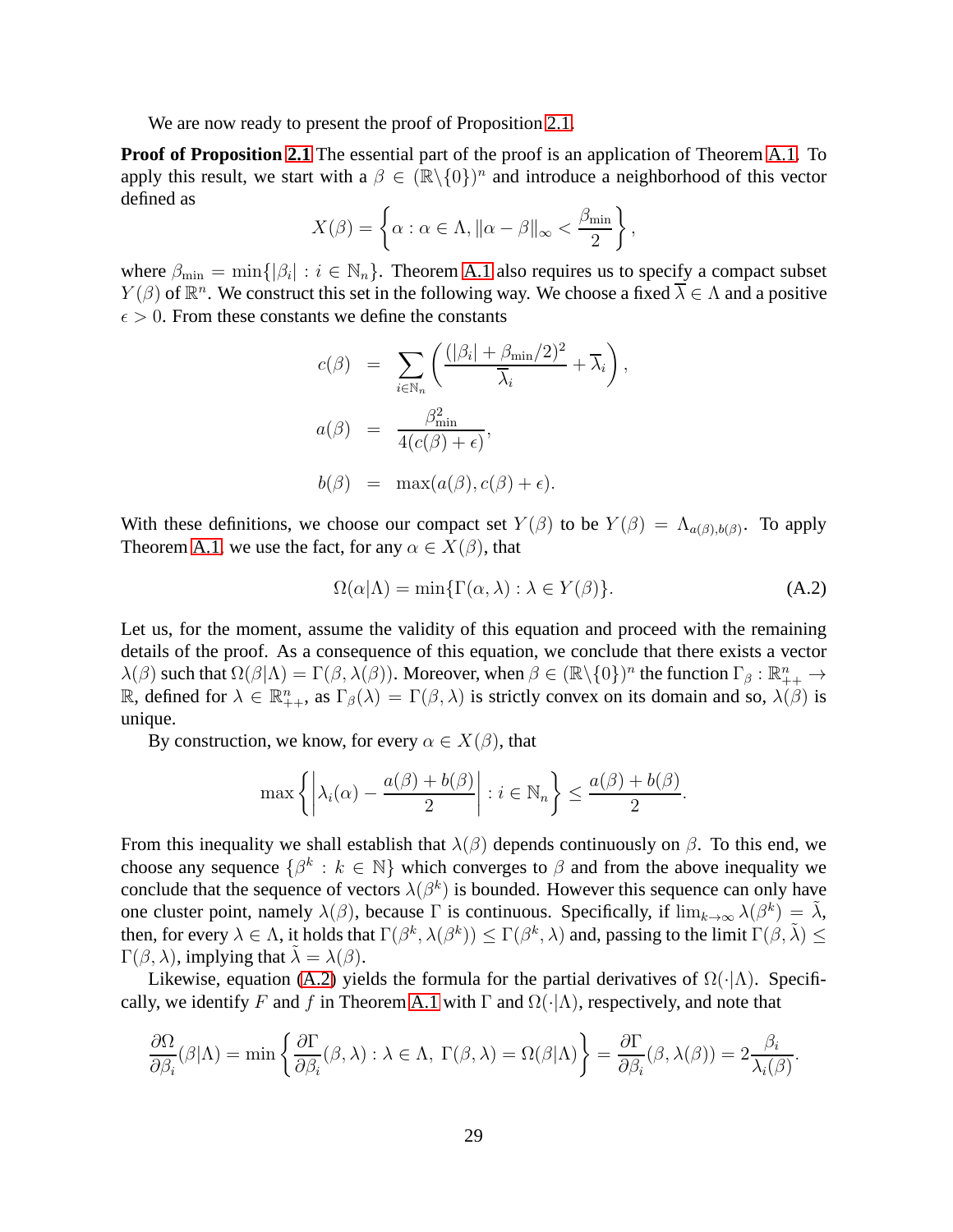Therefore, the proof will be completed after we have established equation  $(A.2)$ . To this end, we note that if  $\lambda = (\lambda_i : i \in \mathbb{N}_n) \in \Lambda \backslash Y(\beta)$  then there exists  $j \in \mathbb{N}_n$  such that either  $\lambda_j < a(\beta)$  or  $\lambda_j > b(\beta)$ . Thus, we have, for every  $\alpha \in X(\beta)$ , that

$$
\Gamma(\alpha,\lambda) \ge \frac{1}{2} \left( \frac{\alpha_j^2}{\lambda_j} + \lambda_j \right) \ge \frac{1}{2} \min \left( \frac{\beta_{\min}^2}{4a(\beta)}, b(\beta) \right) = \frac{c(\beta) + \epsilon}{2} \ge \Omega(\alpha|\Lambda) + \frac{\epsilon}{2}.
$$

 $\blacksquare$ 

This inequality yields equation [\(A.2\)](#page-29-0).

We end this appendix by extracting the essential features of the convergence of the alternat-ing algorithm as described in Section [7.](#page-18-0) We start with two compact sets,  $X \subseteq \mathbb{R}^n$  and  $Y \subseteq \mathbb{R}^m$ , and a strictly convex function  $F: X \times Y \to \mathbb{R}$ . Corresponding to F we introduce two additional functions,  $f: X \to \mathbb{R}$  and  $g: Y \to \mathbb{R}$  defined, for every  $x \in X, y \in Y$  as

$$
f(x) = \min\{F(x, y') : y' \in Y\}, \quad g(y) = \min\{F(x', y) : x' \in X\}.
$$

Moreover, we introduce the mappings  $\phi_1 : Y \to X$  and  $\phi_2 : X \to Y$ , defined, for every  $x \in X$ ,  $y \in Y$ , as

$$
\phi_1(y) = \operatorname{argmin} \{ F(x, y) : x \in X \}, \quad \phi_2(x) = \operatorname{argmin} \{ F(x, y) : y \in Y \}.
$$

#### **Lemma A.1.** *The mappings*  $\phi_1$  *and*  $\phi_2$  *are continuous on their respective domain.*

**Proof.** We prove that  $\phi_1$  is continuous. The same argument applies to  $\phi_2$ . Suppose that  $\{y^k: \phi_1, \ldots, \phi_n\}$  $k \in \mathbb{N}$  is a sequence in Y which converges to some point  $y \in Y$ . Then, since F is jointly strictly convex, the sequence  $\{\phi_1(y^k) : k \in \mathbb{N}\}$  has only one cluster point in X, namely  $\phi_1(y)$ . Indeed, if there is a subsequence  $\{\phi_1(y^{k_\ell}); \ell \in \mathbb{N}\}\$  which converges to  $\tilde{x}$ , then by definition, we have, for every  $x \in X$ ,  $\ell \in \mathbb{N}$ , that  $F(\phi_1(y^{k_{\ell}}), y^{k_{\ell}}) \leq F(x, y^{k_{\ell}})$ . From this inequality it follows that  $F(\tilde{x}, y) \leq F(x, y)$ . Consequently, we conclude that  $\tilde{x} = \phi_1(y)$ . Finally, since X is compact, we conclude that the  $\lim_{k\to\infty} \phi_1(y^k) = \phi_1(y)$ .  $\blacksquare$ 

As an immediate consequence of the lemma, we see that  $f$  and  $g$  are continuous on their respective domains, because, for every  $x \in X, y \in Y$ , we have that  $f(x) = F(x, \phi_2(x))$  and  $g(y) = F(\phi_1(y), y).$ 

We are now ready to define the alternating algorithm.

**Definition A.2.** *Choose any*  $y_0 \in \text{int}(Y)$  *and, for every*  $k \in \mathbb{N}$ *, define the iterates* 

$$
x^k = \phi_1(y^{k-1})
$$

*and*

$$
y^k = \phi_2(x^k).
$$

<span id="page-30-0"></span>**Theorem A.2.** If  $F: X \times Y \to \mathbb{R}$  satisfies the above hypotheses and it is differentiable on the *interior of its domain, and there are compact subsets*  $X_0 \subset \text{int}(X)$ ,  $Y_0 \subseteq \text{int}(Y)$  *such that, for*  $all \ k \in \mathbb{N}, \ (x^k, y^k) \in X_0 \times Y_0$ , then the sequence  $\{(x^k, y^k) : k \in \mathbb{N}\}$  converges to the unique *minimum of* F *on its domain.*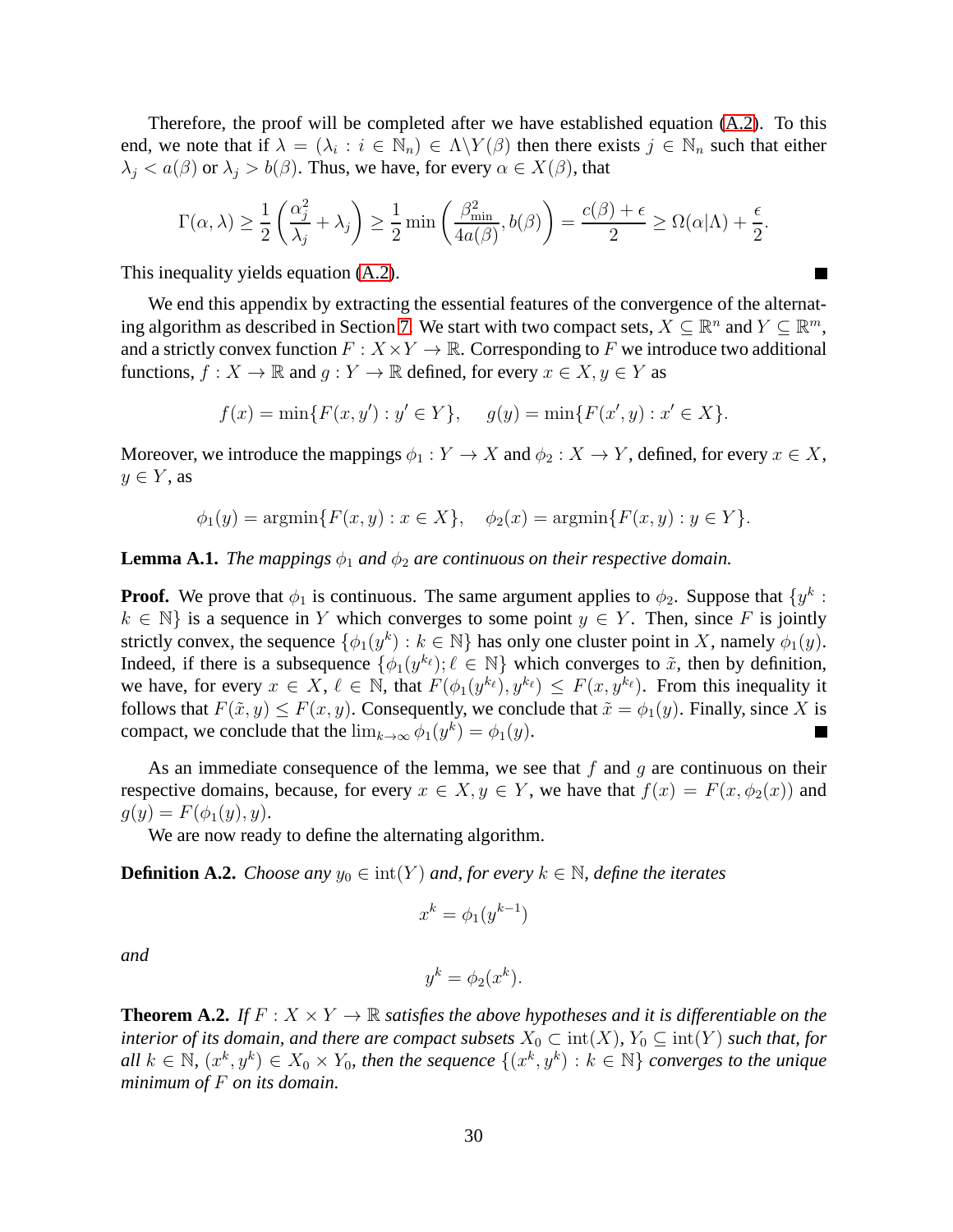**Proof.** First, we define, for every  $k \in \mathbb{N}$ , the real numbers  $\theta_k = F(x^k, y^{k-1})$  and  $\nu_k =$  $F(x^k, y^k)$ . We observe, for all  $k \ge 2$ , that

$$
\nu_k \le \theta_k \le \nu_{k-1}.
$$

Therefore, there exists a constant  $\psi$  such that  $\lim_{k\to\infty} \theta_k = \lim_{k\to\infty} \nu_k = \psi$ . Suppose, there is a subsequence  $\{x^{k_\ell}: \ell \in \mathbb{N}\}$  such that  $\lim_{\ell \to \infty} x^{k_\ell} = x$ . Then  $\lim_{\ell \to \infty} \phi_2(x^{k_\ell}) = \phi_2(x) =: y$ . Observe that  $\nu_k = f(x^k)$  and  $\theta_{k+1} = g(y^k)$ . Hence we conclude that

$$
f(x) = g(y) = \psi.
$$

Since F is differentiable,  $(x, y)$  is a stationary point of F in  $\text{int}(X) \times \text{int}(Y)$ . Moreover, since F is strictly convex, it has a unique stationary point which occurs at its global minimum. П

### **References**

- <span id="page-31-4"></span>[1] A. Argyriou, T. Evgeniou, and M. Pontil. Convex multi-task feature learning. *Machine Learning*, 73(3):243–272, 2008.
- <span id="page-31-8"></span>[2] A. Argyriou, C.A. Micchelli, and M. Pontil. On spectral learning. *The Journal of Machine Learning Research*, 11:935–953, 2010.
- <span id="page-31-9"></span>[3] F. R. Bach, G. R. G Lanckriet, and M. I. Jordan. Multiple kernels learning, conic duality, and the SMO algorithm. In *Proceedings of the Twenty-First International Conference on Machine Learning*, 2004.
- <span id="page-31-6"></span>[4] D. Bertsekas. *Nonlinear Programming*. Athena Scientific, 1999.
- <span id="page-31-0"></span>[5] P.J. Bickel, Y. Ritov, and A.B. Tsybakov. Simultaneous analysis of Lasso and Dantzig selector. *Annals of Statistics*, 37:1705–1732, 2009.
- <span id="page-31-7"></span>[6] S. Boyd and L. Vandenberghe. *Convex Optimization*. Cambridge University Press, 2004.
- <span id="page-31-1"></span>[7] F. Bunea, A.B. Tsybakov, and M.H. Wegkamp. Sparsity oracle inequalities for the Lasso. *Electronic Journal of Statistics*, 1:169–194, 2007.
- <span id="page-31-10"></span>[8] J.M. Danskin. The theory of max-min, with applications. *SIAM Journal on Applied Mathematics*, 14(4):641–664, 1966.
- <span id="page-31-2"></span>[9] A. Gramfort and M. Kowalski. Improving M/EEG source localization with an intercondition sparse prior. In *IEEE International Symposium on Biomedical Imaging*, 2009.
- <span id="page-31-3"></span>[10] H. Harzallah, F. Jurie, and C. Schmid. Combining efficient object localization and image classification. 2009.
- <span id="page-31-5"></span>[11] J. Huang, T. Zhang, and D. Metaxas. Learning with structured sparsity. In *Proceedings of the 26th Annual International Conference on Machine Learning*, pages 417–424. ACM, 2009.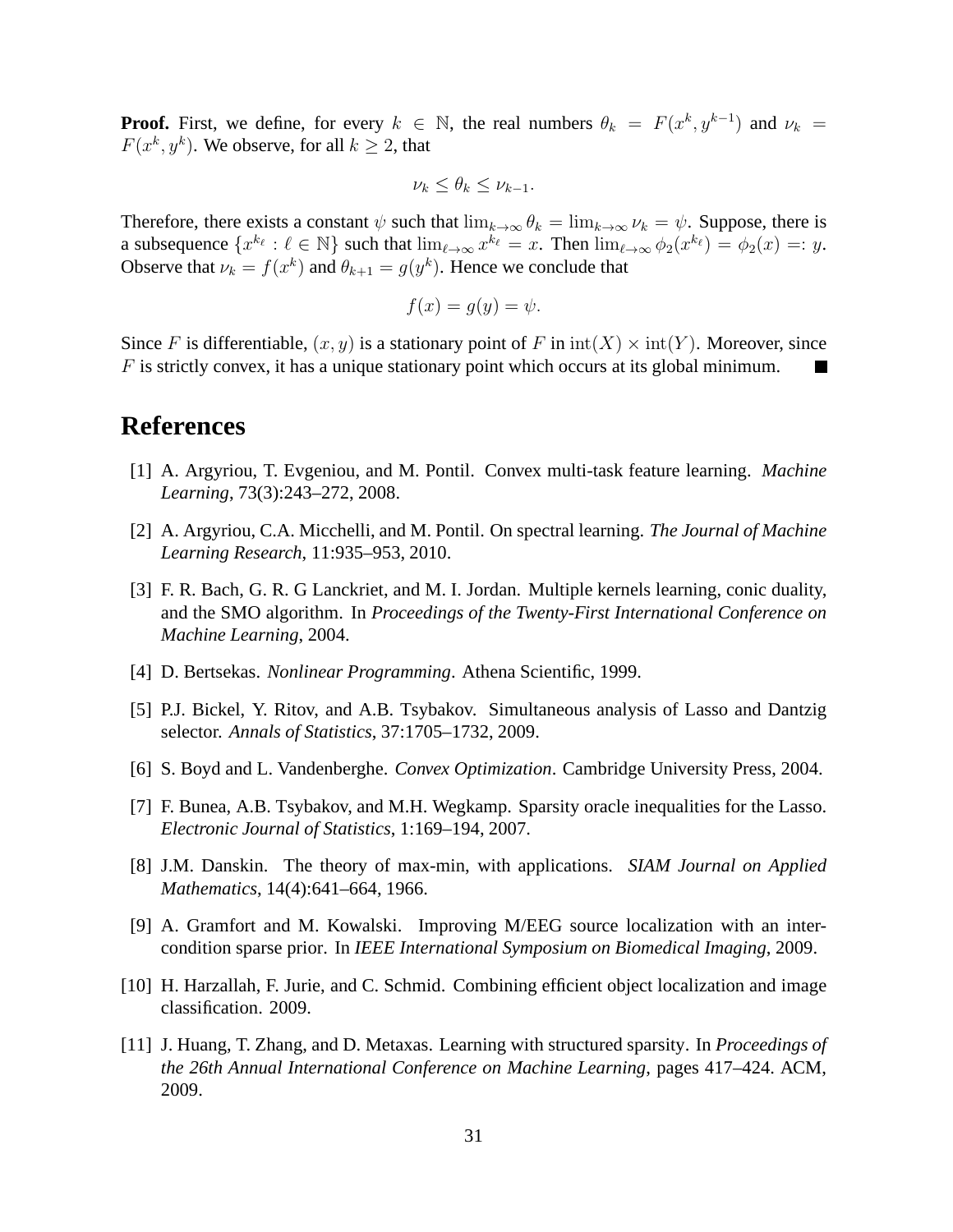- <span id="page-32-8"></span>[12] L. Jacob. *Structured Priors for Supervised Learning in Computational Biology*. 2009. Ph.D. Thesis.
- <span id="page-32-4"></span>[13] L. Jacob, G. Obozinski, and J.-P. Vert. Group lasso with overlap and graph lasso. In *International Conference on Machine Learning (ICML 26)*, 2009.
- <span id="page-32-3"></span>[14] R. Jenatton, J.-Y. Audibert, and F. Bach. Structured variable selection with sparsityinducing norms. arXiv:0904.3523v2, 2009.
- <span id="page-32-1"></span>[15] S. Kim and E.P. Xing. Tree-guided group Lasso for multi-task regression with structured sparsity. In Johannes Fürnkranz and Thorsten Joachims, editors, *Proceedings of the 27th International Conference on Machine Learning (ICML-10)*, pages 543–550. Omnipress, 2010.
- <span id="page-32-10"></span>[16] V. Koltchinskii and M. Yuan. Sparsity in multiple kernel learning. *Annals of Statistics*, 38(6):3660–3695, 2010.
- <span id="page-32-11"></span>[17] G. R. G. Lanckriet, N. Cristianini, P. Bartlett, L. El Ghaoui, and M. I. Jordan. Learning the kernel matrix with semi-definite programming. *Journal of Machine Learning Research*, 5:27–72, 2004.
- <span id="page-32-0"></span>[18] K. Lounici. Sup-norm convergence rate and sign concentration property of Lasso and Dantzig estimators. *Electronic Journal of Statistics*, 2:90–102, 2008.
- <span id="page-32-5"></span>[19] K. Lounici, M. Pontil, A.B. Tsybakov, and S. Van De Geer. Oracle Inequalities and Optimal Inference under Group Sparsity. *Arxiv preprint arXiv:1007.1771*, 2010.
- <span id="page-32-12"></span>[20] C. A. Micchelli and M. Pontil. Feature space perspectives for learning the kernel. *Machine Learning*, 66:297–319, 2007.
- <span id="page-32-7"></span>[21] C.A. Micchelli, J.M. Morales, and M. Pontil. A family of penalty functions for structured sparsity. In J. Lafferty, C. K. I. Williams, J. Shawe-Taylor, R.S. Zemel, and A. Culotta, editors, *Advances in Neural Information Processing Systems 23*, pages 1612–1623. 2010.
- <span id="page-32-6"></span>[22] S. Mosci, L. Rosasco, M. Santoro, A. Verri, and S. Villa. Solving Structured Sparsity Regularization with Proximal Methods. In *European Conference on Machine Learning and Knowledge Discovery in Databases (ECML PKDD 2010)*, pages 418–433, 2010.
- <span id="page-32-2"></span>[23] G. Obozinski, B. Taskar, and M.I. Jordan. Joint covariate selection and joint subspace selection for multiple classification problems. *Statistics and Computing*, 20(2):1–22, 2010.
- <span id="page-32-9"></span>[24] A.B. Owen. A robust hybrid of lasso and ridge regression. In *Prediction and discovery: AMS-IMS-SIAM Joint Summer Research Conference, Machine and Statistical Learning: Prediction and Discovery*, volume 443, page 59, 2007.
- <span id="page-32-13"></span>[25] T. Suzuki R. Tomioka. Regularization strategies and empirical bayesian learning for MKL. arXiv:1001.26151, 2011.